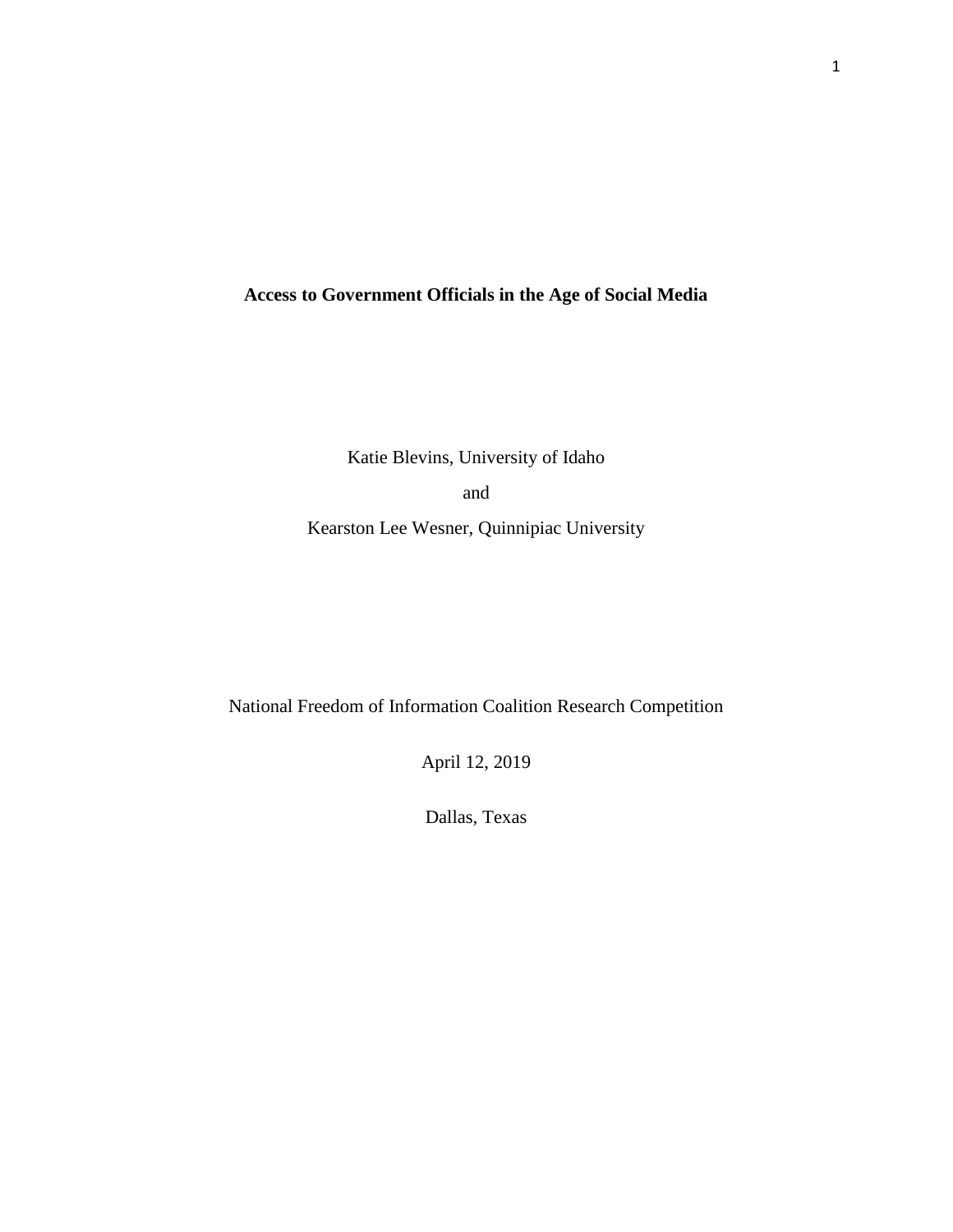#### **ACCESS TO GOVERNMENT OFFICIALS IN THE AGE OF SOCIAL MEDIA**

As social media platforms have become more pervasive, with unprecedented levels of engagement, there has been a concomitant increase in the number of government officials using personal social media accounts to perform official government duties. Most notably, President Donald Trump continues to use his personal Twitter account, which he established in 2009 prior to his presidency, for a variety of official tasks, from making policy announcements to interacting with constituents and world leaders. <sup>1</sup> Sean Spicer, then-White House Press Secretary, acknowledged in 2017 that Trump's tweets are "considered official statements by the President of the United States."<sup>2</sup>

<span id="page-1-0"></span>Social media platforms have become ubiquitous among those with access to the internet.<sup>3</sup> In 2005, just 5% of American adults used a social media platform.<sup>4</sup> As of 2018, these numbers reflect a dramatic increase in social media use. Facebook, the most prominent social media platform, is used by 68% percent of American adults, 75% of whom access the platform daily.<sup>5</sup> As of September 2018, Facebook had 1.49 billion daily users, and 2.27 billion monthly users.<sup>6</sup>

l

<sup>1</sup> Donald Trump (@realDonaldTrump), TWITTER,<https://twitter.com/realDonaldTrump> (last visited Mar. 17, 2019).

<sup>&</sup>lt;sup>2</sup> Aric Jenkins, *Sean Spicer Says President Trump Considers His Tweets 'Official' White House Statements*, TIME (June 6, 2017)[, http://time.com/4808270/sean-spicer-donald-trump-twitter-statements/.](http://time.com/4808270/sean-spicer-donald-trump-twitter-statements/)

<sup>3</sup> Even in the United States, access to internet is not universal. In 2000, only 50% of Americans had access to the internet. As of 2018, 89% of American adults use the internet. Pew Research Center, *Internet/Broadband Fact Sheet*, 2018, PEW RESEARCH CENTER (Feb. 5, 2018), http://www.pewinternet.org/fact-sheet/internet-broadband/.

<sup>4</sup> Aaron Smith & Monica Anderson, *Social Media Use In 2018*, PEW RESEARCH CENTER (Mar. 1, 2018), http://www.pewinternet.org/2018/03/01/social-media-use-in-2018/

<sup>&</sup>lt;sup>5</sup> *Id*. Facebook is also notable for a variety of other reasons: it is the largest global social media platform, and its users reflect a wide variety of demographics.

<sup>6</sup> FACEBOOK NEWSROOM,<https://newsroom.fb.com/company-info/> (last visited Mar. 17, 2019).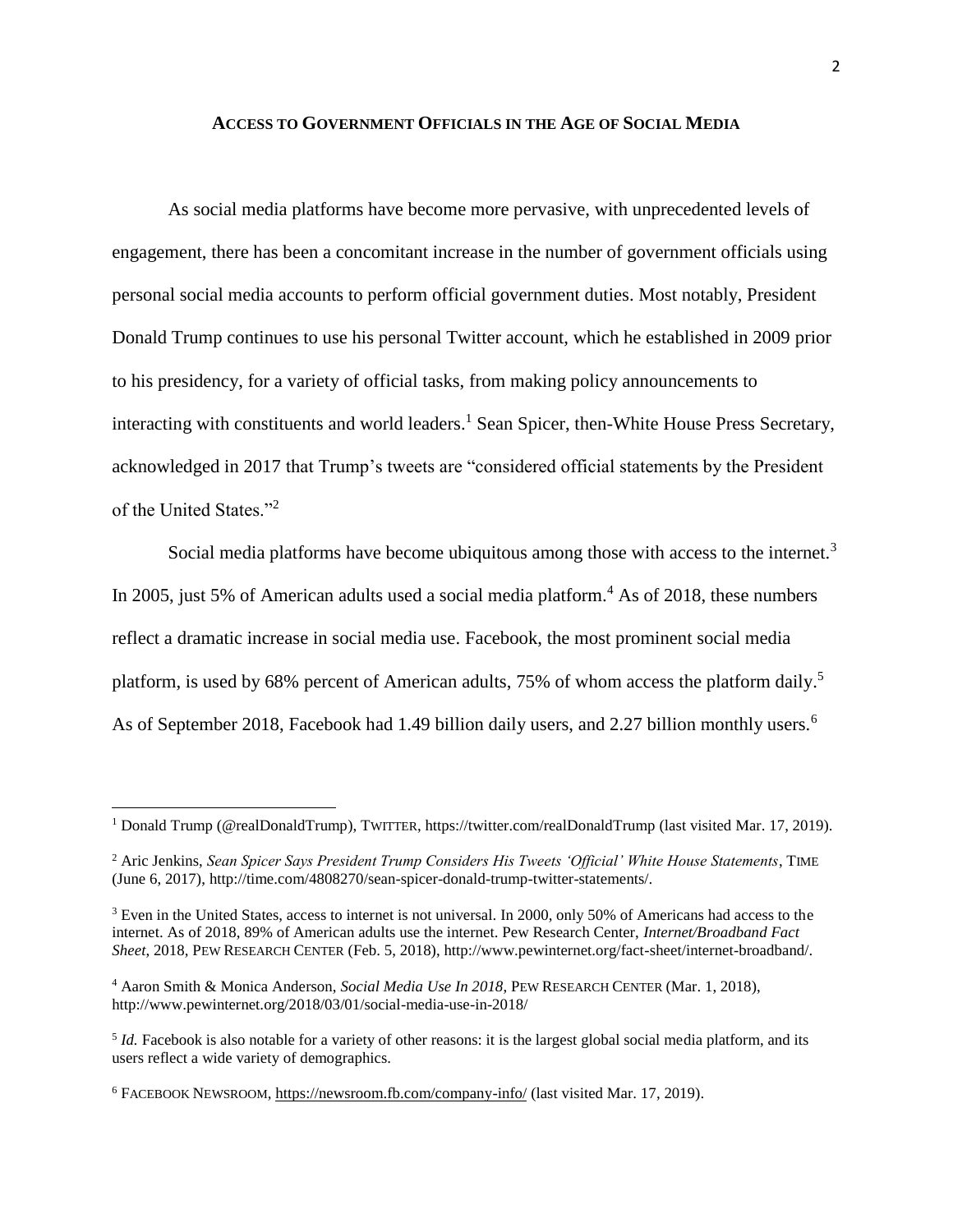Twitter is used by nearly one-quarter of all adults; notably, 45% of the 18-to-24 demographic uses Twitter. Other social media platforms reflect similar staggering growth, especially among that 18-to-24 demographic. Snapchat and Instagram are particularly popular; the former is used by 78% of that population, and the latter is used by 71%.<sup>7</sup> Even the non-traditional social media platform YouTube is used by 73% of adults and 94% of the 18-to-24 population.

Unsurprisingly, political figures have embraced social media to reach their constituents. Legally, it is unclear whether First Amendment claims are raised when a public official blocks constituents or denies them access to social media postings concerning official duties. Traditionally the First Amendment's free speech clause protects an individual's right to speak and engage in self-expression. However, the Supreme Court has not unequivocally recognized an affirmative right to know as an extension of the First Amendment. This might be changing. President Trump has liberally blocked users who speak out or disagree with him on Twitter. A July 2017 lawsuit asserted that blocking these users violates the First Amendment because Trump's Twitter feed is a public forum. In May 2018, a New York federal court judge agreed, decrying this practice of "viewpoint-based exclusion."<sup>8</sup> Similar issues have arisen elsewhere, most recently in January 2019, when a federal court in Virginia held that an elected official violated the First Amendment by blocking a constituent on Facebook.<sup>9</sup>

<span id="page-2-0"></span> $\overline{\phantom{a}}$ 

<sup>8</sup>*Memorandum and Order*, Knight First Amendment Inst. at Columbia Univ. v. Trump, 1:17-cv-05205-NRB (S.D.N.Y. May 23, 2018), [https://knightcolumbia.org/sites/default/files/content/ Cases/Twitter/](https://knightcolumbia.org/sites/default/files/content/Cases/Twitter/) 2018.05.23%20Order%20on%20motions%20for%20summary%20judgment.pdf. The U.S. Department of Justice filed an appeal of this decision concerning President Trump's Twitter feed in June 2018. *Notice of Appeal*, Knight First Amend. Inst. at Columbia University v. Trump, No. 1-17-cv-5205 (S.D.N.Y. June 4, 2018), <https://knightcolumbia.org/sites/default/files/content/> TrumpTwitter%20-%20ECF%20No.%2073%20- %20Defs.'%20Notice%20of%20Appeal.pdf.

<sup>7</sup> Smith & Anderson, *supra* note [4.](#page-1-0)

<sup>9</sup> Davison v. Randall, No. 17-2002 (4th Cir. January 7, 2019), [https://knightcolumbia.org/sites/default/files/content/](https://knightcolumbia.org/sites/default/files/content/Cases/Davison/2019.01.07_Davison_Opinion.pdf)  [Cases/Davison/2019.01.07\\_Davison\\_Opinion.pdf.](https://knightcolumbia.org/sites/default/files/content/Cases/Davison/2019.01.07_Davison_Opinion.pdf) *See* James M. LoPiano, *Public Fora Purpose: Analyzing Viewpoint Discrimination on the President's Twitter Account*, 28 FORDHAM INTELL. PROP., MEDIA AND ENT. L.J.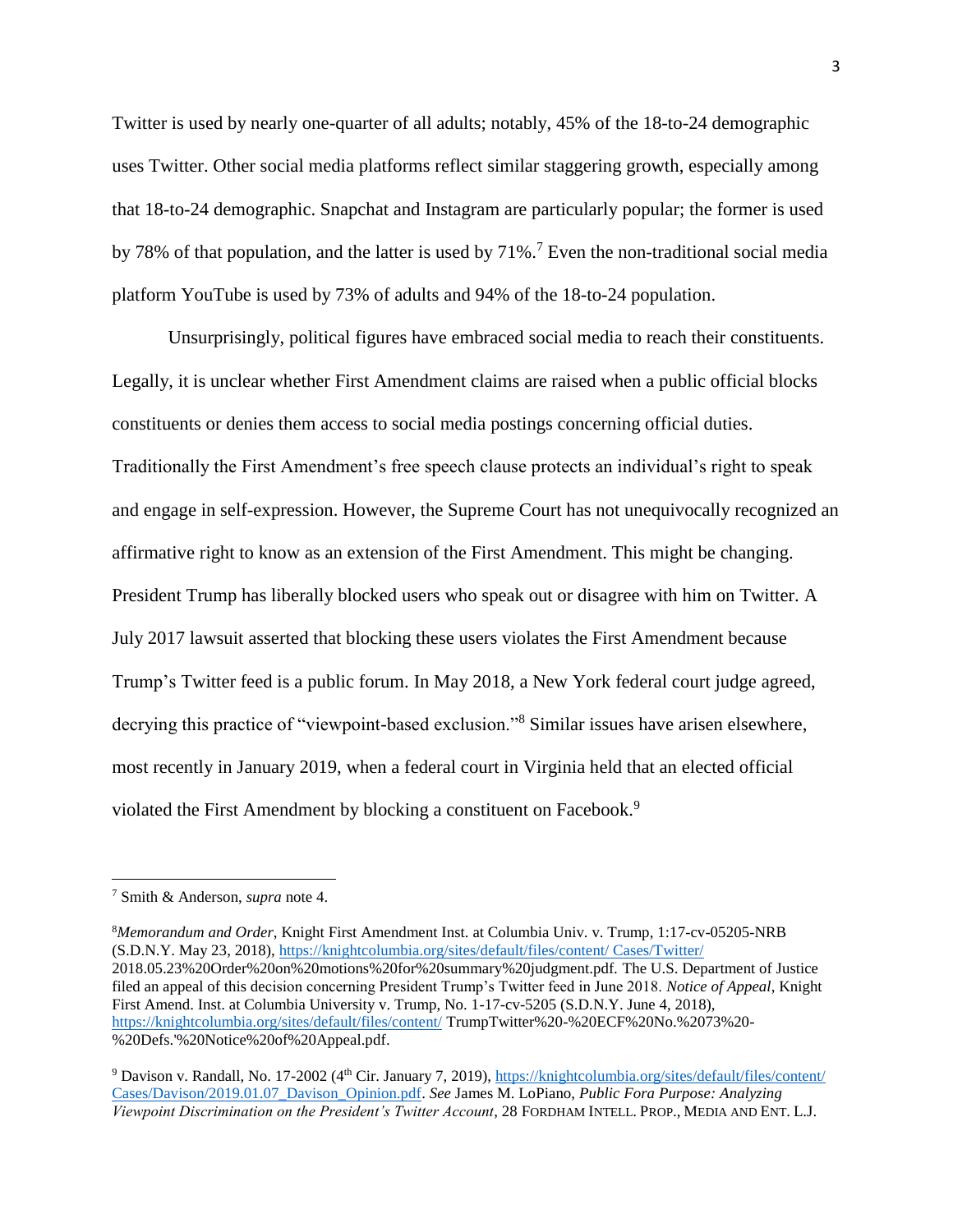The question this manuscript addresses is this: What are the boundaries of public access to government officials on social media? Traditionally, statutes like FOIA, the Government in the Sunshine Act, and the Presidential Records Act have governed the public's access to official government information. However, the variable of social media use has changed the traditional calculus and raised important questions about the intersection of technology, transparency, and the First Amendment.

This manuscript uses traditional legal research methodology. First, it reviews Supreme Court jurisprudence regarding an affirmative right to know, in order to establish the foundation for the manuscript. Second, it examines the courts' statutory interpretation to clarify the boundaries of public access. And third, it assesses court decisions regarding access to officials' social media accounts as a springboard to explore the relevant legal issues. Throughout the manuscript, the following questions are answered: Under what circumstances are government officials likely to be held to a standard of accountability? What case can be made for a public forum argument? Does this determination depend on whether the social media account is "personal" or "official"? Does the content posted to the account suggest that the account was intended as a public forum? And how does the legal question of access to a public official's social media account fit into our current First Amendment jurisprudence, specifically regarding transparency and a "right to know"?

Clarifying these issues is critical for a variety of audiences: government agencies ensuring that officials' social media use complies with applicable law; FOI advocates fighting for government transparency; and access practitioners seeking to engage with elected officials

 $\overline{a}$ 

<sup>511, 516</sup> n. 23 (note) (discussing various lawsuits brought by constituents against government officials who had blocked them on Facebook or Twitter).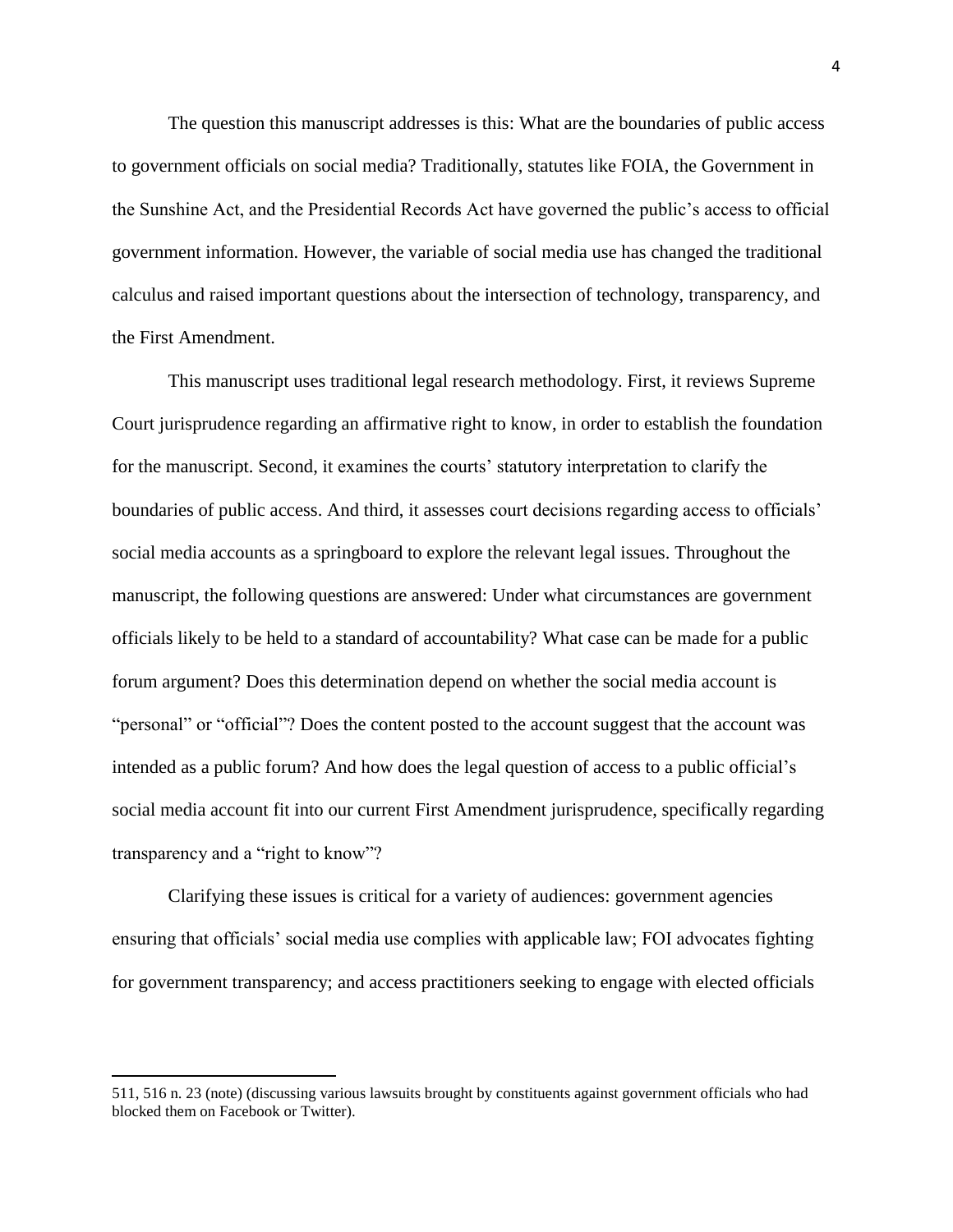and exercise their voices. Absent clarification, access to the accounts of public officials is, at best, under threat.

#### **I. The Supreme Court and the Right to Know**

 $\overline{\phantom{a}}$ 

The right to know, defined as the public's right to access government-controlled information in the form of federal records, can be found in common law, statutes and early administrative law at both the state and federal levels. But this right has a complicated, and muddled, history.

It was articulated as far back as 1787, before the U.S. Constitution was ratified, when Constitutional framer James Wilson argued that Congress was obligated to publish its proceedings. He said, "[The] people have a right to know what their Agents are doing or have done, and it should not be in the option of the Legislature to conceal their proceedings."<sup>10</sup> Despite Wilson's passionate defense of the right to know, no clear scholarly consensus suggested that the Founders intended citizens to have access to government information.<sup>11</sup> Although the Founders may have discussed concepts related to a right to know, these ideas were presented as a political ideal, not a concrete right.<sup>12</sup> FOI pioneer and advocate Harold L. Cross, who contributed

<sup>10</sup> *Journal of the Federal Convention August 11th 1787*, FREEREPUBLIC.COM, http://www.freerepublic.com/focus/fbloggers/2762059/posts (last visited March 17, 2019). This quote comes directly from the *Journal of the Federal Convention* from August 11, 1787. This is an historical version of the origination of a right to know that Brian Richardson, respected journalistic ethicist at Washington and Lee University, recognized in one of his publications. Brian Richardson, *The Public's Right to Know: A Dangerous Notion*, 19(1) J. MASS MEDIA ETHICS 46, 46 (2004). Eventually, the Constitution adopted Wilson's argument, saying, "Each House shall keep a Journal of its Proceedings, and from time to time publish the same, excepting such Parts as may in their Judgment require Secrecy; and the Yeas and Nays of the Members of either House on any question shall, at the Desire of one fifth of those Present, be entered on the Journal." U.S. CONST. art. 1 § 5.

<sup>11</sup> *See* Martin Halstuk*, Policy of Secrecy- Pattern of Deception: What Federalist Leaders Thought About a Public Right to Know*, 1794-98, 7 COMM. L. & POL'Y 51 (2002).

 $12$  Despite this generally accepted academic view, some instances suggest that the Founders intended to provide for a certain level of governmental transparency. James Wilson's stance that the Legislature should publish their proceedings so that "people have a right to know what their Agents are doing or have done" seems to demonstrate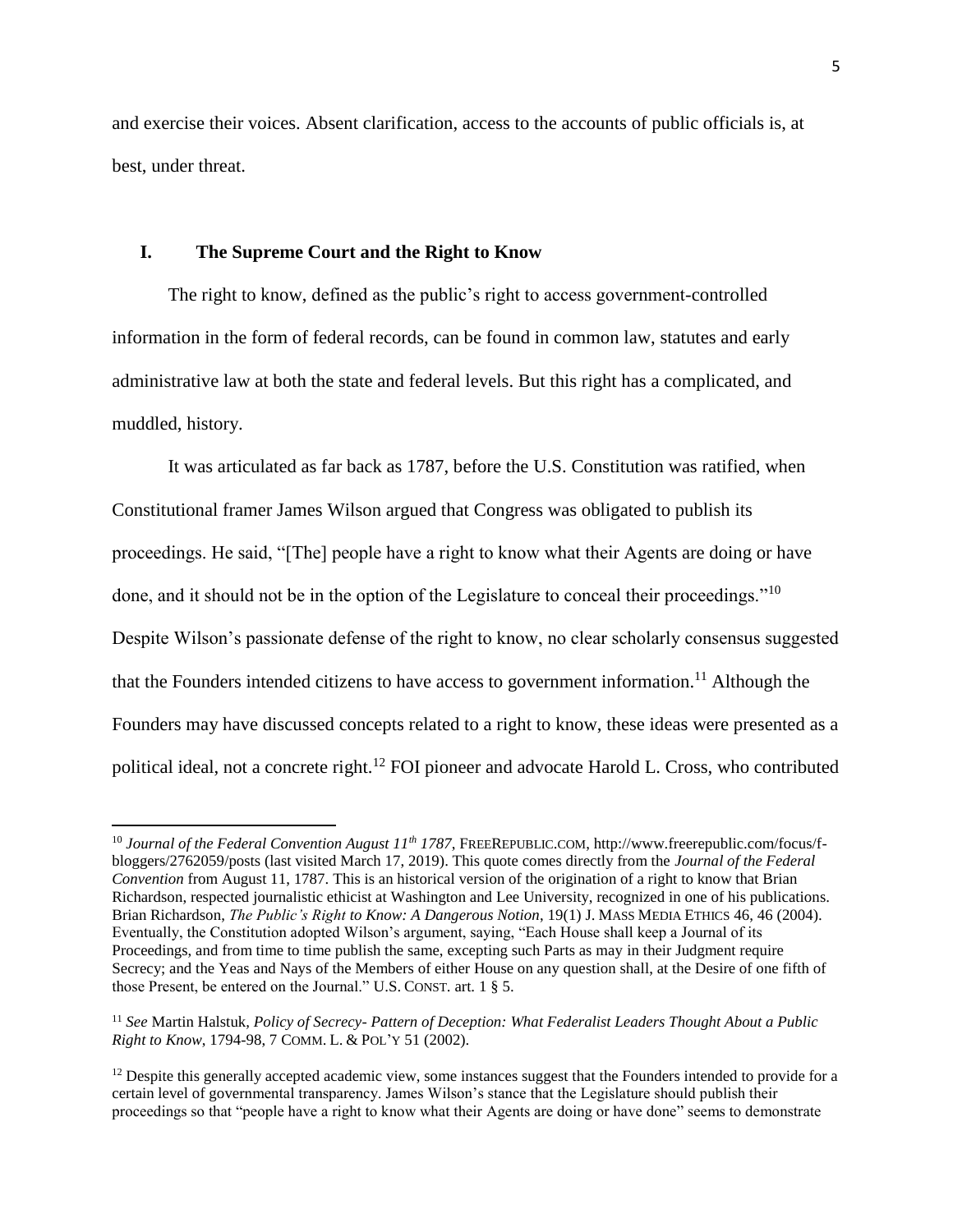much of the rationale undergirding modern federal freedom of information law, argued however that the history of free speech and press "bars any notion that the men of 1791 intended to provide for freedom to disseminate such information but to deny freedom to acquire it."<sup>13</sup>

The modern right to know initially appeared in early  $20<sup>th</sup>$  century Supreme Court opinions.<sup>14</sup> Beginning in the 1930s, the Supreme Court struggled with whether, and then how, to recognize a constitutional right to know. Five Supreme Court justices endorsed a limited but constitutionally enforceable right–to-know during their various tenures.<sup>15</sup> However, extending any constitutional right is fraught with problems for the judiciary because critics fear that this activity reflects unbridled judicial activism. Yet some constitutional rights exist only because justices elected to extend the shadow of certain constitutional protections. This gray area, or shadow, of the Constitution is known as the penumbra.

Legally, the penumbra comprises the implicit rights granted by a constitution. The concept originated in Justice Stephen J. Field's majority decision in the 1871 case *Montgomery* 

l

an early preoccupation with a right to know. *Journal of the Federal Convention August 11th 1787*, FREEREPUBLIC.COM, http://www.freerepublic.com/focus/f-bloggers/2762059/posts (last visited March 17, 2019).

<sup>&</sup>lt;sup>13</sup> HAROLD L. CROSS, THE PEOPLE'S RIGHT TO KNOW: LEGAL ACCESS TO PUBLIC RECORDINGS AND PROCEEDINGS 131-132 (Columbia Univ. Press 1953).

<sup>14</sup> *Grosjean v. American Press Co.* (1936), the first case to state a First Amendment link to information, invalidated a Louisiana law that taxed newspapers with a circulation of more than 20,000 copies weekly. The newspaper publishers successfully argued that this law violated their First Amendment free speech rights. In a unanimous opinion, Justice Sutherland wrote a compelling history of taxation on the press in pre-colonial England. He explained that these taxes were designed to limit the circulation of ideas contrary to the monarchy. The opinion noted that the Framers rejected these limitations and created the First Amendment. Grosjean v. Am. Press Co., 297 U.S. 233, 250-51 (1936).

<sup>&</sup>lt;sup>15</sup> Justice Douglas was the most significant advocate for a right to know, though Justices Brennan, Powell, Marshall, and Stevens were equally inclined at times. DAVID O'BRIEN, THE PUBLIC'S RIGHT TO KNOW: THE SUPREME COURT AND THE FIRST AMENDMENT 60 (Praeger 1981). Justice Brennan, for example, said, "It is a mistake to suppose that the First Amendment protects only self-expression, only the rights to speak out. I believe that the First Amendment in addition fosters the values of democratic self-government." *Id*. at 143. None of these justices currently occupy the bench of the Supreme Court. Concerning this endorsement, the five justices who supported a right-to–know incurred criticism from the majority of their peers. Justice Stewart, for example, argued that extending a right to know to the constitutional penumbra would constitute an unacceptable level of judicial activism. *Id*. at 62.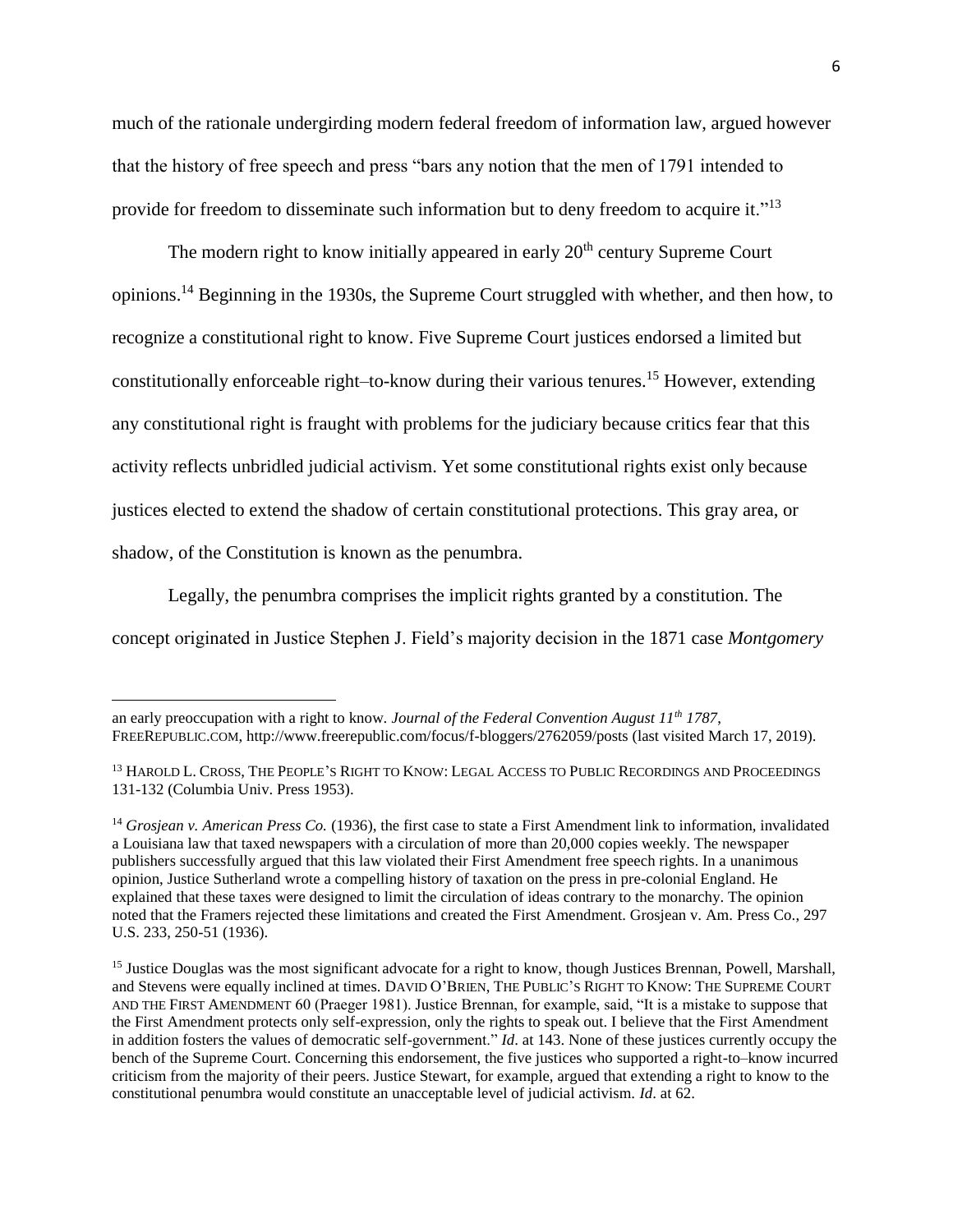<span id="page-6-0"></span>*v. Bevans*. <sup>16</sup> Penumbral rights have been articulated in different ways. In 1873, Supreme Court Justice Oliver Wendell Holmes disparagingly referred to the penumbra as a "gray area where logic and principles falter."<sup>17</sup> And in a variety of opinions during his lengthy tenure as a U.S. Court of Appeals judge for the Second Circuit, Judge Learned Hand used the idea of a penumbra when referring to ideas that he deemed poorly defined and/or unclear.<sup>18</sup>

While it is true that penumbral rights have been treated with suspicion and hostility, the fact is that certain deeply valued rights only exist by virtue of the penumbra. In 1965, the Supreme Court created a penumbral right to privacy when it invalidated a Connecticut law that banned contraceptives.<sup>19</sup> In the majority opinion, Justice Douglas noted that the "First" Amendment has a penumbra where privacy is protected from governmental intrusion. In like context, we have protected forms of "association" that are not political in the customary sense, but pertain to the social, legal, and economic benefit of the members."<sup>20</sup> More than 50 years have passed since that decision, during which the right to privacy has become entrenched in our jurisprudence.

The Supreme Court's First Amendment decisions implicate a constitutionally protected right to know. These cases contain reasoning in majority opinions, dicta, and even dissenting

<sup>20</sup> *Id.* at 483.

 $^{16}$  Montgomery v. Bevans, 17 F. Cas. 628 (9<sup>th</sup> C.C.D. Cal.) (1871). This is the case that historically has been referred to as first referencing the idea of a penumbra legally. The case concerned Mexican land grants under the Van Ness ordinance, not a topic that on its surface ties to modern discussions of a penumbra. *Id*.

<sup>&</sup>lt;sup>17</sup> Oliver Wendell Holmes, *The Theory of Torts*, 7 AM. L. REV. 652, 654 (1873). Citing the penumbra is not a common legal idea. Four judges are responsible for the majority of decisions referencing a penumbra: Oliver Wendell Holmes Jr., Learned Hand, Benjamin N. Cardozo, and William O. Douglas. *See* Burr Henley, *'Penumbra': The Roots of a Legal Metaphor*, 15(1) HASTINGS CONST. L.Q. 81 (1987).

<sup>18</sup> Henley, *supra* note [17,](#page-6-0) at 87-89.

<sup>19</sup> Griswold v. Connecticut, 381 U.S. 479, 479 (1965).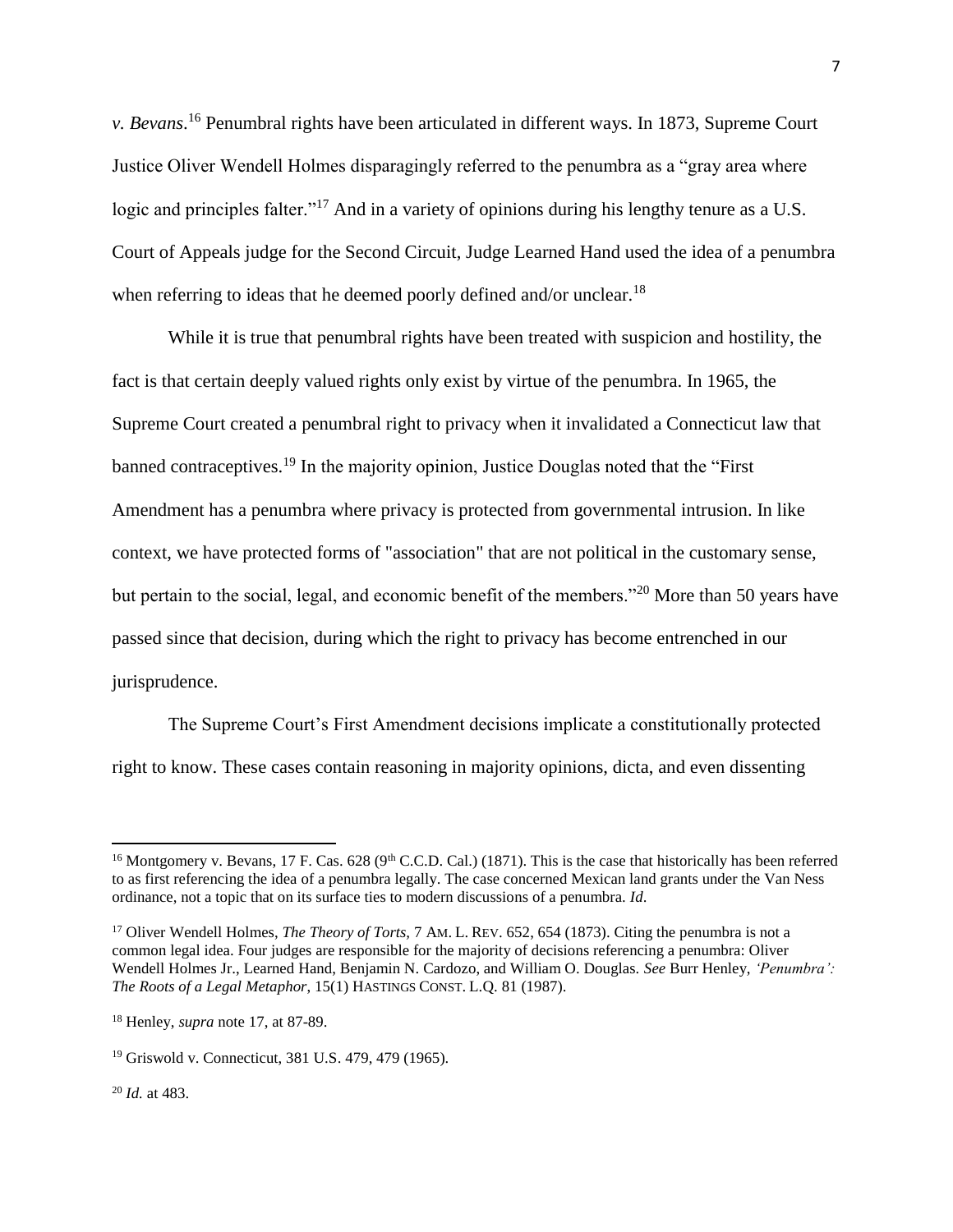opinions demonstrating that Supreme Court justices have repeatedly considered or assumed that a right to know exists within the penumbra of the First Amendment. This nearly 100-year record clarifies the judiciary's current position regarding government officials' use of social media accounts.

<span id="page-7-0"></span>As a threshold matter, relevant Court decisions also speak in terms of a constitutional right to receive information, which was firmly established by the 1960s. For example, in *Stanley v. Georgia*, a search of someone's home turned up obscene materials that were illegal under Georgia law.<sup>21</sup> Even though these materials clearly violated applicable law, the Court refused to criminalize the mere possession of private obscene material. In its holding, the Court protected the individual's First Amendment right to free expression, saying, "[I]t is now well established that the Constitution protects the right to receive information and ideas. $12^2$ 

The cases analyzed in this section are divided into two areas: access to publicly available information, and access to government information.

#### <span id="page-7-1"></span>**A. Access to Publicly Available Information**

Cases regarding the access to publicly available information help resolve the question of whether the public can successfully assert a "right to know" and demand access to a government official's social media account. President Trump's Twitter feed, for example, is publicly available. It is only when Trump blocks users that they lose access to his account.<sup>23</sup> These cases

l

<sup>&</sup>lt;sup>21</sup> Stanley v. Georgia, 394 U.S. 557, 557 (1969). Specifically, law enforcement officials entered Stanley's home with a warrant and searched it in connection with illegal bookmaking activities. In the course of the search, officers found films that they viewed and deemed as obscene, confiscating them and arresting Stanley. *Id*.

<sup>22</sup> *Id.* at 564 (1969).

<sup>&</sup>lt;sup>23</sup> In August 2018, President Trump was forced to unblock over forty users who had been blocked from his public Twitter account after a U.S. District Judge ruled in May that blocking users violated their First Amendment rights. David Shepardson, *Trump Unblocks More Twitter Users After U.S. Court Ruling*, REUTERS (Aug. 29, 2018), [https://www.reuters.com/article/us-usa-trump-twitter/trump-unblocks-more-twitter-users-after-u-s-court-ruling](https://www.reuters.com/article/us-usa-trump-twitter/trump-unblocks-more-twitter-users-after-u-s-court-ruling-idUSKCN1LE08Q)[idUSKCN1LE08Q.](https://www.reuters.com/article/us-usa-trump-twitter/trump-unblocks-more-twitter-users-after-u-s-court-ruling-idUSKCN1LE08Q)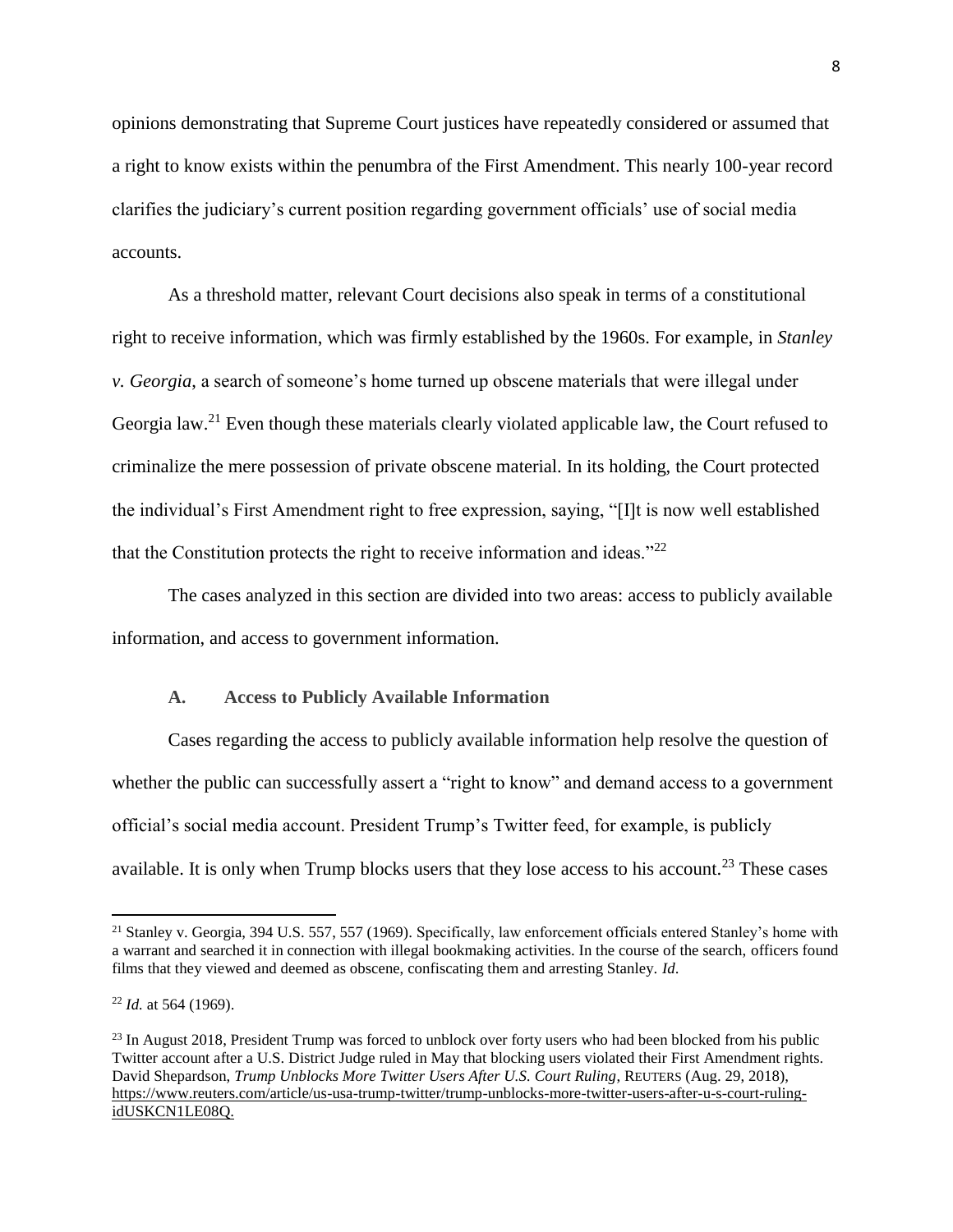involve analogous instances in which the public was denied access to information that was otherwise publicly available. The majority of cases fall within this category.

These cases reveal two important points regarding a presumed right to access government officials' social media accounts. First, the Supreme Court has repeatedly held that an individual's right to know is heightened when the desired information is necessary to further the goals of participatory democracy. And second, the government is prohibited from contracting the knowledge available to citizens or creating an undue burden on citizens who seek that information.

#### **1. The Right to Know Furthers the Goals of Participatory Democracy**

The right to know is perhaps most pronounced when the information at issue involves participation in the political process. Indeed, the Court has explicitly and unequivocally stated the importance of citizens' right to know in a democratically elected state. In *Marsh v. State of Alabama*, the Court stated that "citizens … must make decisions which affect the welfare of the community and nation. To act as good citizens they must be informed. In order to enable them to be properly informed their information must be uncensored."<sup>24</sup>

<span id="page-8-0"></span>As such, the Court has afforded ample protection for an individual's right to *receive* information.<sup>25</sup> Perhaps the clearest, most directly relevant example involved the Supreme Court upholding the right of individuals to receive political information. In *Lamont v. Postmaster General*, the Court analyzed a section of the Postal Service and Federal Employees Salary Act of 1962, which required the Postmaster General to deliver communist mailings only upon

l

<sup>24</sup> Marsh v. Alabama, 326 U.S. 501, 508 (1946).

<sup>25</sup> *See* discussion *supra* text accompanying note[s 21-](#page-7-0)[22.](#page-7-1)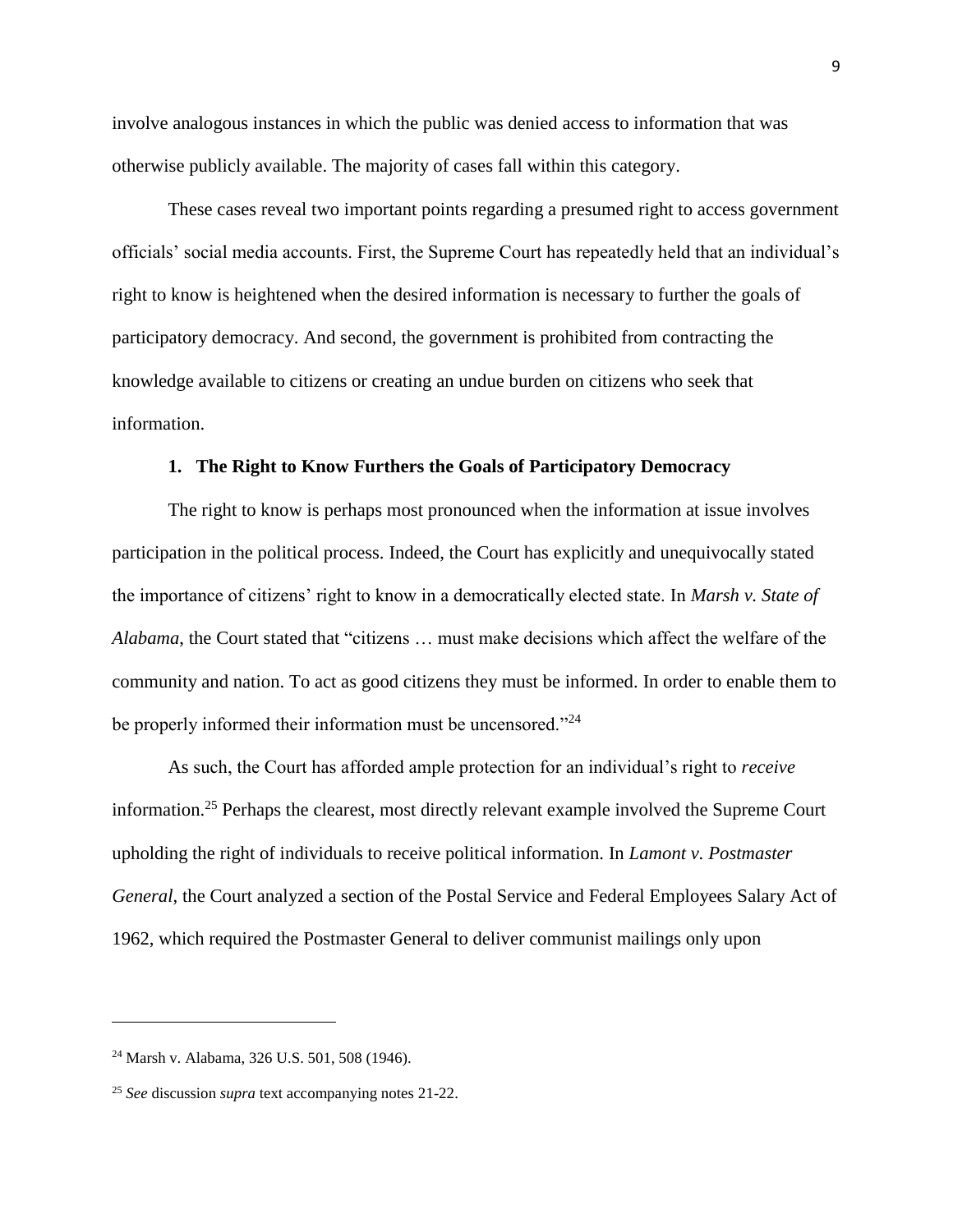recipient's affirmative request.<sup>26</sup> The Court determined that the postmaster's actions both in withholding information *and* requiring individuals to request the mailings were unconstitutional.<sup>27</sup> The Court rationalized that people should be able to receive information in the mail without clearing these hurdles.

The Court also considered the right to receive information as a political speech issue in *First National Bank of Boston v. Bellotti*. <sup>28</sup> In *Bellotti*, the Court examined the issue of whether corporations had a First Amendment right to make monetary contributions to help influence the political process.<sup>29</sup> The appellants in this case, a national association of banks and corporations, wanted to spend money to publicize their political view on a referendum to enact a new tax.<sup>30</sup> An existing Massachusetts statute made it a crime for organizations to make political contributions or expenditures intended to sway voters.<sup>31</sup> In a 5-4 ruling, the Court held that corporations did have the right to make contributions to the political process.<sup>32</sup> According to Justice Powell in the majority, this case is less about the rights of the corporation *per se* than the public's right to the information pertaining to the political contributions.  $33$ 

This basic principle was again articulated in *Board of Education v. Pico*, a suit brought by schoolchildren who protested the school board's removal of "anti-American, anti-Christian,

<sup>27</sup> *Id.*

 $\overline{\phantom{a}}$ 

<sup>29</sup> *Id.*

<sup>30</sup> *Id.*

<sup>31</sup> *Id.*

<sup>32</sup> *Id.*

<sup>33</sup> *Id.* at 776-77.

<sup>26</sup> Lamont v. Postmaster Gen., 381 U.S. 301, 301 (1965).

<sup>28</sup> First Nat'l Bank of Boston v. Bellotti, 435 U.S. 765 (1978).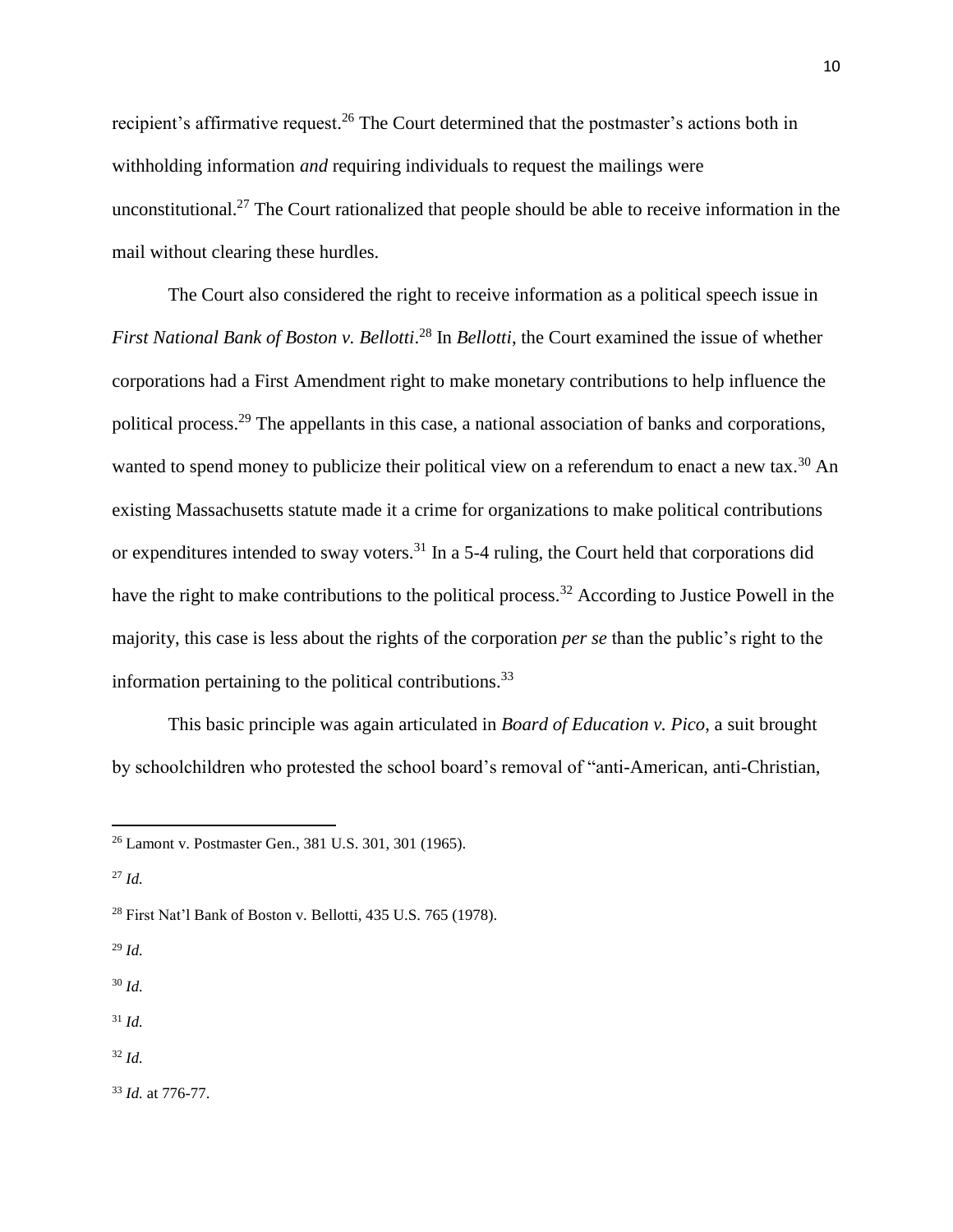anti-Semitic, and just plain filthy" texts from district's junior high and high school libraries.<sup>34</sup> In a plurality decision, Justice Brennan wrote that students had a First Amendment right to access available information in the library so they could become more informed citizens. <sup>35</sup> As the *Pico* Court explained:

> <span id="page-10-1"></span><span id="page-10-0"></span>[J]ust as access to ideas makes it possible for citizens generally to exercise their rights of free speech and press in a meaningful manner, such access prepares students for active and effective participation in the pluralistic, often contentious society in which they will soon be members.<sup>36</sup>

While the students obviously could not demand the school board purchase certain books, they had a right to obtain existing information, even in venues like public schools that have traditionally limited First Amendment rights.

In a comparatively significant context, a duo of Supreme Court cases involving the distribution of religious information held that the First Amendment protects both the right to distribute *and to receive* literature. These cases, both involving the prosecution of Jehovah's Witnesses for illegally distributing religious tracts, recognized that the receipt of information is critical to perpetuating democratic ideals. In *Martin v. City of Struthers*, the Court conceded that although distributing literature door-to-door may be "a nuisance," it nevertheless enables "citizens to engage in the dissemination and discussion of ideas, per democratic tenets."<sup>37</sup> According to the Court, "Information enriches public discourse and is a fundamental component

<sup>&</sup>lt;sup>34</sup> Bd. of Educ. v. Pico, 457 U.S. 853, 853 (1982). This was done contrary to the recommendations made to the school board by a committee of parents and school staff. *Id*.

<sup>35</sup> *Id.* at 854.

<sup>36</sup> *Id.* at 868.

<sup>37</sup> Martin v. City of Struthers, 319 U.S. 141, 143 (1943).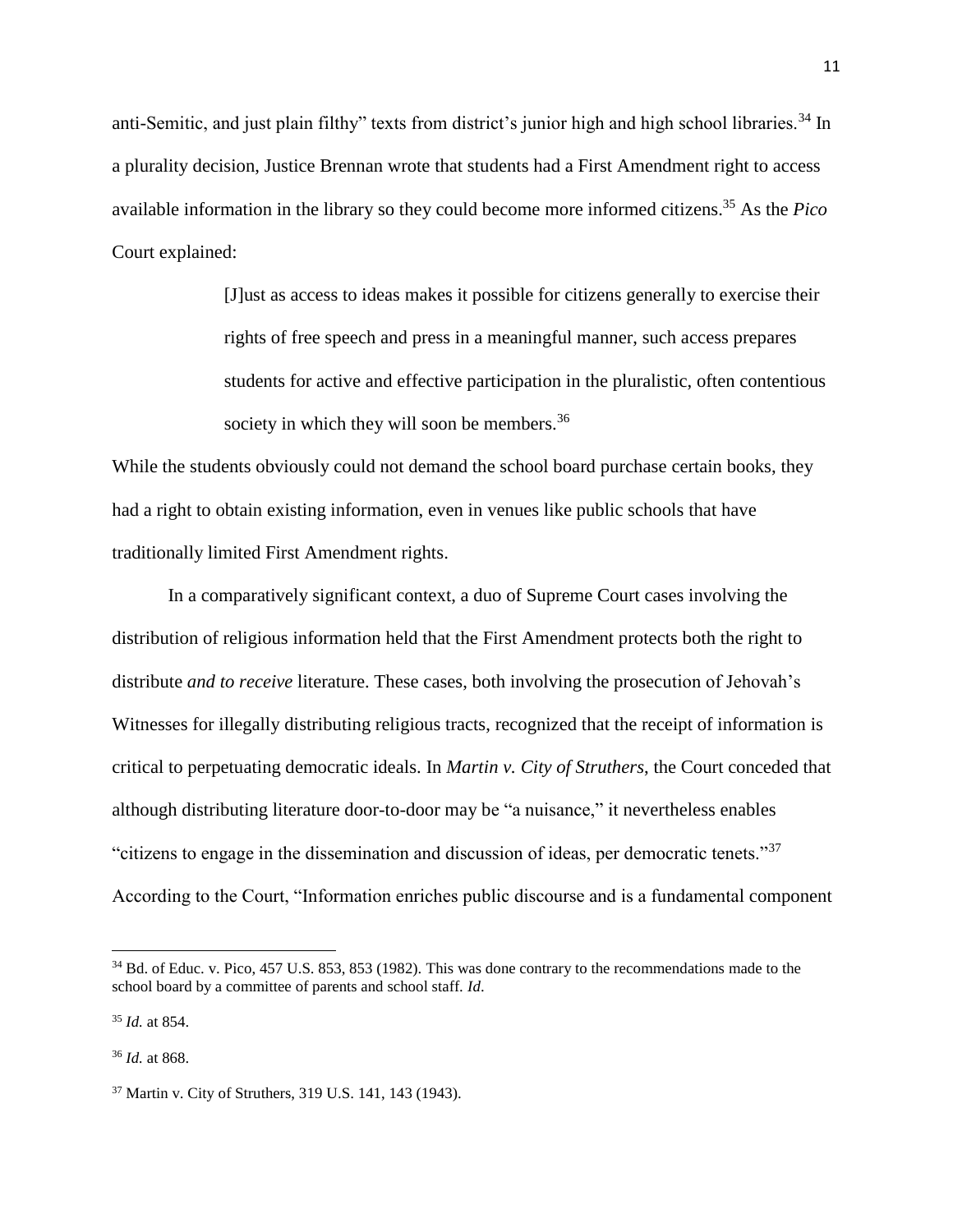of deliberative democracy."<sup>38</sup> And *Marsh v. Alabama*, which echoed the Court's rationale in *Martin*, emphasized the privileged role of information in a representative democracy.<sup>39</sup>

The cases thus far involve political information fairly directly, but the Court has read this interest broadly. It has asserted that some information, though not specifically political in nature, can still be vital to participatory democracy. Society as whole is concerned with preserving democratic principles in ways that fall outside traditional political debate or discourse.<sup>40</sup> The Supreme Court evaluated these issues in two cases concerning access to reproductive information that is commercial in nature.<sup>41</sup>

First, in *Bigelow v. New York*, the Court invalidated a Virginia statute that made it a misdemeanor to circulate advocacy that helped individuals procure an abortion. The Court said that citizens were entitled to receive this information – an advertisement that included "information and counseling" for New York abortion services – because it was "factual material of clear 'public interest."<sup>42</sup>

<sup>38</sup> *Id.*

<sup>39</sup> Marsh v. Alabama, 326 U.S. 501, 508 (1946), discussed *supra* at text accompanying note [24.](#page-8-0)

<sup>40</sup> Virginia State Pharmacy Bd. v. Virginia Citizens Consumer Council, 425 U.S. 748, 763 (1976).

<sup>&</sup>lt;sup>41</sup> This articulation is particularly interesting because commercial speech traditionally receives reduced First Amendment protection, yet the Court deemed these issues so critical that it was compelled to rule in favor of protection. Originally, commercial speech was not protected under the First Amendment. *See* Valentine v. Chrestensen, 316 U.S. 52 (1942). The Supreme Court eventually developed a test which provided for limited protection for commercial speech, known as the *Central Hudson* test. This test asks four questions to determine whether the restriction on speech passes constitutional muster:

<sup>1)</sup> Is the speech concerning a lawful activity and not misleading?

<sup>2)</sup> Is the asserted government interest substantial?

<sup>3)</sup> Does the regulation directly address the government interest?

<sup>4)</sup> Is the regulation more extensive than necessary to meet that interest?

The government bears the burden of proof in this test. *See* Central Hudson Gas & Elec. Corp. v. Public Serv. Comm'n, 447 U.S. 557 (1980).

<sup>42</sup> Bigelow v. Commonwealth of Virginia, 421 U.S. 809, 812 & 822 (1975).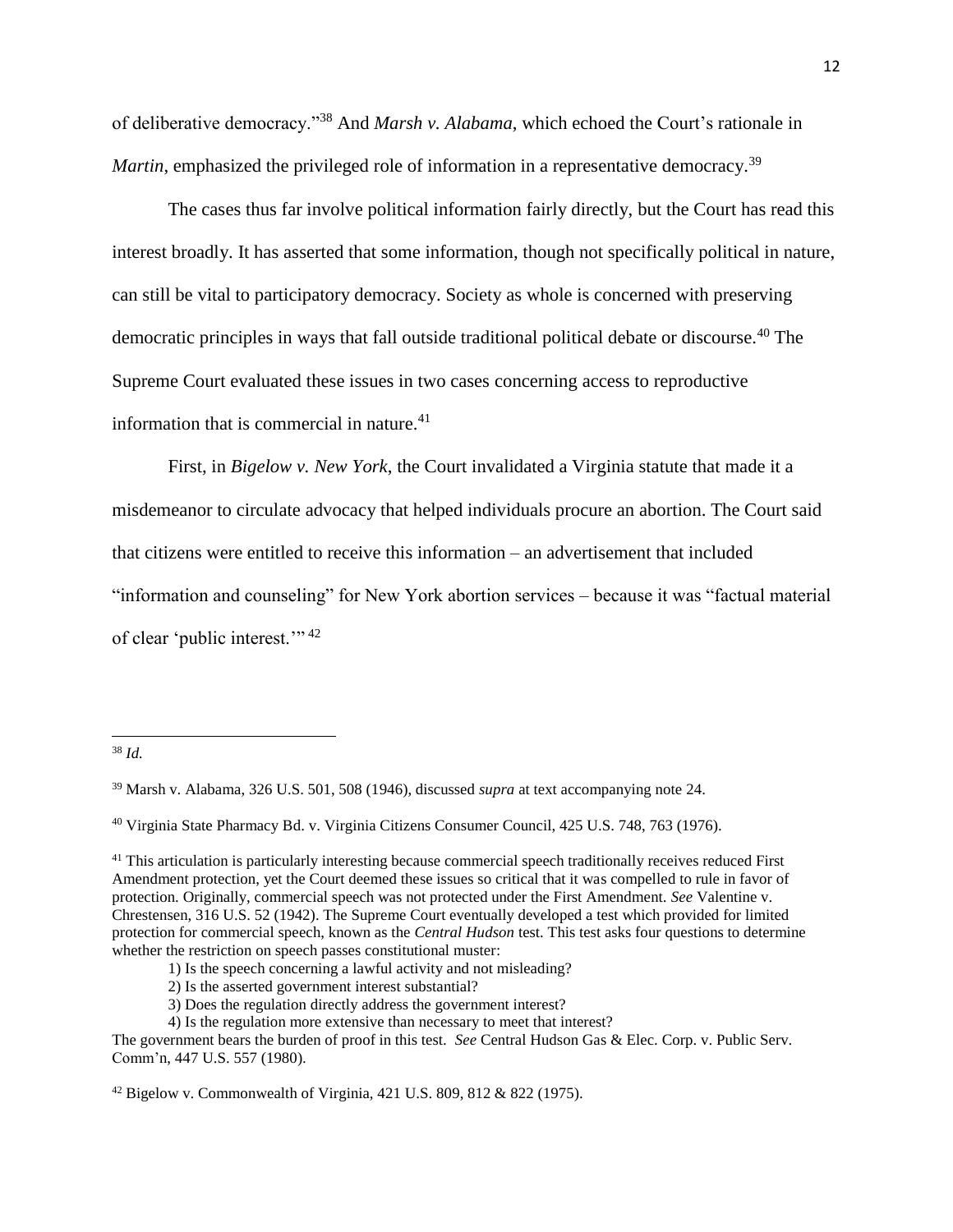And second, in *Virginia State Pharmacy Board v. Virginia Citizens Consumer Council*, the Court found unconstitutional a statute barring pharmacists from advertising prescription drug prices.<sup>43</sup> Consumers who challenged the statute argued that it prevented them from comparing prices of prescription medications.<sup>44</sup> The Court recognized that this impacted consumers, especially "the poor, the sick, and particularly the aged," who had a vested interest in obtaining this life-or-death information. <sup>45</sup> The Court explained that this interest was of the highest concern: "As to the particular consumer's interest in the free flow of commercial information, that interest may be as keen, if not keener by far, than his interest in the day's most urgent political debate."<sup>46</sup> Therefore, the consumers had a right to know, which stemmed from traditional free speech principles. According to the Court, "Freedom of speech presupposes a willing speaker. But where a speaker exists, as is the case here, the protection afforded is to the communication, *to its source and to its recipients both*." <sup>47</sup> Access here functioned as a mechanism to thwart paternalism and ignorance.<sup>48</sup> This decision was driven by an analysis of democratic principles and societal interests. 49

<sup>44</sup> *Id.*

 $\overline{a}$ 

<sup>45</sup> *Id.*

<sup>46</sup> *Id.* at 763.

<sup>47</sup> *Id.* at 756.

<sup>48</sup> *Id.* at 770 (decrying the board's "highly paternalistic approach" that functions to "keep[] the public in ignorance."

<sup>43</sup> Virginia State Pharmacy Bd., 425 U.S. at 748 (1976).

<sup>&</sup>lt;sup>49</sup> Extending Justice Blackmun's argument, society may also benefit from protecting consumer information. Using the informed democracy approach, Blackmun noted that "[a]dvertising, however tasteless and excessive it sometimes may seem, is nonetheless dissemination of information as to who is producing and selling what product, for what reason, and at what price. So long as we preserve a predominantly free enterprise economy, the allocation of our resources in large measure will be made through numerous private economic decisions. It is a matter of public interest that those decisions, in the aggregate, be intelligent and well informed. To this end, the free flow of commercial information is indispensable." *Id.* at 765.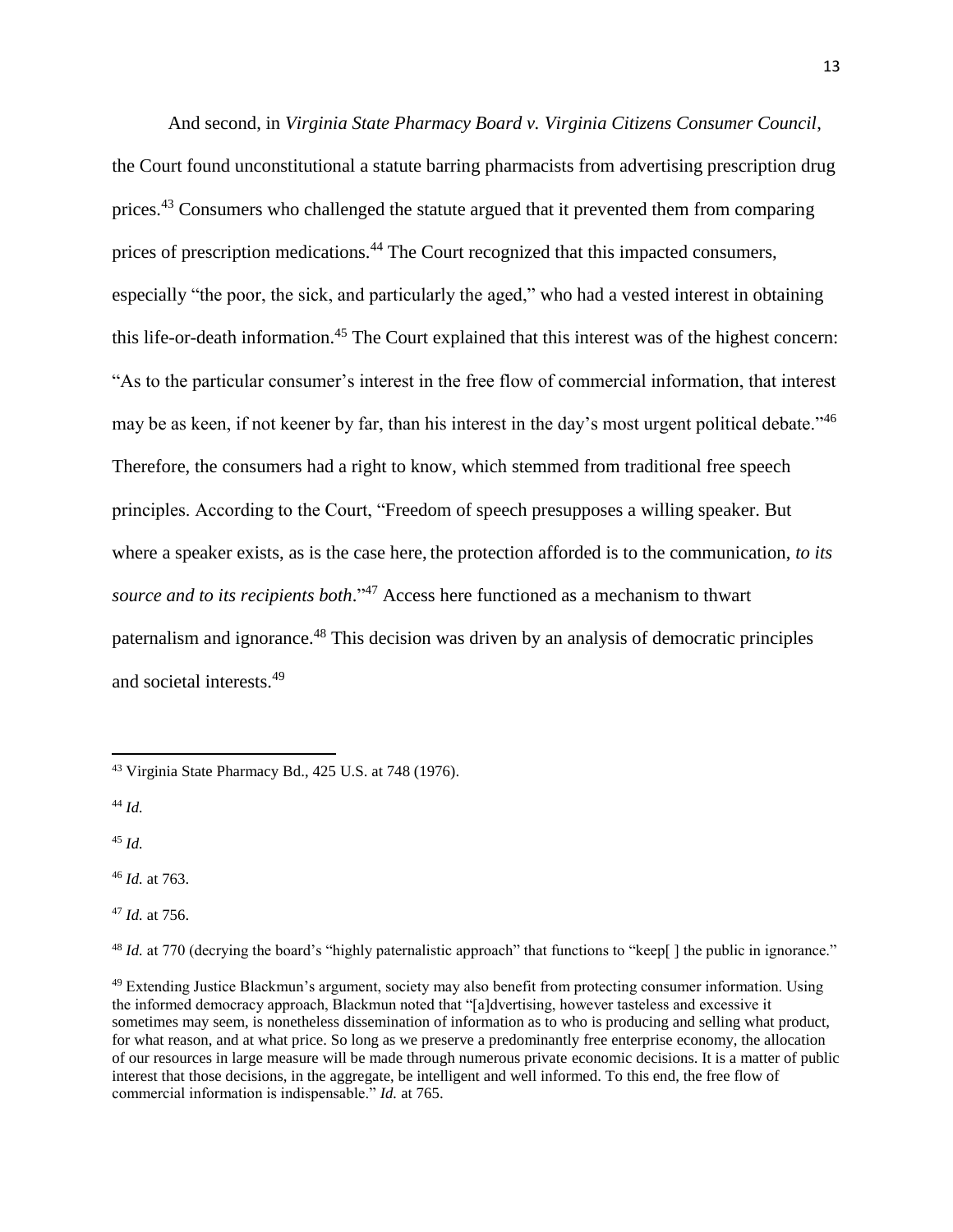The *Bigelow* and *Virginia State Pharmacy Board* cases may appear to be outliers because they involve sensitive medical information. However, the Court has decided other pure commercial speech cases similarly. The Court protected commercial speech interests in real estate "For Sale" and "Sold" signs, asserting that the "societal interest in 'the free flow of commercial information' […] is in no way lessened by the fact that the subject of the commercial information here is realty rather than abortions or drugs."<sup>50</sup> And it prioritized the public's interest in receiving advertisements from attorneys over the State Bar of Arizona's interest in propounding professional values by restricting those same commercial advertisements.<sup>51</sup>

The principles intrinsic to these cases would support protecting an individual's access to public officials' social media posts. Being able to view and respond to policy announcements and statements associated with the officials' duties is critical to participatory government. Without access, fruitful dialogue is stymied.

### **2. The Government Cannot Contract Available Knowledge or Impose an Undue Burden on Obtaining Information**

The government cannot act capriciously by curbing knowledge to which the public already has access.

This issue has arisen with some frequency in cases involving access to reproductive health information, from sex education to contraceptive counseling for couples and information

<sup>50</sup> Linmark Assocs., Inc. v. Township of Willingboro, 431 U.S. 85, 92 (1977).

<sup>51</sup> Bates v. State Bar of Arizona, 433 U.S. 350, 364-65 (1977). Justice Blackmun quoted from Arizona Justice Holohan's dissenting opinion in the lower court, which said, "Obviously the information of what lawyers charge is important for private economic decisions by those in need of legal services. Such information is also helpful, perhaps indispensable, to the formation of an intelligent opinion by the public on how well the legal system is working and whether it should be regulated or even altered. . . The rule at issue prevents access to such information by the public." *Id*. at 358.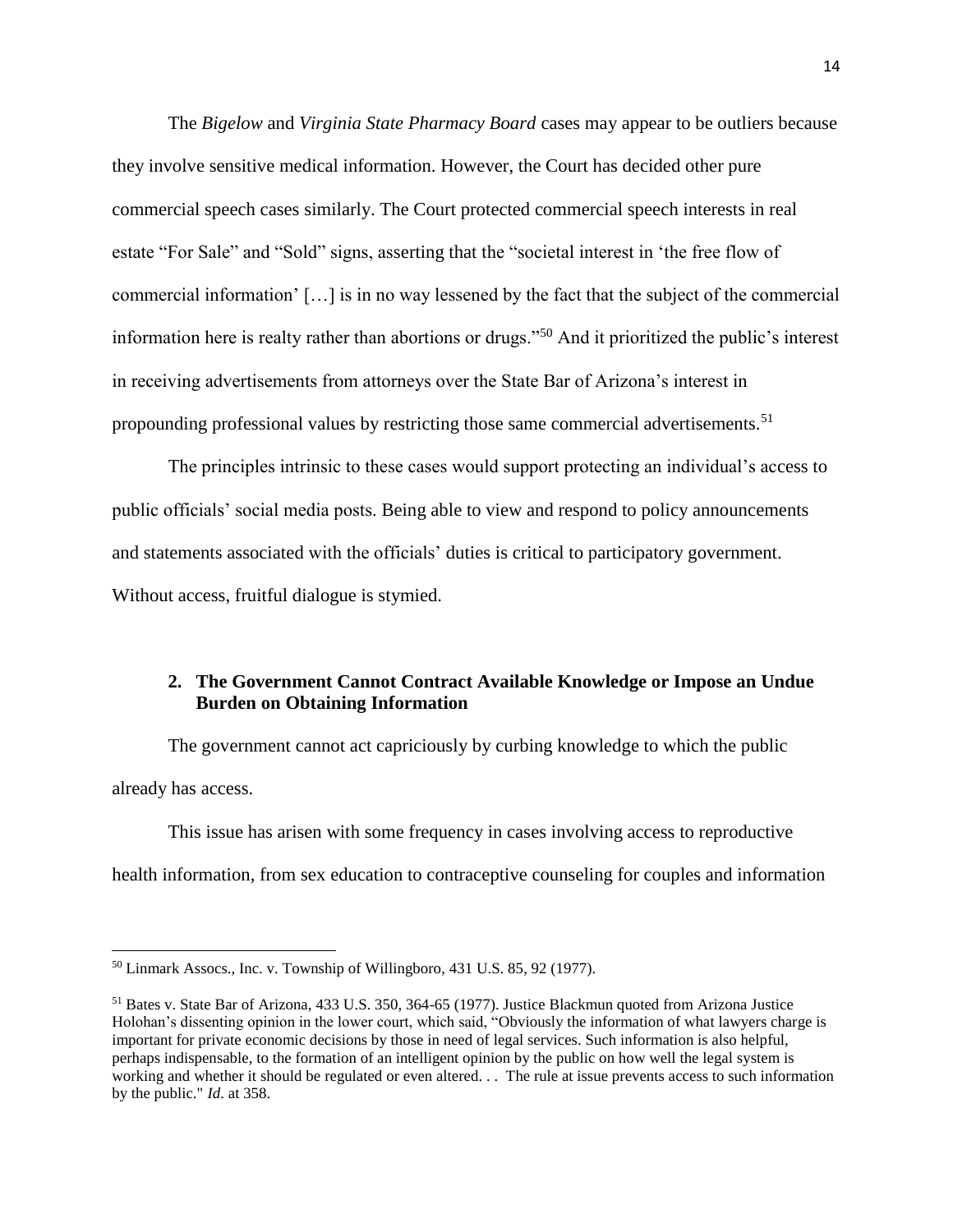for sexual assault victims. The cases have uniformly upheld the individual's right to obtain critical health information. In *Griswold v. Connecticut*, for example, the Court invalidated a statute that criminalized dispensing contraceptives or *information about contraception*. <sup>52</sup> The Executive Director of the Planned Parenthood League of Connecticut and its medical director, a licensed physician, were convicted as accessories under this statute, partly for providing contraceptive devices to couples, and partly for giving "information, instruction, and medical advice" to stop conception.<sup>53</sup> The Court specifically articulated the individuals' right to know, saying that the "right of freedom of speech and press includes not only the right to utter or to print, but the right to distribute, the right to receive, the right to read."<sup>54</sup> As a result, "[T]he State may not, consistently with the spirit of the First Amendment, contract the spectrum of available knowledge."<sup>55</sup> Even Justice Stewart acknowledged in his dissent that had the directors of Planned Parenthood merely advised people on the use of contraceptives, they would have had a strong First Amendment free-speech claim.<sup>56</sup>

This same rationale guided the Court in *Pico*. <sup>57</sup> The students in *Pico* protested the widespread censorship of materials in the library. The Court explained that access to those materials was critical. Once information was generally made available to the students, the school board could not limit that information without substantial justification, and certainly not with an

<sup>55</sup> *Id.*

 $\overline{\phantom{a}}$ 

<sup>56</sup> *Id.*

<sup>52</sup> Griswold v. Connecticut, 381 U.S. 479, 479 (1965) (emphasis added).

<sup>53</sup> *Id.* at 480.

<sup>54</sup> *Id.* at 482.

<sup>57</sup> *See* Bd. of Educ. v. Pico, 457 U.S. 853 (1982), discussed *supra* in text accompanying note [34-](#page-10-0)[36.](#page-10-1)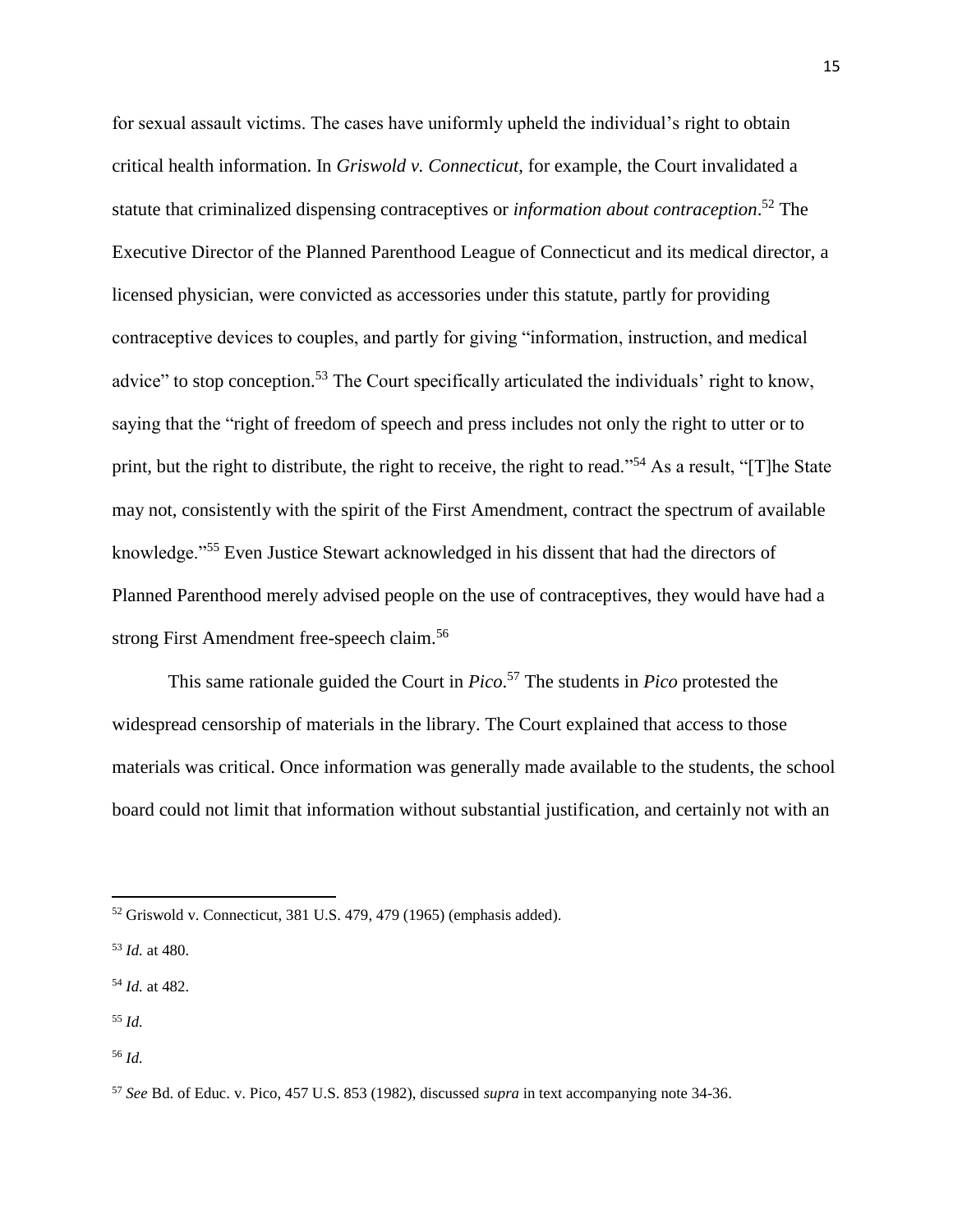eye to "prescribe what shall be orthodox in politics, nationalism, religion, or other matters of opinion."<sup>58</sup> While the students obviously could not demand purchase certain books, they had a right to obtain existing information, even in venues like public schools that have traditionally limited First Amendment rights.

Similarly, the government cannot impose undue burden on citizens exercising their right to know certain information. This is why the Court rejected the postmaster's claims in *Lamont*. It declined to allow the postmaster to impose any type of duty on recipients to affirmatively request communist literature.<sup>59</sup>

In the context of social media accounts, otherwise public accounts that contain political content, such as President Trump's, should be made available for users to access. These accountholders should be prohibited from engaging in viewpoint discrimination to block users. Purported "solutions" that impose barriers on blocked individuals to regain access are insufficient. Demanding that blocked individuals engage in additional actions to access content would contravene existing right-to-know and undue-burden cases. The only effective solution is to provide legally robust protections that protect users *from* being blocked to begin with.

#### **B. Access to Compelled Government Information**

<sup>58</sup> *Id.* at 871-872.

<sup>59</sup> Lamont v. Postmaster Gen., 381 U.S. 301, 301 (1965). Historically, the Courts are hesitant to impose any barriers to gathering information. Although the context was wildly different, the Court demonstrated the same commitment to the free flow of information when it invalidated the "segregate and block" portions of the Cable Television Consumer Protection and Competition Act of 1992. Denver Area Educ. Telecomms. Consortium, Inc. v. FCC, 518 U.S. 727 (1996). These provisions required cable providers to block "patently offensive" programming, which could only be restored after the consumer sent in a written request. *Id.* at 754. The Court said these provisions were "overly restrictive, sacrificing important First Amendment interests for too speculative a gain." *Id.* (internal citations and quotations omitted).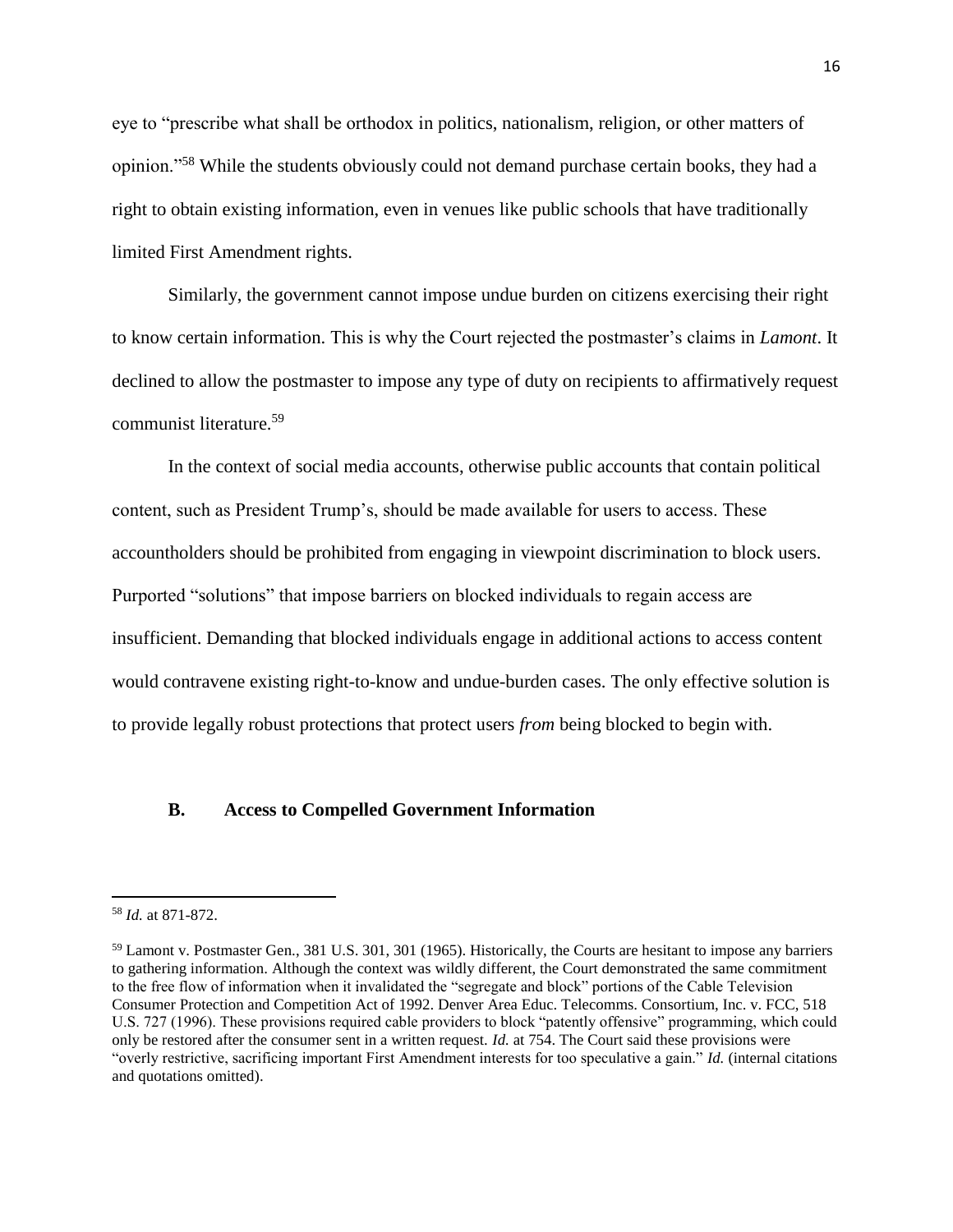This manuscript has thus far focused on accessing information that was or could be publicly available, such as political and religious information, reproductive health information, and commercial information. The issues presented are far different when that information is not generally available to the public. This section of the manuscript analyzes a narrower and more contentious line of cases that purport to establish what rights, if any, individuals have to *compel* the release of government information. In the context of this manuscript, if a public official has a private social media account, is there a First Amendment justification for making that account public?

Typically, the Court has declined to force the government to reveal information. Because the Constitution lacks an explicit right to know information, individuals lack a mirror right to compel that information.

This rationale has been used in several cases, all involving access to jails or prisons, to deny journalists access to information. In *Pell v. Procunier,* the Supreme Court held that the media has "no constitutional right of access to prisoners or their inmates beyond that afforded the general public."<sup>60</sup> Similarly, in *Saxbe v. Washington*, the majority held that prohibiting interviews between the press and federal inmates was constitutional because it "does not deny the press access to sources of information available to members of the general public."<sup>61</sup> Finally, the Court, in *Houchins v. KQED*, rejected a radio and television broadcaster's request to enter the county jail.<sup>62</sup> Like the *Saxbe* Court, it noted that the press had alternative avenues, such as

<sup>60</sup> Pell v. Procunier, 417 U.S. 817, 834 (1974).

<sup>61</sup> Saxbe v. Washington, 417 U.S. 843, 843 (1974).

<sup>62</sup> Houchins v. KQED, Inc., 438 U.S. 1, 1 (1978).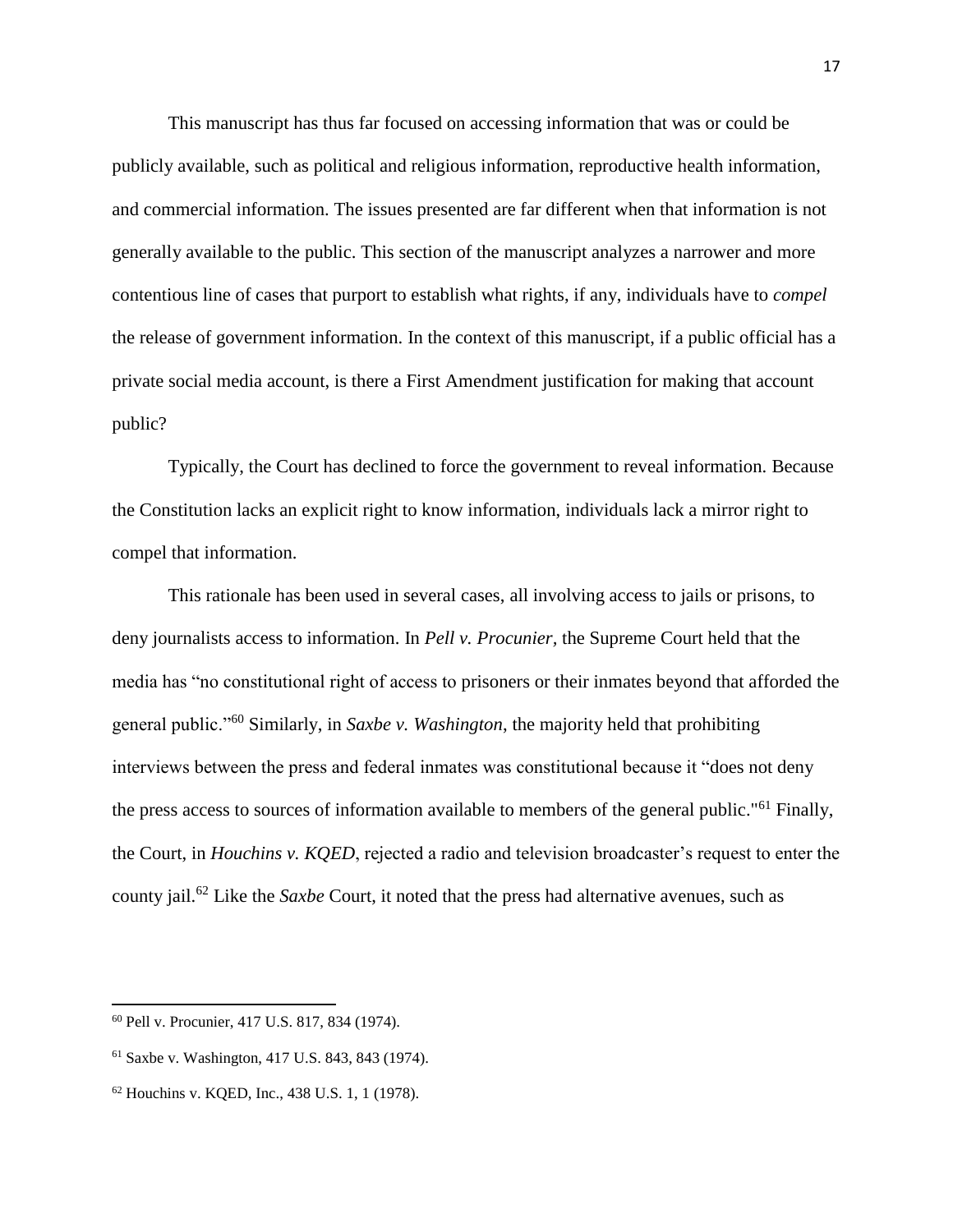federal access statutes, to obtain pertinent information.<sup>63</sup> In the plurality opinion, Justice Warren Berger said, "This Court has never intimated a First Amendment guarantee of a right of access to all sources of information within government control."<sup>64</sup> In terms of a right to know, the public and press only have a freedom to "communicate information once it is obtained," not to force information to be revealed.<sup>65</sup>

This rationale has also been used to exclude the press and public from criminal trials. In *Richmond Newspapers v. Virginia,* the Supreme Court evaluated the constitutionality of closed criminal trials and closed records concerning these trials.<sup>66</sup> The Court considered the First Amendment implications of excluding the public and press.<sup>67</sup> The various opinions in this case articulated that the right to attend criminal trials is covered within an existing and protected First Amendment right to know.<sup>68</sup> Criminal trials had historically been open,<sup>69</sup> which helped ensure

<sup>68</sup> *Id.* at 556.

l

 $63$  *Id.* at 14. Additionally, although the conditions in the jail are of great public importance, the media are "illequipped" to deal with prison administration. *Id*. at 8.

<sup>&</sup>lt;sup>64</sup> *Id.* at 9. This quote from the Court implies that there are definitely circumstances where the First Amendment does protect a limited right to know, much like the federal access statutes. This case is just an instance where that right to know does not extend.

<sup>&</sup>lt;sup>65</sup> *Id.* at 2. Justice Stevens, in a dissent with Justices Brennan and Powell, protested on the grounds that excluding the press and public could raise intermediate scrutiny issues. He acknowledged that the "Court has never intimated that a nondiscriminatory policy of excluding entirely both the public and the press from access to information about prison conditions would avoid constitutional scrutiny." *Id*. 19-27.

<sup>66</sup> This was the first time that access to trials was specifically examined. The *Richmond* Court discussed *Gannett Co. v. DePasquale* (1978), a similar decision, in which the Supreme Court examined the right of access to hearings and pretrial motions. In *DePasquale*, the trial judge closed the defendant's fourth murder trial at the behest of his defense counsel, who sought to reduce prejudicial publicity. Although the appellant's counsel cautioned that constitutional rights could be implicated in the closure, the trial judge ordered the trial closed and excluded both the press and public. Richmond Newspapers v. Virginia, 488 U.S. 555, 555, 564 (1980).

 $67$  Richmond Newspapers v. Virginia, 488 U.S. 555, 558 (1980).

<sup>&</sup>lt;sup>69</sup> *Id.* at 569 (stating that "criminal trials both here and in England had long been presumptively open"). For a more detailed history of openness of trials in England and the U.S., *see id*. at 564-69.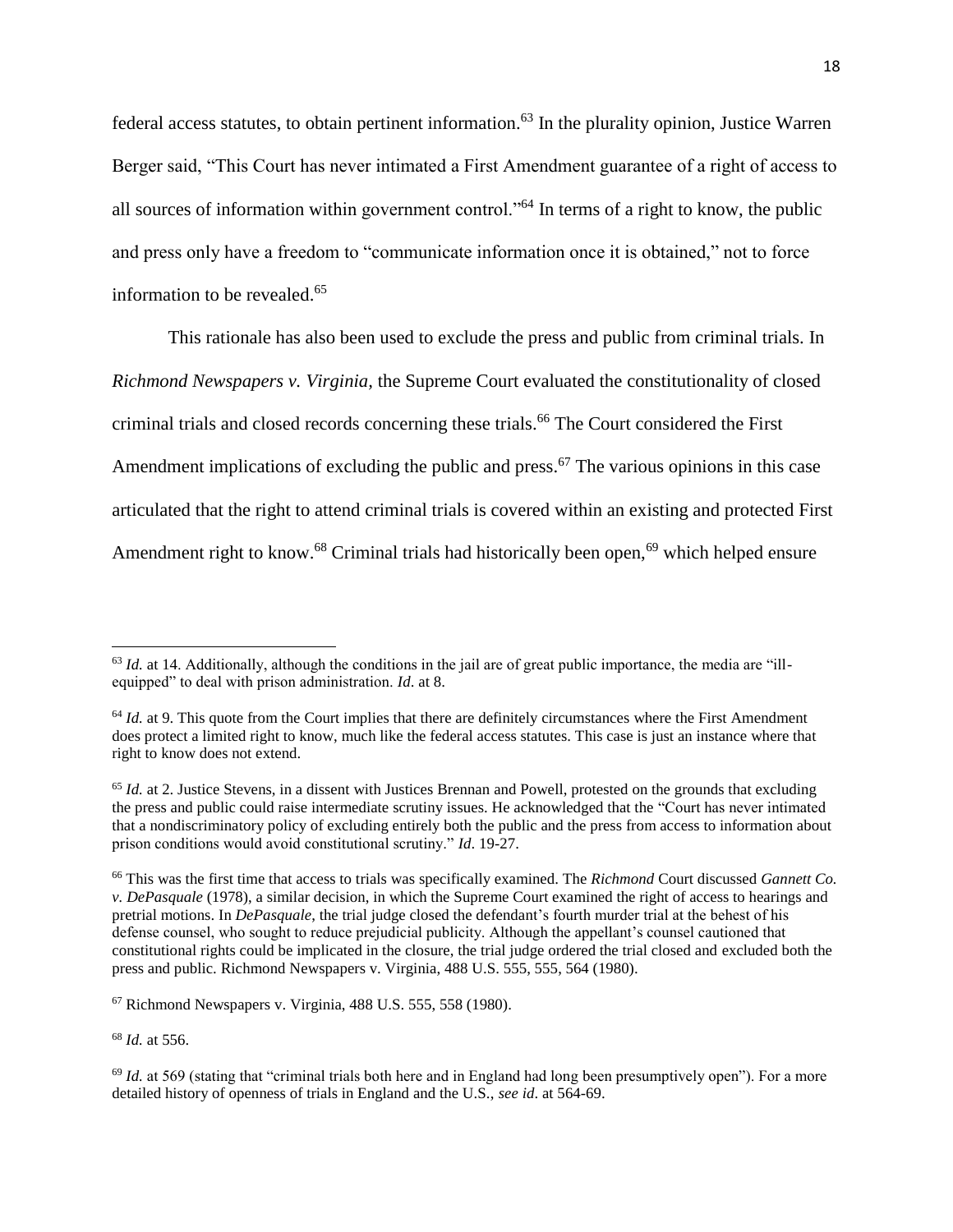the veneer of justice because attendees could confirm the fair treatment of accused criminals.<sup>70</sup> Justice Berger also stated that the freedoms of speech and the press entail a right to gather information by attending trials.<sup>71</sup> Under the First Amendment's right to receive information and ideas, the free speech and press clauses "prohibit [the] government from summarily closing courtroom doors that had long been open to the public at the time the First Amendment was adopted."<sup>72</sup>

In a special concurrence,  $^{73}$  Justice Stewart wrote that while the First and Fourteenth Amendments gave the public and press the right to attend all trials, both criminal and civil, this right was limited.<sup>74</sup> Some circumstances, including space limitations, safety concerns, and privacy of minors, could warrant limiting the attendance of the press and/or the public at trial.<sup>75</sup>

Justice Stevens, in a regular concurrence, noted the precedential importance of this case: "[F]or the first time, the Court unequivocally holds that an arbitrary interference with access to important information is an abridgement of the freedoms of speech and of the press protected by the First Amendment."<sup>76</sup> This case demonstrates that press members, as representatives of the

<sup>75</sup> *Id.* at 598-601.

<sup>76</sup> *Id.* at 583.

 $\overline{a}$ 

<sup>70</sup> *Id.* at 572. Justice Brennan and Justice Marshall also pointed out the need for ensuring a fair trial in their special concurrence. *Id*. at 557.

<sup>71</sup> *Id.* at 576. Justice Burger also drew upon the right to assemble in conjunction with the free speech and press clauses. *Id*. at 577-78.

<sup>72</sup> *Id.* at 576. This extension of the First Amendment to protection of criminal trials was argued as natural by Justice Burger. Access to trials is an implicit part of the penumbra of the First Amendment. *Id*.

 $<sup>73</sup>$  A special concurrence is one where the justice agrees with the Court's disposition but not its opinion. This is in</sup> contrast to a regular concurrence, where the justice agrees with the Court's disposition and opinion.

<sup>74</sup> Richmond Newspapers v. Virginia, 488 U.S. 555, 598-601 (1980). In Justice Burger's opinion, the issue of attendance at civil cases was not addressed, but Burger acknowledged that "historically both civil and criminal trials have been presumptively open." *Id.* at 569.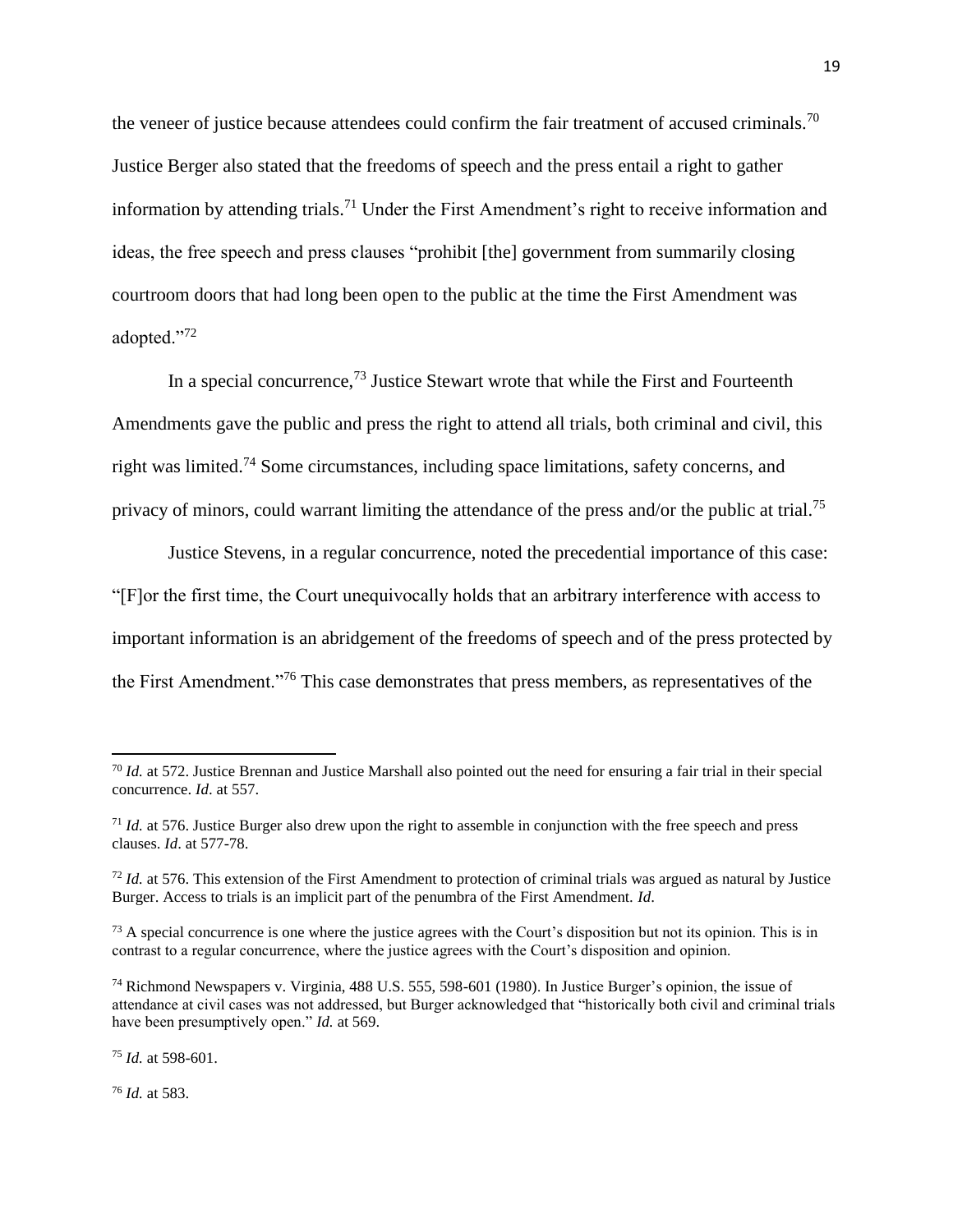public, realize rights equal to the public's. *Richmond* does not just grant a First Amendment right to attend criminal trials; it also *creates* a limited First Amendment right to know because it includes access to records related to those trials. Although this First Amendment right to know is limited, previous cases clarify that the Supreme Court intends a reciprocal constitutional protection for access to some categories of government information as well as freedom of expression.

This guarantee of openness also extends to the *voir dire* examination of jurors.<sup>77</sup> In *Press-Enterprise Co. v. Superior Ct. (Press-Enterprise I),* the Court clarified that the principle of openness also covered the records generated during *voir dire*. <sup>78</sup> In this instance, records functionally replace attendance at *voir dire* proceedings, indicating that there should be equal weight given to attendance at meetings and trial proceedings and records from those meetings and proceedings.

Similarly, in *Press-Enterprise Co. v. Superior Ct. (Press-Enterprise II)*, the Supreme Court held that preliminary hearings are "sufficiently like a trial" to justify comparable openness.<sup>79</sup> Although the defendant's right to a fair and impartial trial must be balanced against the public's right of access, the "explicit Sixth Amendment right of the accused is no less protective of a public trial than the implicit First Amendment right of the press and public."<sup>80</sup>

<sup>77</sup> Press-Enterprise Co. v. Superior Ct., 464 U.S. 501, 501-505 (1984). The process of jury selection is "itself a matter of importance, not simply to the adversaries but to the criminal justice system." In this ruling, Justice Burger echoed the reasoning from *Richmond*, citing the history of openness of trial proceedings as well as the use of openness to enhance the actual and perceived fairness of criminal trials. *Id*. at 501-505

<sup>78</sup> *Id.* at 512 (stating that "[w]hen limited closure is ordered, the constitutional values sought to be protected by holding open proceedings mat be satisfied later by making a transcript of the closed proceedings available").

<sup>79</sup> Press-Enterprise Co. v. Superior Ct., 478 U.S. 1, 12 (1986).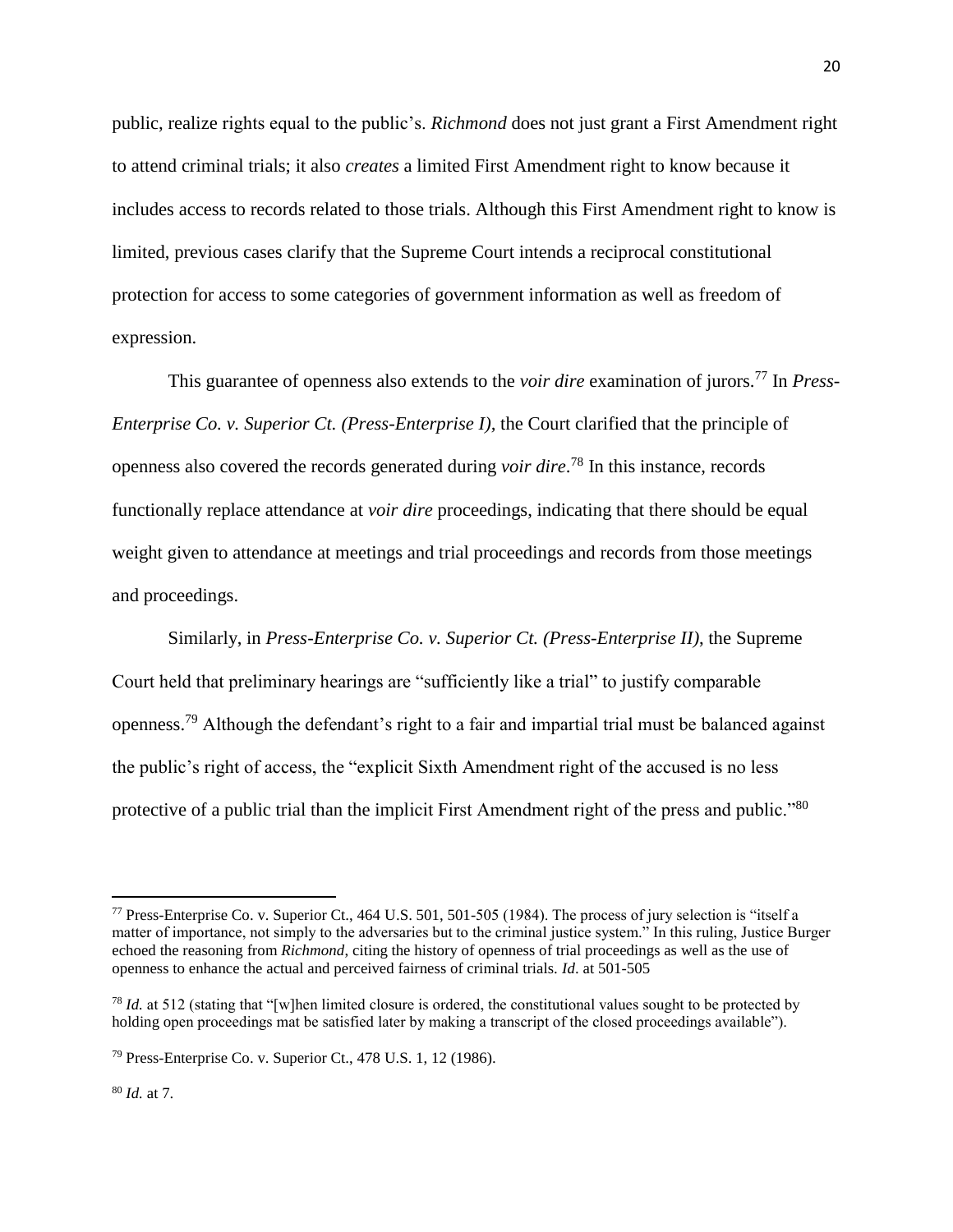This includes access to preliminary hearings in person, and, when these hearings are closed for specific reasons, eventual access to transcripts of these hearings. To withhold even a transcript would "frustrate what [the Court has] characterized as the "community therapeutic value" of openness."<sup>81</sup>

The Supreme Court offers significantly less guidance in determining whether a public official can keep private an otherwise public social media account. There are some limited circumstances where the Supreme Court has compelled the government to provide information to the public under an extension of the First Amendment, although this extension has been limited to checks on the judicial and criminal process. It is likely that private social media accounts of public officials would not rise to this narrow standard and the expectation is that they could remain semi-private.<sup>82</sup>

#### **II. Statutory Access to Government Information**

Although the overview of relevant Supreme Court cases  $83$  clarified that the Court recognizes a substantive right to know, there are inadequate discrete mechanisms in place to safeguard that constitutional right.<sup>84</sup> The right to know may be a presumed penumbral right, but

<sup>81</sup> *Id.* at 13.

 $82$  These accounts could remain only semi-private because the courts have consistently ruled that we do not have an expectation of privacy in a legal sense to most electronic communications, especially on semi-public forums like social networking sites. It is unlikely that a right to know would extend a *requirement* that public officials automatically make public an otherwise private account, or mandate that all constituents be "friended" to access an otherwise private account.

<sup>83</sup> *See* discussion *supra* Section I.

<sup>&</sup>lt;sup>84</sup> Kent Cooper, then Director of the Associated Press, stated that the right to know is not explicitly mentioned by the Constitution but that there *should* be a constitutional right to know. KENT COOPER, THE RIGHT TO KNOW: AN EXPOSITION OF THE EVILS OF NEWS SUPPRESSION AND PROPAGANDA 17 (1956). See e.g. Houchins v. KQED, 438 U.S. 1 (1978); Pell v. Procunier 417 U.S. 817 (1974); Saxbe v. Washington Post Co., 417 U.S. 843 (1974).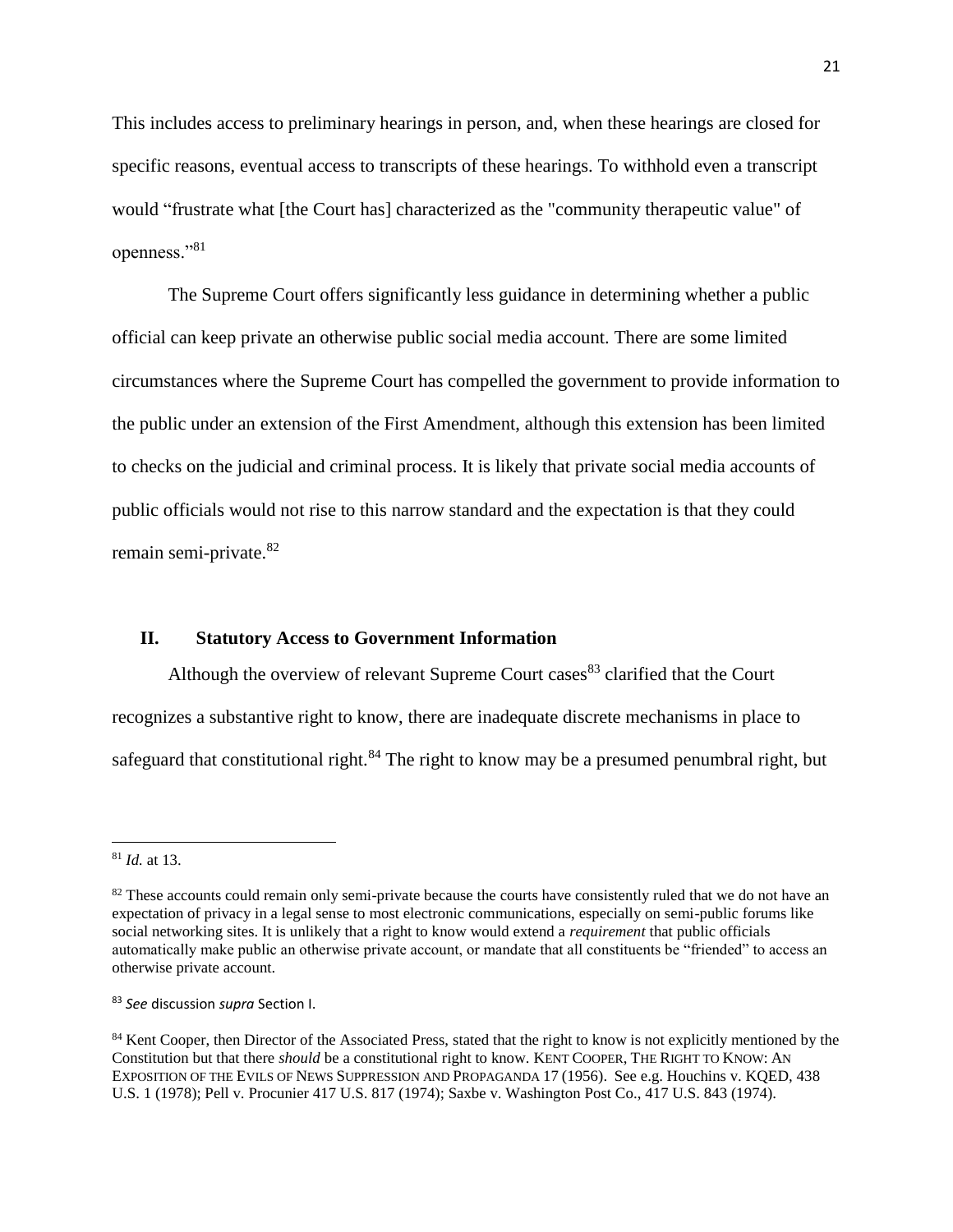it is not explicitly articulated in the First Amendment.<sup>85</sup> To tackle this problem, the federal government has instead relied on statutes to delineate the boundaries of government transparency and outline the precise contours of the public's legal right to know about government affairs.<sup>86</sup>

Reliance on statutes to safeguard these vital rights, however, presents two serious issues. First, statutes are ill-equipped to combat the inertia of long-standing government opacity. Statutory relief can be painfully slow and yield, at best, inconsistent results. Furthermore, statutes are inherently less stable than fundamental constitutional protections. They are more easily altered and subject to political whims. And second, transparency statutes apply only to records under government control. While these statutes may cover many records desired by individuals seeking access, certain critical documents are outside the statute's ambit. This section of the manuscript addresses both issues and ultimately suggests that mutable statutory solutions should be eschewed in favor of strengthened constitutional protections.

#### **A. Statutory Protection Yields Inconsistent Results**

 $\overline{\phantom{a}}$ 

Relying on statutes to protect the right of access has yielded, at best, inconsistent results. These statutes are ill-equipped to tackle the unique challenges presented by entrenched government opacity. This manuscript will use the most prominent federal statute, the Freedom of Information Act (1966) (FOIA), to illustrate the dangers presented by this inconsistency.

<sup>85</sup> These "unenumerated" nature of these rights leave them particularly vulnerable to challenge. For example, the Supreme Court's decision in *Roe v. Wade* has protects a penumbral right of privacy. The resulting opinion rests on a "shaky foundation," which many scholars anticipate will be challenged. *See* Harold R. Demoss, Jr. & Michael Coblenz, *An Unenumerated Right: Two Views on the Right of Privacy*. 40 TEX. TECH L. REV. 249, 258 (2008).

<sup>86</sup> See, e.g., Freedom of Information Act, 5 U.S.C. § 552 (1991 & Supp. 2003); Government in the Sunshine Act, 5 U.S.C. § 552b (2011); Federal Advisory Committee Act, 5 U.S.C. App (1972). State access laws originated much earlier than similar federal laws. Alabama passed the first comprehensive open meetings law in 1915 and was still the only state in 1950 to have one. ANN TAYLOR SCHWING & CONSTANCE TAYLOR, OPEN MEETING LAWS 6-7 (Fathom 1994). Many states that had not yet passed open records laws did so in the wake of the Watergate scandal, as concerns about government transparency grew considerably during this time. State open meetings laws were generally passed later. Florida passed the first state open meeting law in 1967. All fifty states now have some form of open record and meetings laws. *Id.* at 3.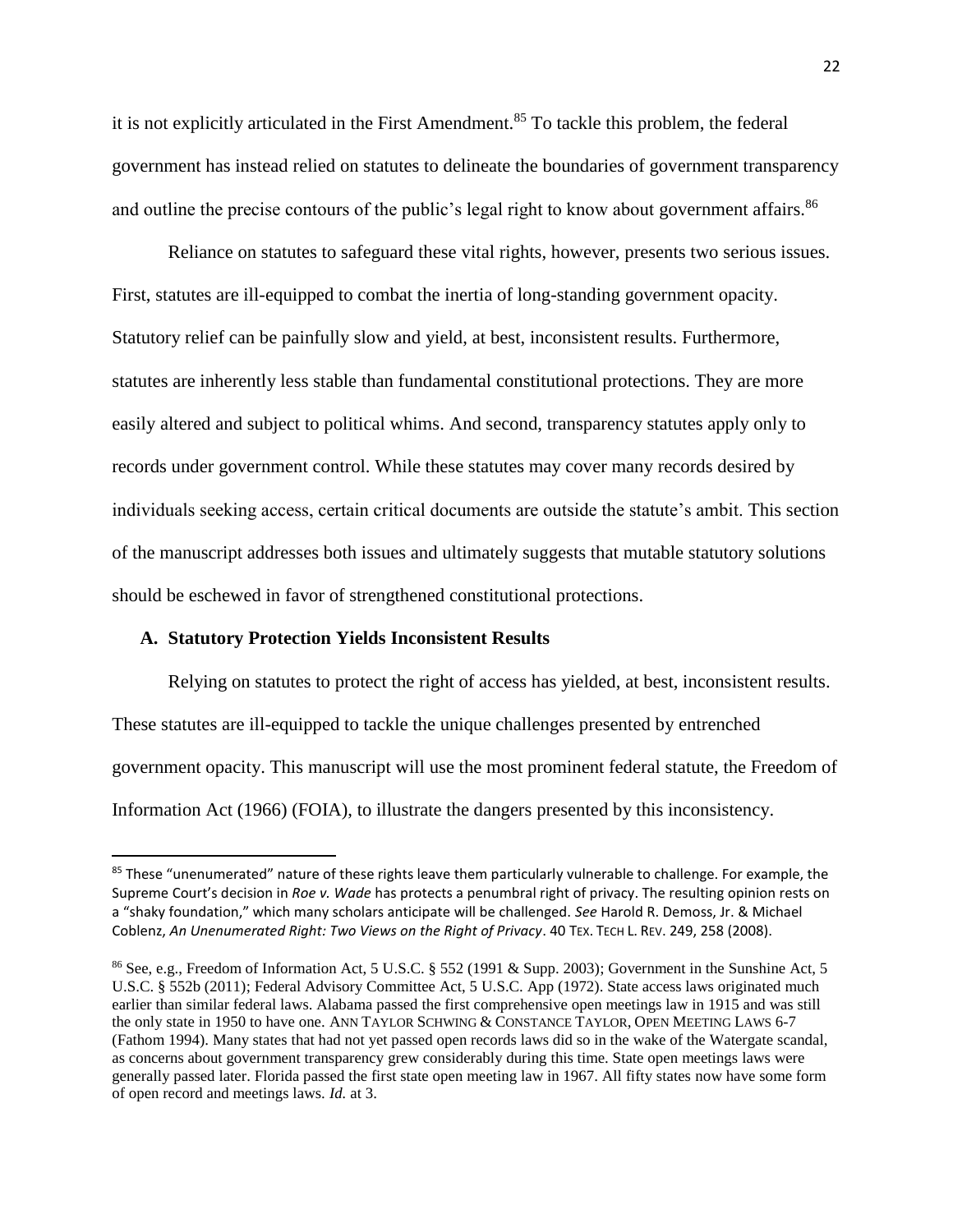In 1955, U.S. Representative John E. Moss (California), the reform-minded Chair for the Special Government Information Subcommittee, sought to assess issues regarding government transparency. He launched Congressional hearings regarding the Administrative Procedures Act, a predecessor to FOIA.<sup>87</sup> The hearings, which occurred before the eventual enactment of FOIA, lasted for ten years and involved hundreds of witnesses.<sup>88</sup> Not a single agency supported the proposed law.<sup>89</sup> The bill that would eventually become FOIA, S. 1160, painstakingly proceeded through several iterations before its passage by the Senate in 1965 and House in 1966.<sup>90</sup> President Lyndon B. Johnson eventually signed the bill into law – reluctantly.<sup>91</sup> The law's enactment in 1966 rendered nearly 100 governmental agencies accountable to public demands for information.<sup>92</sup> Still, numerous entrenched institutional barriers perpetuated an atmosphere of secrecy. Many agencies, accustomed to long-standing opacity, were disinclined to produce records that satisfied citizens' requests. And, worse, most agencies assumed that executive

<sup>89</sup> *Id.* at 3-8-9 (1994).

 $\overline{\phantom{a}}$ 

<sup>90</sup> JAMES T. O'REILLY, FEDERAL INFORMATION DISCLOSURE 2:4 (1990).

<sup>87</sup> JAMES T. O'REILLY, FEDERAL INFORMATION DISCLOSURE 2:02, 2-5 (1994). Congressman Moss was instrumental in establishing the groundwork necessary to document systematic manipulation of governmental transparency by the executive branch. *Id.* at 11.

<sup>88</sup> *Id.* at 2-5. Of all the witnesses representing agencies, none supported the FOIA. *Id.* at 3-8, 3-9.

<sup>&</sup>lt;sup>91</sup> President Johnson's signed the bill believing, "[t]his bill in no way impairs the President's power under our Constitution to provide for confidentiality when the national interest so requires. There are some who have expressed concern that the language of this bill will be construed in such a sway as to impair Government operations. I do not share this concern." JAMES T. O'REILLY, FEDERAL INFORMATION DISCLOSURE 2:5 (1990). President Johnson obviously believed that the FOIA would have no real impact on the current state of government transparency.

<sup>&</sup>lt;sup>92</sup> Freedom of Information Act, 5 U.S.C. § 552 (1991 & Supp. 2003). Notably, the FOIA does not apply to records held by Congress, state and local governments, the courts, private individuals and entities, the President and the President's personal staff or advisors. Nine exemptions address certain categories of information that agencies may withhold from public disclosure: (1) classified and national security information; (2) internal agency personnel information; (3) information exempted by statutes; (4) trade secrets and confidential business information; (5) agency memoranda; (6) disclosures of personal privacy; (7) records of law enforcement and investigations; (8) some reports of financial institutions; (9) geological and geophysical information. *Id*.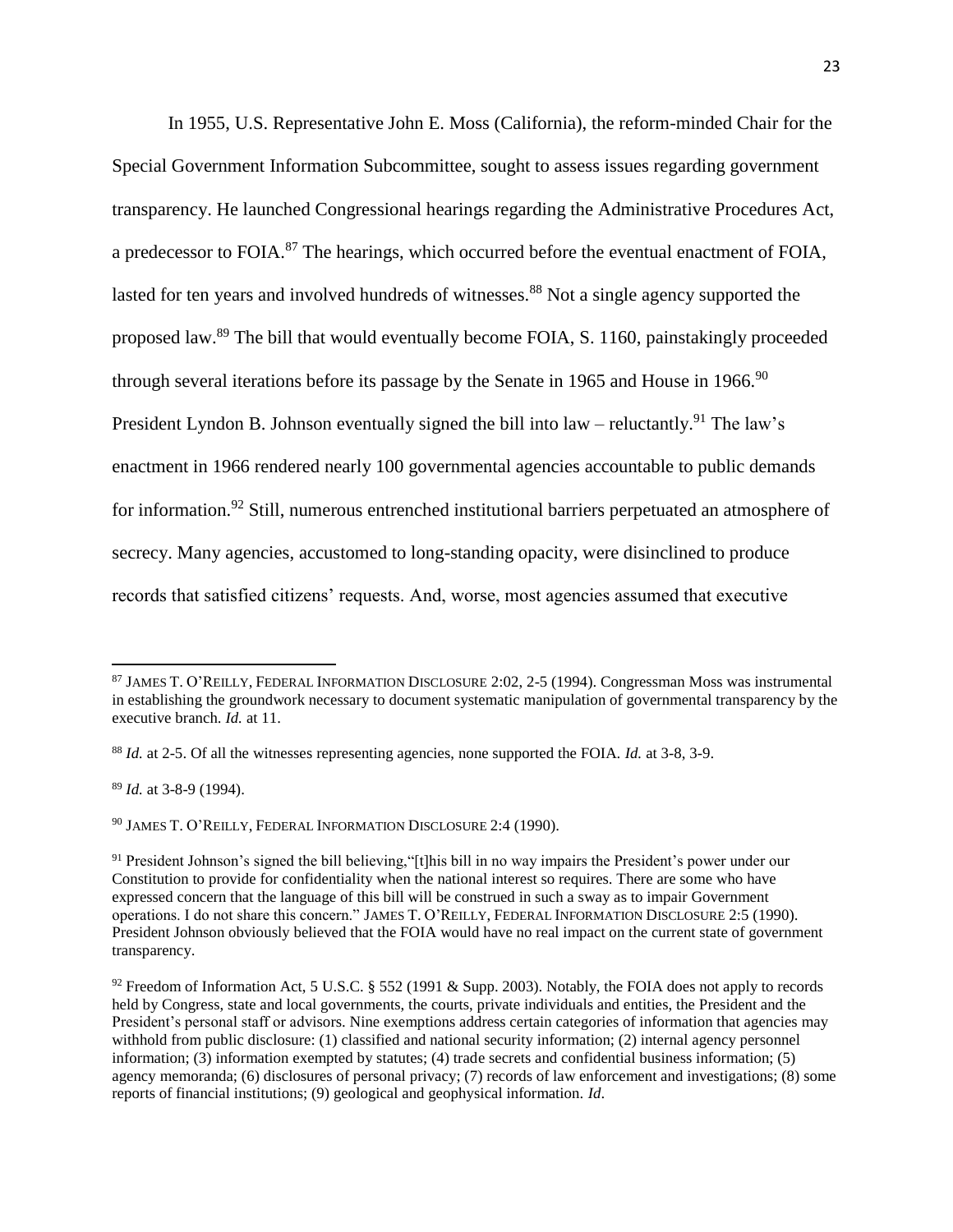privilege would supersede FOIA, an attitude that sustained the government's preferred policy of secrecy.<sup>93</sup>

The dangers of inertia revealed themselves again in 1996 when FOIA was updated and amended by the Electronic Freedom of Information Act  $(E-FOLA)$ <sup>94</sup> One significant provision of E-FOIA was that it redefined agency records to include information archived in any format, including electronic documents.<sup>95</sup> Prior to E-FOIA, the guaranteed right of access did not include electronic records.<sup>96</sup>

More clearly than any other amendment, E-FOIA revealed a chasm between innovation – specifically technical innovation – and legislative action. The existence of this gap threatens the public's right to access crucial information.<sup>97</sup> Even after E-FOIA's passage, its actual implementation was sluggish. To illustrate, a public interest group examining 57 agencies two full years after passage of E-FOIA showed that not a single agency had fully complied with E-FOIA's provision requiring agencies to publish on the internet.<sup>98</sup> Even in the face of a clear directive, agencies still embraced outmoded mechanisms to support access.

<sup>97</sup> *Id.* at 57.

<sup>93</sup> JAMES T. O'REILLY, FEDERAL INFORMATION DISCLOSURE 15 (1990).

<sup>94</sup> *See* Pub. L. 104-231, 110 Stat. 3048, §§ 1-2 (1996) (amending sections of 5 U.S.C. § 552).

<sup>95</sup> Pub. L. 104-231, 110 Stat. 3048, §§ 1-2 (1996) (amending sections of 5 U.S.C. § 552).

<sup>96</sup> Martin Halstuk & Bill Chamberlin, *Open Government in the Digital Age,* 78(1) JOUR. AND MASS COMM. 45, 45 (2001). Prior to 1996, judges determined appropriateness of access to electronic information, case-by-case. *Id.* at 48.

<sup>98</sup> Jennifer Henderson & Patrick McDermott, *Arming the People "…With The Power Knowledge Gives": An OMB Watch Report on the Implementation of the 1996 "EFOIA" Amendments to the Freedom of Information Act,* OMB Watch (1998), *cited in* Martin E. Halstuk, *Speed Bumps on the Information Superhighway: A Study of Federal Agency Compliance with the Electronic Freedom of Information Act of 1996,* 5 COMM. L. & POL'Y 423, 424 (2000).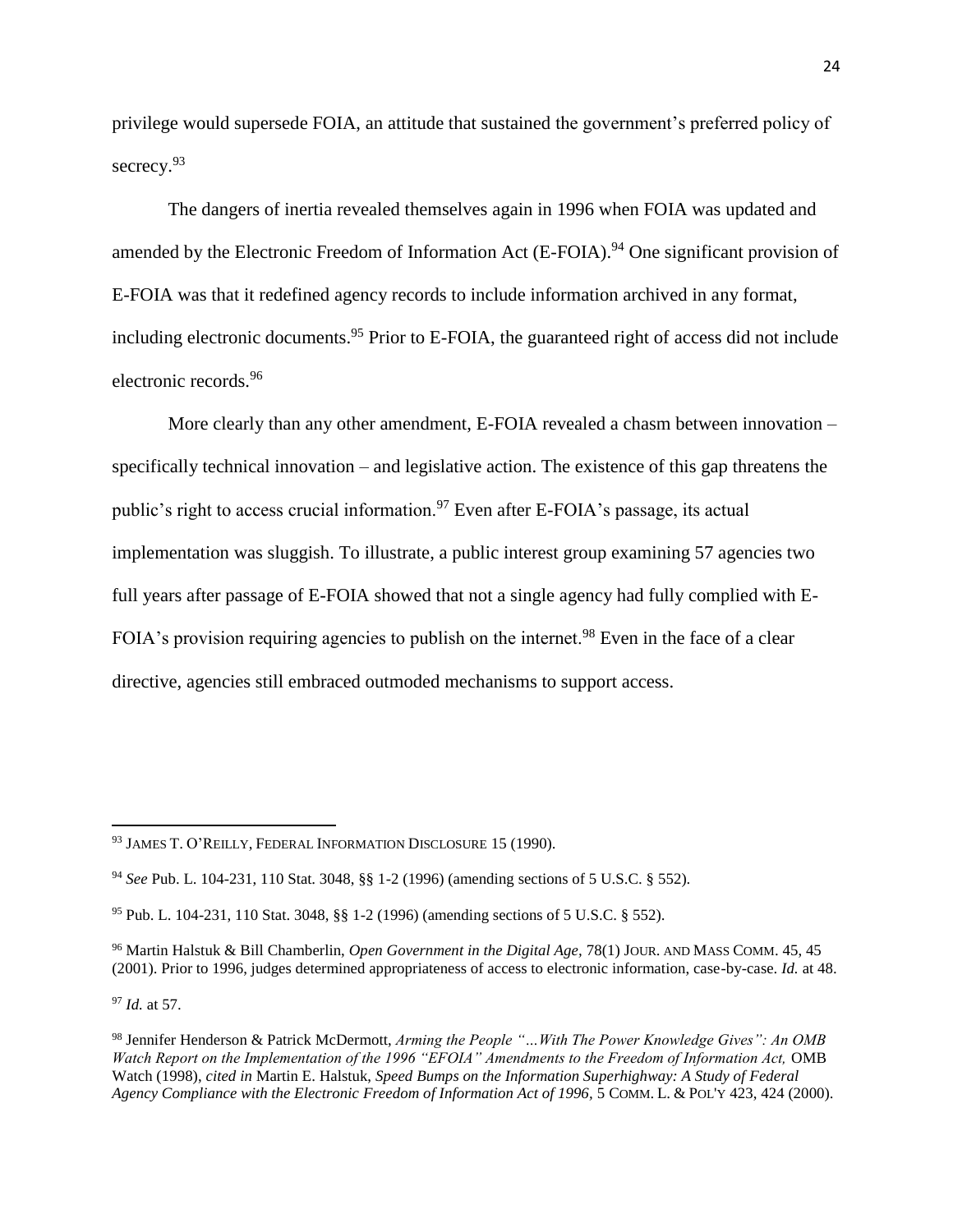Another issue is that statutes are inherently more susceptible to amendment and political whim than fundamental constitutional protections.<sup>99</sup> For example, the Department of Justice, which is often subject to political pressure from the executive branch, has the statutory responsibility for overseeing FOIA compliance.<sup>100</sup> In reality, federal regulatory and administrative agencies self-regulate. The Supreme Court has been complicit in these agency tactics since the 1970s. In fact, many Supreme Court decisions have clearly contravened the FOIA's purpose – reducing the categories of information available, and preferentially balancing competing interests, such as confidentiality and privacy.

#### **B. Transparency Statutes Are Limited to Records Under Government Control**

Transparency statutes have always been limited to records under government control. FOIA applies to records held by federal agencies and departments, including the Executive Office of the President, <sup>101</sup> but it does not apply to records held by Congress, the judiciary, private corporations, or private citizens.<sup>102</sup>

During the 1970s and 80s, several Supreme Court decisions limited FOIA to a *reactive* statute. According to the Court, FOIA could not compel government agencies to create documents; it could only require those agencies to release documents already in existence.<sup>705</sup> Even if lawfully created agency records did exist, but were misplaced outside of agency

 $\overline{a}$ 

<sup>99</sup> In other words, the FOIA is *not* subject to "strict scrutiny" – the highest level of scrutiny required to settle constitutional questions pertaining to free speech, free assembly, and freedom of the press rights. Legal Information Institute, *Strict Scrutiny* (2010), http://www.law.cornell.edu/wex/strict\_scrutiny. A more thorough discussion of strict scrutiny appears in Chapter Five.

<sup>&</sup>lt;sup>100</sup> Freedom of Information Act, 5 U.S.C. §552 (1991 & Supp. 2003); Government in the Sunshine Act, 5 U.S.C. §552b (2011).

<sup>&</sup>lt;sup>101</sup> Freedom of Information Act, 5 U.S.C. § 552 (1991 & Supp. 2003). The FOIA also covers records of independent regulatory agencies, such as the Federal Communications Commission, the Securities and Exchange Commission, etc.

<sup>&</sup>lt;sup>102</sup> *Id*. The FOIA does not apply to state or local governments.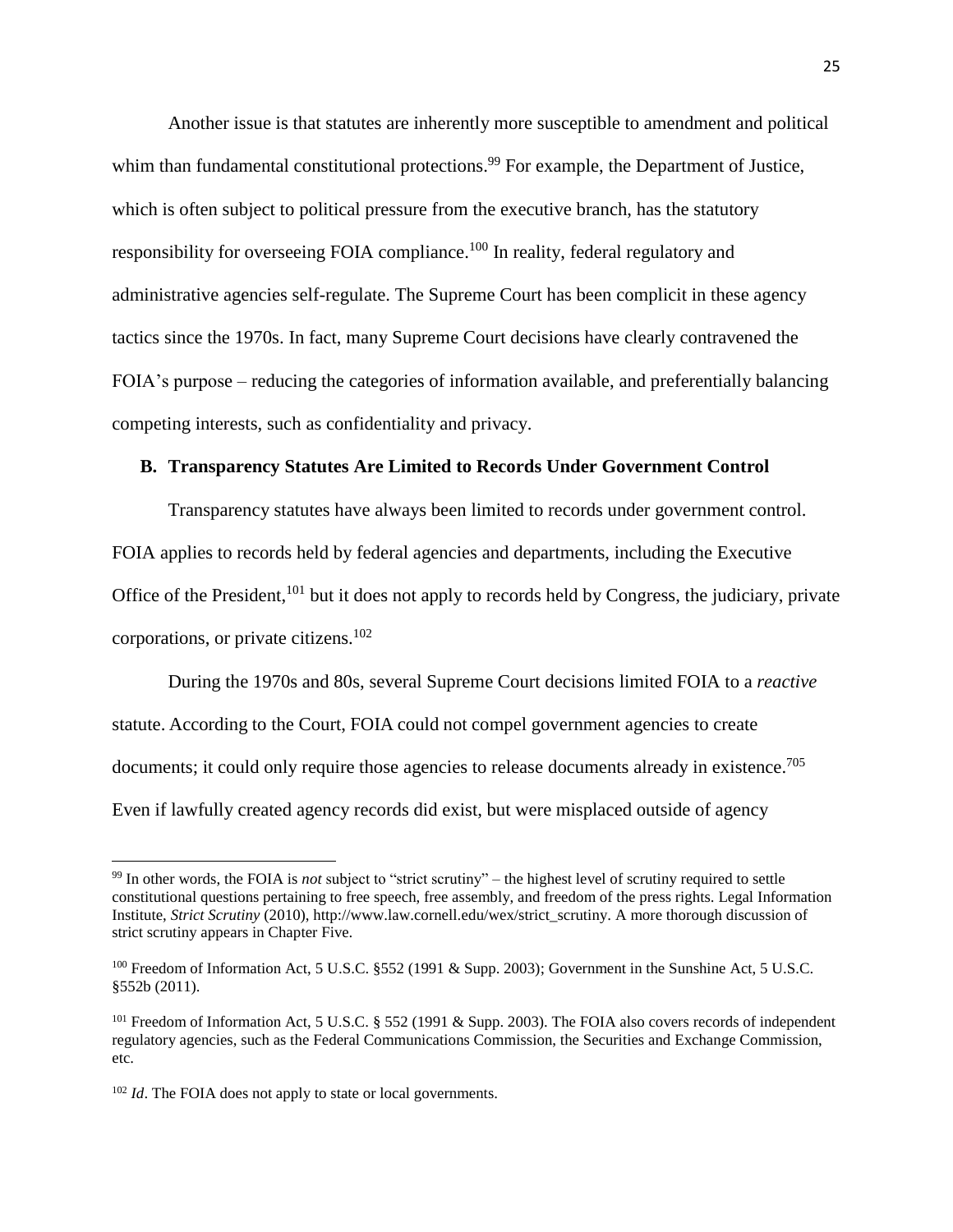jurisdiction, those records could not be compelled.<sup>706</sup> Furthermore, records generated by private companies that contracted with the government could not be considered agency records unless they were held by federal executive agencies.<sup>707</sup>

Federal employees have taken advantage of this loophole, either inadvertently or intentionally. A 2015 Government Business Council survey of 412 federal employees found that 33% of surveyed employees use personal email at least sometimes.<sup>103</sup> Unless agencies establish specific protocols, email sent using a personal device means that the agency does not have a copy of that record, putting it outside of agency control. Thirty-one percent of respondents indicated that their agency did not archive personal email involving government business; another 47% stated that they did not know their agency policy.<sup>104</sup> Twenty-seven percent of respondents cited "potential FOIA requests" as a reason that inhibits candid internal email communication within their department/agency.<sup>105</sup>

It seems insufficient to use mutable statutory protections to guarantee access to even a retroactive record of public officials' social media accounts. Not only are existing transparency statutes inconsistently used, leading to uneven distribution of public records, the majority of the social media accounts at issue would not even constitute a public record under existing definitions. Social media accounts are owned by private corporations, and the government does not have the power to compel those records to be made publicly available.

#### **III. Access to Public Officials' Social Media Accounts**

 $\overline{\phantom{a}}$ 

<sup>105</sup> *Id.*

<sup>103</sup> Daniel Pitcairn & Zoe Grotophorst, *The State of Internal Workplace Communication*, Government Executive (Mar. 5, 2015), [https://www.govexec.com/insights/state-internal-workplace-communication/106737/.](https://www.govexec.com/insights/state-internal-workplace-communication/106737/)

 $104$  *Id.*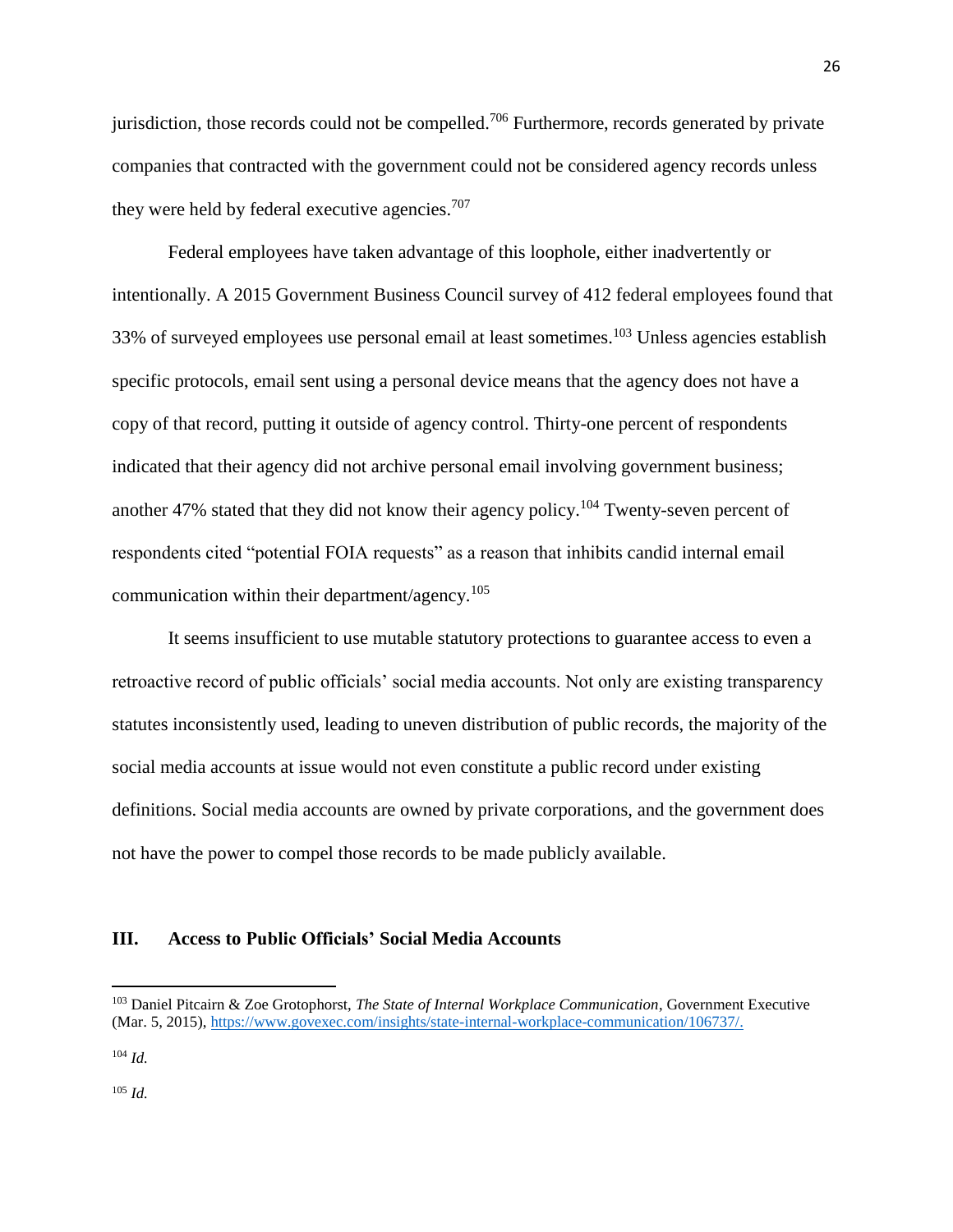The "right to know" cases addressed thus far in this manuscript<sup>106</sup> analyzed the individual's general right to access information, whether that information is already publicly available or the individual is seeking to compel its release. None of these cases, however, has addressed the specific issue of accessing public officials' speech on social media. And the statutory protections safeguarding access to information are inconsistently applied, inapplicable, or ineffective.

This section of the manuscript analyzes the question of when a public official's social media account should be deemed a public forum. It first discusses the parameters of forum analysis, considering the various guidelines used to ascertain whether a space, whether physical or virtual, qualifies as a public forum. Next, this section briefly addresses, and rejects, the application of the "government speech" doctrine to the issues presented here. Then, it conducts an in-depth analysis of the most salient Supreme Court case, *Packingham v. North Carolina*, 107 in which the Court discussed the status of social media as a public forum. It finally turns to an analysis of the two main factors that courts should consider when assessing the public forum status of a social media account:

- (1) Is the account "personal" or "official"?
- (2) Does the content posted to the account suggest that the it is intended to function as a public forum?

Although these issues are not in and of themselves determinative, they provide guidance to courts considering whether to preserve the right of the public to access the account.

#### A. **Forum Analysis**

 $\overline{a}$ 

<sup>106</sup> *See* discussion *supra* Section I.

<sup>107</sup> Packingham v. North Carolina, 137 S. Ct. 1730 (2017).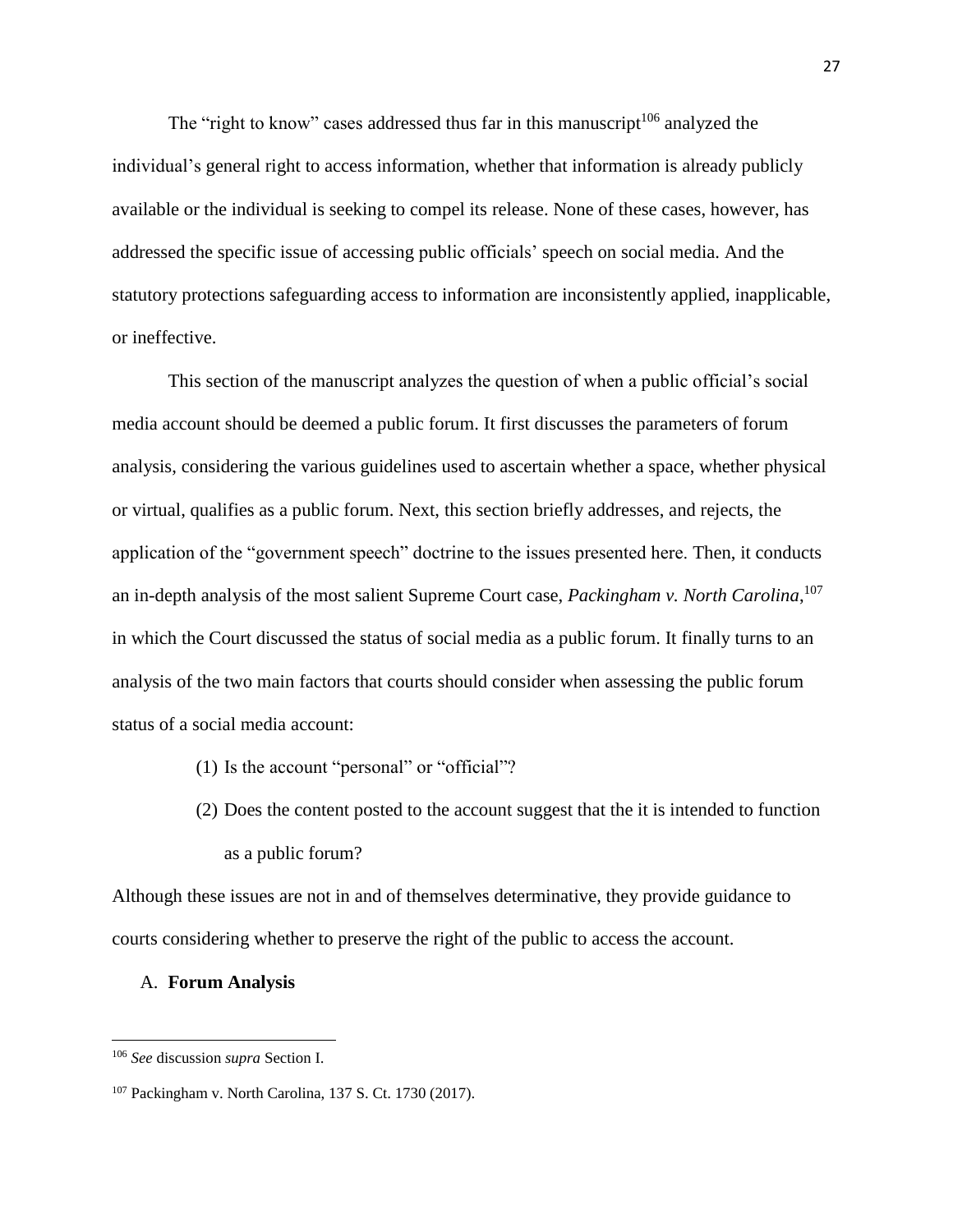The question of whether, and to what extent, government officials can block constituents or limit their access to official social media posts depends on how these social media accounts are characterized. The government's authority to restrict or limit speech is defined by the forum in which that speech occurs. There are four types of fora, each of which entails varying levels of First Amendment Protection: nonpublic fora, traditional public fora, designated public fora, and limited public fora. When speech occurs in a public forum, the government's ability to regulate discourse is severely constrained.

Some spaces are nonpublic fora. In these spaces, the government can impose various speech restrictions as long as they are reasonable.<sup>108</sup>

On the opposite end of the spectrum are traditional public fora, which receive the highest level of First Amendment protection. These fora include physical spaces, like streets and parks, that are traditionally used by the public to assemble and discuss public questions.<sup>109</sup> To curb speech in these spaces, the government must demonstrate that their regulation survives strict scrutiny; thus, it must show it has a compelling state interest, and its restriction(s) must be narrowly tailored.<sup>110</sup> The government can also impose content-neutral time, place or manner restrictions.<sup>111</sup>

In the middle are designated public fora and limited public fora. Designated public fora include spaces specifically set aside by the government for public speech and expression. These designated public fora are entitled to the same heightened First Amendment protection as

 $\overline{a}$ 

<sup>111</sup> *Id.*

<sup>108</sup> Perry Educ. Ass'n v. Perry Local Educators' Ass'n, 460 U.S. 37, 46 (1983).

<sup>109</sup> *Id.* at 45.

<sup>110</sup> *Id.*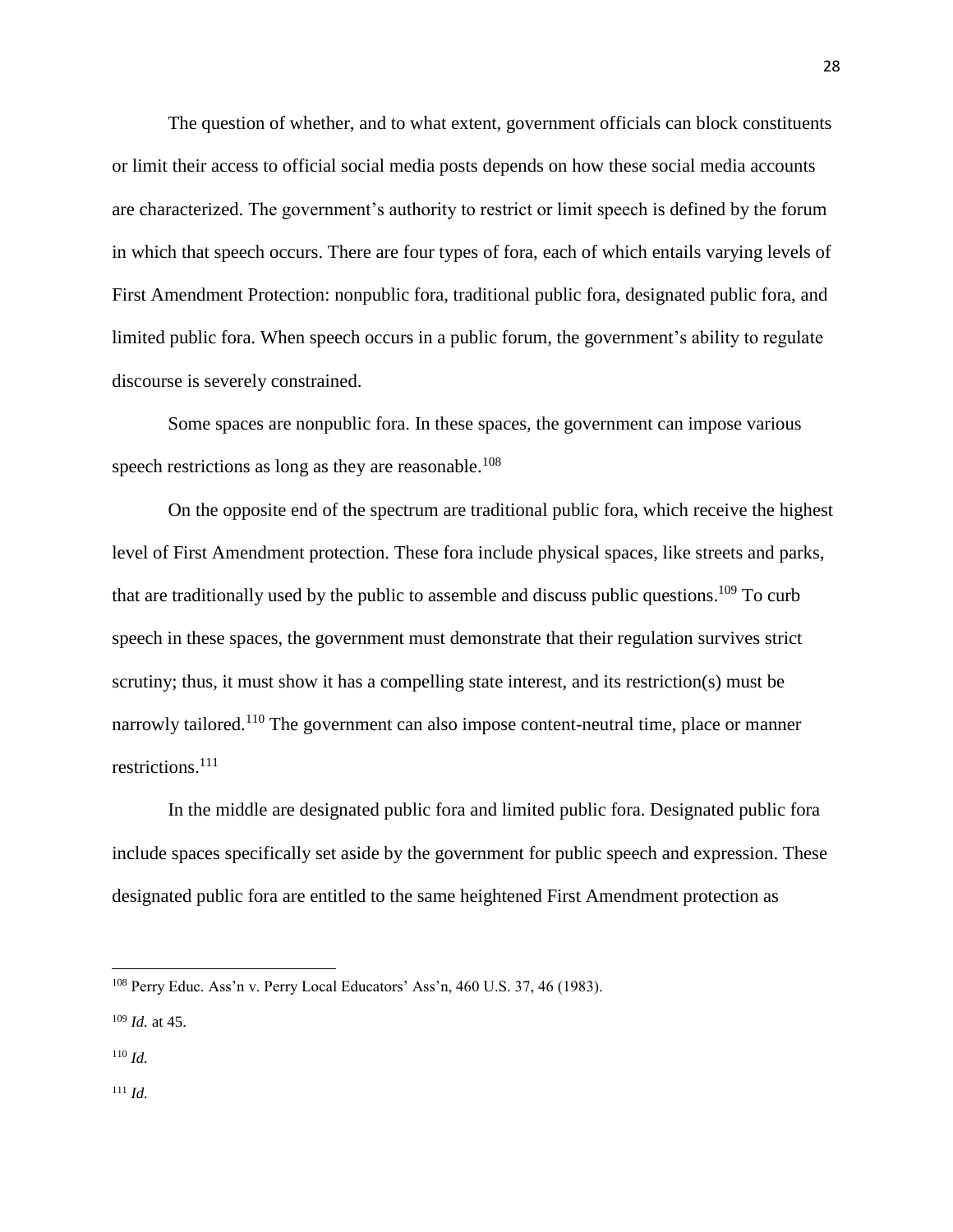traditional public fora. However, they lack the same robustness of traditional public fora because the government is still entitled to reclassify a designated public forum as a private space.<sup>112</sup> Thus, protecting free speech in these spaces is, to some extent, subject to government whim. Limited public fora are different because they allow enhanced speech restrictions according to "the limited and legitimate purposes for which [the space] was created."<sup>113</sup> The government opens the space for public discourse, but it can limit the content of conversation within that space. In these spaces, the government is only prohibited from engaging in viewpoint discrimination.<sup>114</sup>

Public forum analysis cases often speak in terms of physical space, but the concept of a "public forum" is far broader. In *Rosenberger v. Rector and Visitors of University of Virginia*, the Supreme Court held that the University of Virginia engaged in unconstitutional viewpoint discrimination when it denied a Christian student organization's reimbursement request to the Student Activities Fund ("SAF").<sup>115</sup> Even though the SAF was a forum "more in a metaphysical than in a spatial or geographic sense," the same analysis applies.<sup>116</sup> By opening up SAF funds to student organizations, UVA created a "limited public forum" and was limited by the attendant boundaries, among which is a restriction on viewpoint discrimination.

#### B. **Application of the Government Speech Doctrine**

 $\overline{\phantom{a}}$ 

<sup>114</sup> *Id.*

<sup>115</sup> *Id.*

<sup>116</sup> *Id.*

<sup>112</sup> *Id.*

<sup>113</sup> Rosenberger v. Rector & Visitors of Univ. of Virginia, 515 U.S. 819, 829 (1995).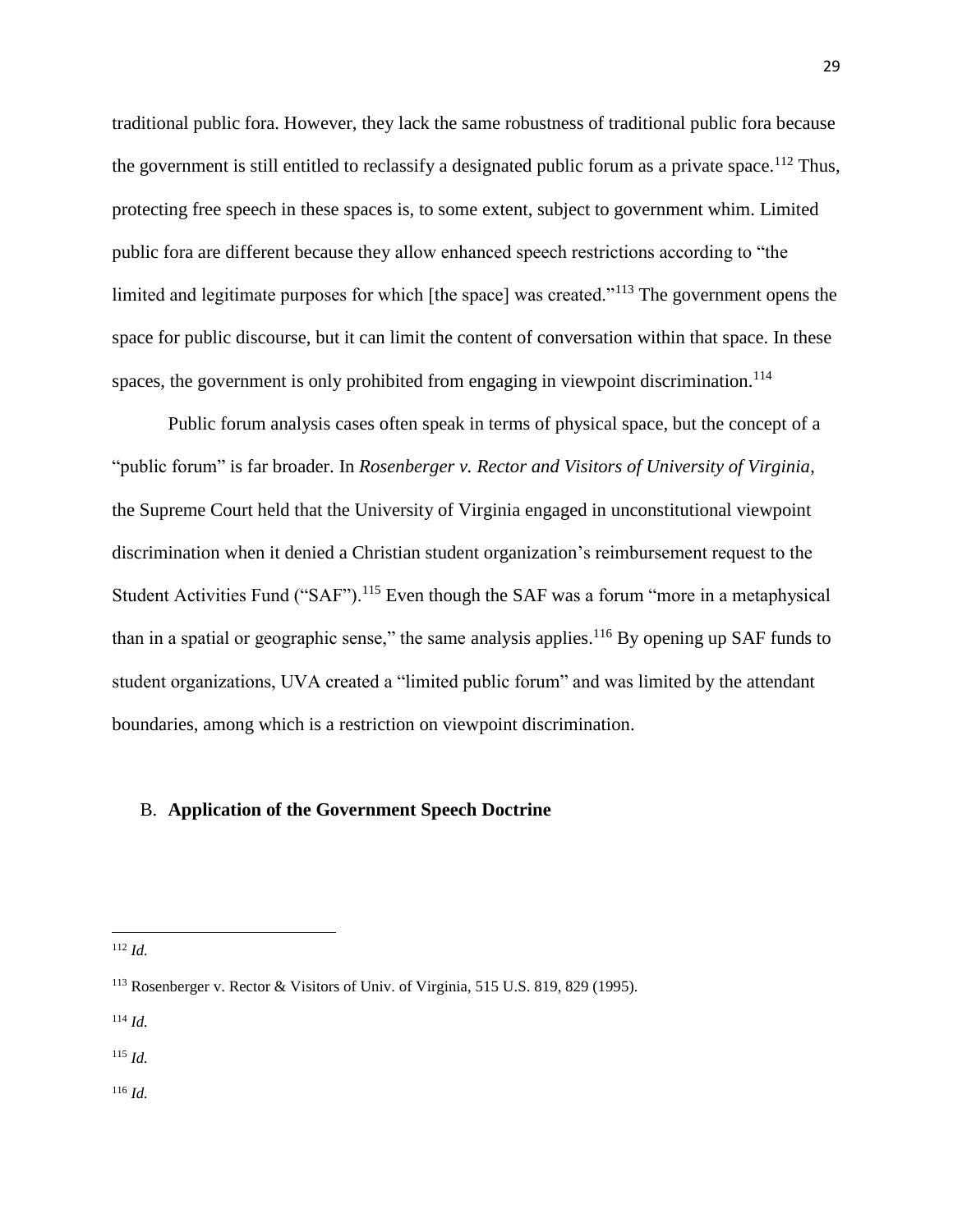As noted above, the government is prohibited from engaging in viewpoint discrimination in public fora. One exception to this rule is the government speech doctrine. Under this doctrine, when the government is the speaker, it may make "content-based choices" to ensure its message is conveyed properly.<sup>117</sup> This doctrine enables the government to "take legitimate and appropriate steps to ensure that its message is neither garbled nor distorted."<sup>118</sup>

The contours of the doctrine can be seen in cases such as *Walker v. Texas Division, Sons of Confederate Veterans, Inc.*<sup>119</sup> In *Walker*, the Supreme Court held that the Texas Department of Motor Vehicles Board could reject a specialty license plate design featuring a Confederate flag. Although individuals order and pay extra for specialty license plates, these plates convey government speech.<sup>120</sup> License plates include messages from and about the states, including pertinent graphics, slogans, and messages.<sup>121</sup> States are not required to adopt various messages with which they prefer not to identify. The state can "choose how to present itself and its constituency."<sup>122</sup> Texas, which retained authority over the license plate designs, clearly did not intend specialty license plates to serve as any type of public forum.<sup>123</sup> Thus, it opted not to issue a license plate bearing a Confederate flag because it did not want to be perceived as embracing that message.

<sup>121</sup> *Id.* at 2248.

<sup>122</sup> *Id.*

 $\overline{\phantom{a}}$ 

<sup>123</sup> *Id.* at 2251.

<sup>&</sup>lt;sup>117</sup> Rosenberger v. Rector and Visitors of Univ. of Virginia, 515 U.S. 819, 833 (1995).

<sup>&</sup>lt;sup>118</sup> *Id.* (discussing application of the doctrine in situation where the government uses public funds to promote its message), and citing Rust v. Sullivan, 500 U.S. 173, 194 (1991).

<sup>119</sup> Walker v. Texas Div., Sons of Confederate Veterans, Inc., 135 S. Ct. 2239 (2015).

<sup>120</sup> *Id.* at 2246, 2248.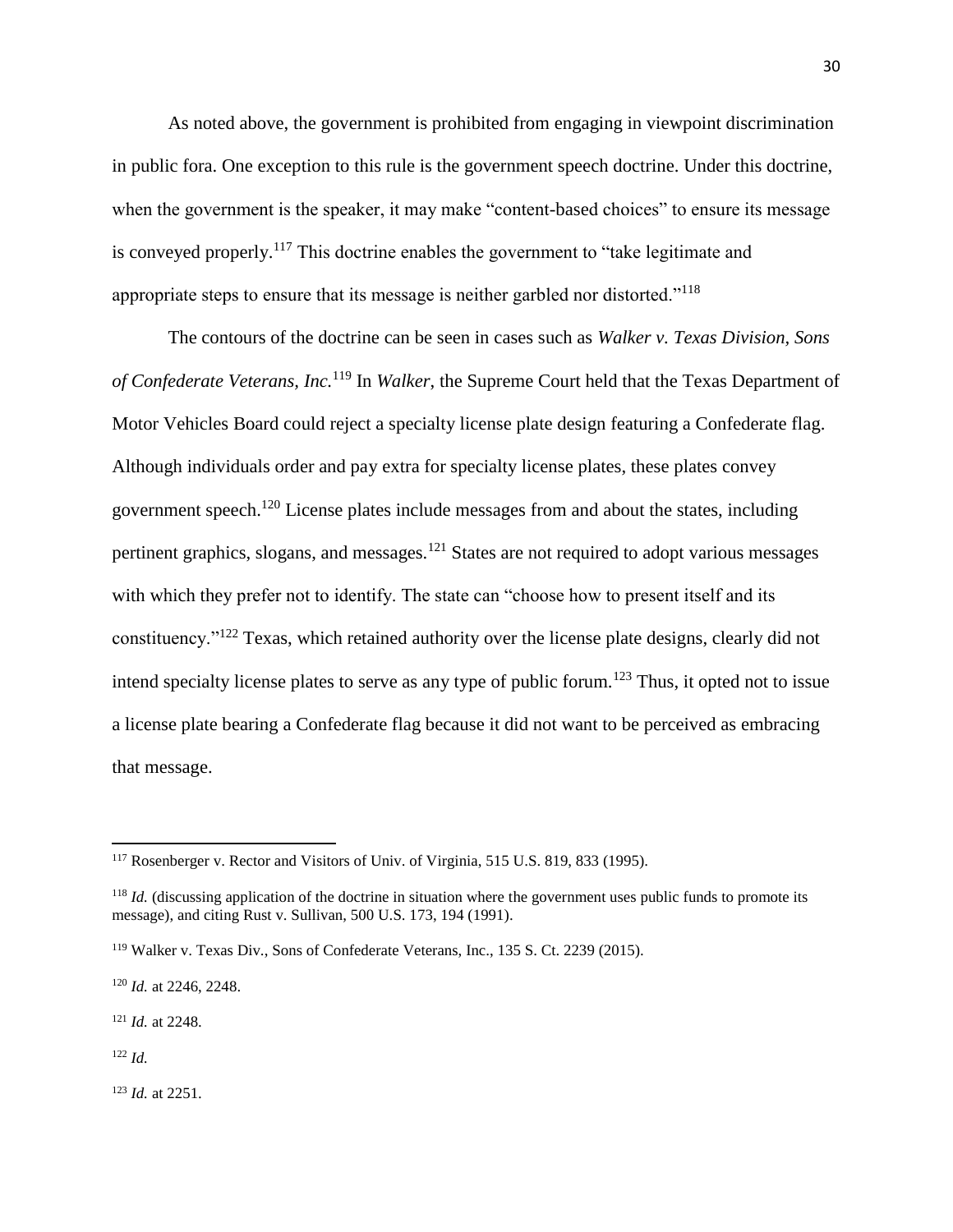The Supreme Court also considered the issue of government speech in *Matal v. Tam*, which invalidated the disparagement clause of the Lanham Act.<sup>124</sup> In *Matal*, a rock singer sought to trademark his group name, "The Slants," which is a derogatory term aimed at the Asian population.<sup>125</sup> The band members, who are Asian-American, sought to "reclaim" the derogatory term.<sup>126</sup> The U.S. Patent and Trademark Office (PTO) denied the application because it violated a provision of the Lanham Act that prohibited registering trademarks that "disparage" individuals, beliefs, or institutions.<sup>127</sup> The PTO unsuccessfully argued that trademarks constitute government speech, and that by issuing a trademark for "The Slants," it would be perceived as the speaker of a derogatory term.<sup>128</sup> In rejecting the PTO's argument, the Court noted that none of the factors present in *Walker* inhered in *Tam*. <sup>129</sup> A registered trademark is not typically perceived as government messaging, unlike the messages on license plates. The government isn't unwillingly thrust into the role of "speaker" by a trademark.

The government speech doctrine serves two main principles. It protects the government from adopting messages that it does not want to adopt, and it ensures the government's message is insulated from distortion. One measure to achieve the latter goal may ostensibly be curbing criticism that confuses the government's messaging. But can government officials silence critics on social media to ensure the sanctity of their messaging?

<sup>126</sup> *Id.*

<sup>124</sup> Matal v. Tam, 137 S. Ct. 1744 (2017).

<sup>125</sup> *Id.* at 1751.

<sup>127</sup> *Id.* at 1753.

<sup>128</sup> *Id.* at 1759.

<sup>129</sup> Matal v. Tam, 137 S. Ct. 1744, 1759 (2017).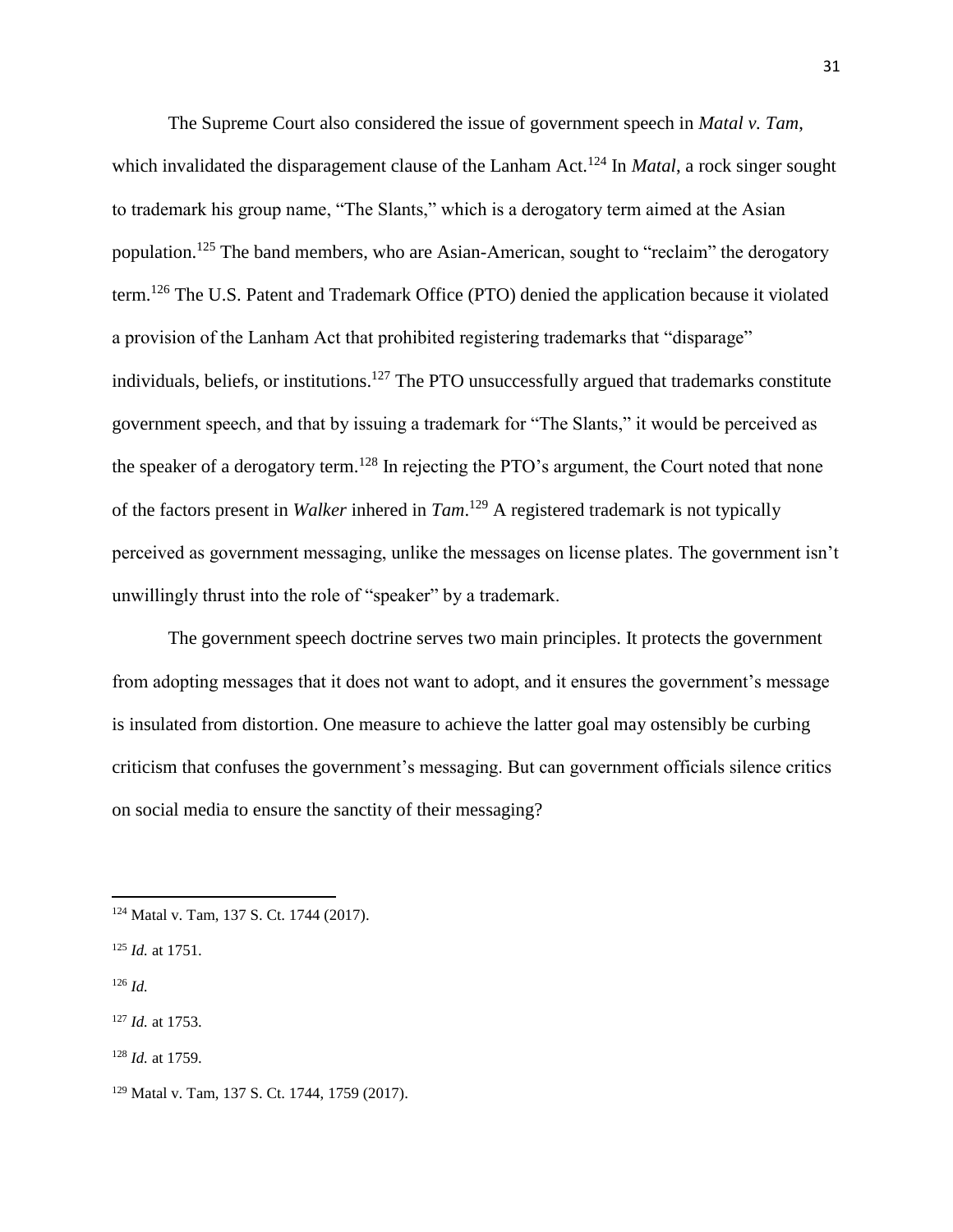Government speech is notably different from the government use of social media. This difference was articulated by the Fourth Circuit in *Davison v. Randall*. When a government official invites discourse and provides a platform for that discourse, there is no danger of "garbling or distorting" the government's message.<sup>130</sup> First, the constituents' comments are identified by username, and so are clearly *not* government speech.<sup>131</sup> And second, the government official *invited the discourse* and, thus, invited the introduction of nuance and criticism.<sup>132</sup> The messages put forth by commenters on a public official's social media posts are not attributable to, nor viewed as endorsed by, the public official. Therefore, the government speech doctrine is inapposite here.

#### **C. Packingham v. North Carolina (2017)**

In 2017, after having established that social media accounts can function as "metaphysical" public fora, the Supreme Court turned its attention to speech on social media platforms. *Packingham v. North Carolina*<sup>133</sup> is "one of the first" Supreme Court case that analyzes in depth the First Amendment implications of access to social media.<sup>134</sup>

<sup>131</sup> *Id.* at \*31.

<sup>132</sup> *Id.*

<sup>&</sup>lt;sup>130</sup> Davison v. Randall, No. 17-2002, at \*30-31 (4<sup>th</sup> Cir. Jan. 7, 2019), at [https://knightcolumbia.org/sites/default/files/content/Cases/Davison/2019.01.07\\_Davison\\_Opinion.pdf.](https://knightcolumbia.org/sites/default/files/content/Cases/Davison/2019.01.07_Davison_Opinion.pdf)

<sup>133</sup> Packingham v. North Carolina, 137 S. Ct. 1730 (2017).

<sup>&</sup>lt;sup>134</sup> According to the Court, "This case is one of the first this Court has taken to address the relationship between the First Amendment and the modern Internet." *Id.* at 1736.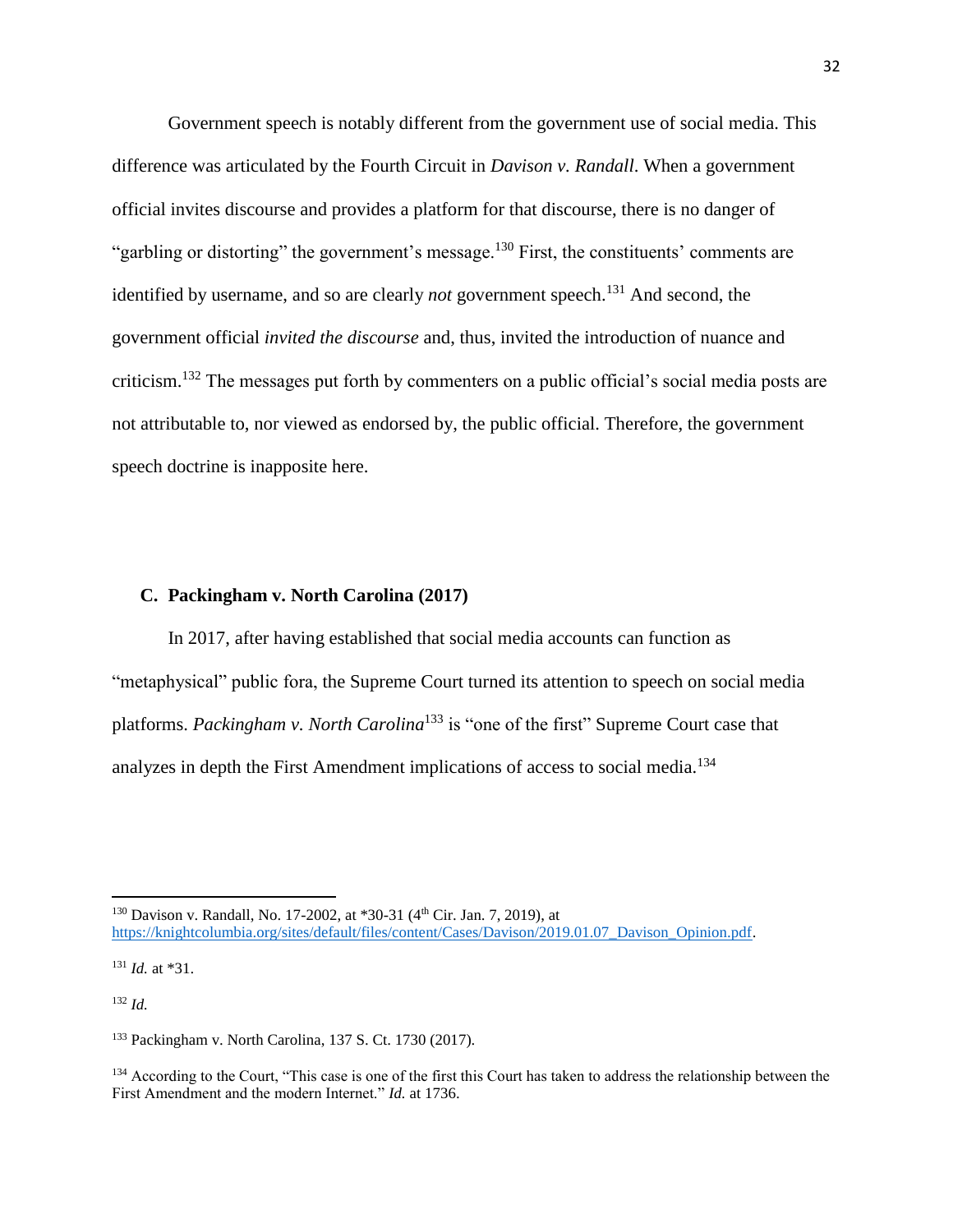Lester Packingham, a registered sex offender, was arrested for violating a North Carolina law that prohibited sex offenders from accessing commercial social networking sites where children are known to have profiles or webpages.<sup>135</sup> He argued that the North Carolina statute was unconstitutional, a proposition with which the Supreme Court (9-0) agreed.

The Supreme Court first confirmed that social media is a "metaphysical" public forum, saying, "While in the past there may have been difficulty in identifying the most important places (in a spatial sense) for the exchange of views, today the answer is clear. It is cyberspace – the 'vast democratic forums of the Internet' in general."<sup>136</sup> Because it is a public forum, the government must demonstrate a legitimate basis for banning individuals from social media use. Recognizing the content-neutral nature of the prohibition, the Court applied intermediate scrutiny. It determined that the law was unconstitutional because the it was not "narrowly tailored to serve a significant government interest."<sup>137</sup>

The *Packingham* opinion emphasized equally the right to speak and the right to listen. According to the Court, "A fundamental principle of the First Amendment is that all persons have access to places where they can speak and listen, and then, after reflection, speak and listen once more."<sup>138</sup> The Court was especially troubled by imposing a barrier to access when the internet and social media are involved, stating:

 $\overline{\phantom{a}}$ 

<sup>138</sup> *Id.* at 1737.

<sup>&</sup>lt;sup>135</sup> *Id.* at 1734. Eight years after Packingham's original conviction for "an offense against a minor," he accessed Facebook and posted a comment (wholly unrelated to his original conviction) about his experience at traffic court. *Id.*

<sup>136</sup> *Id.* at 1735.

<sup>137</sup> *Id.* at 1736.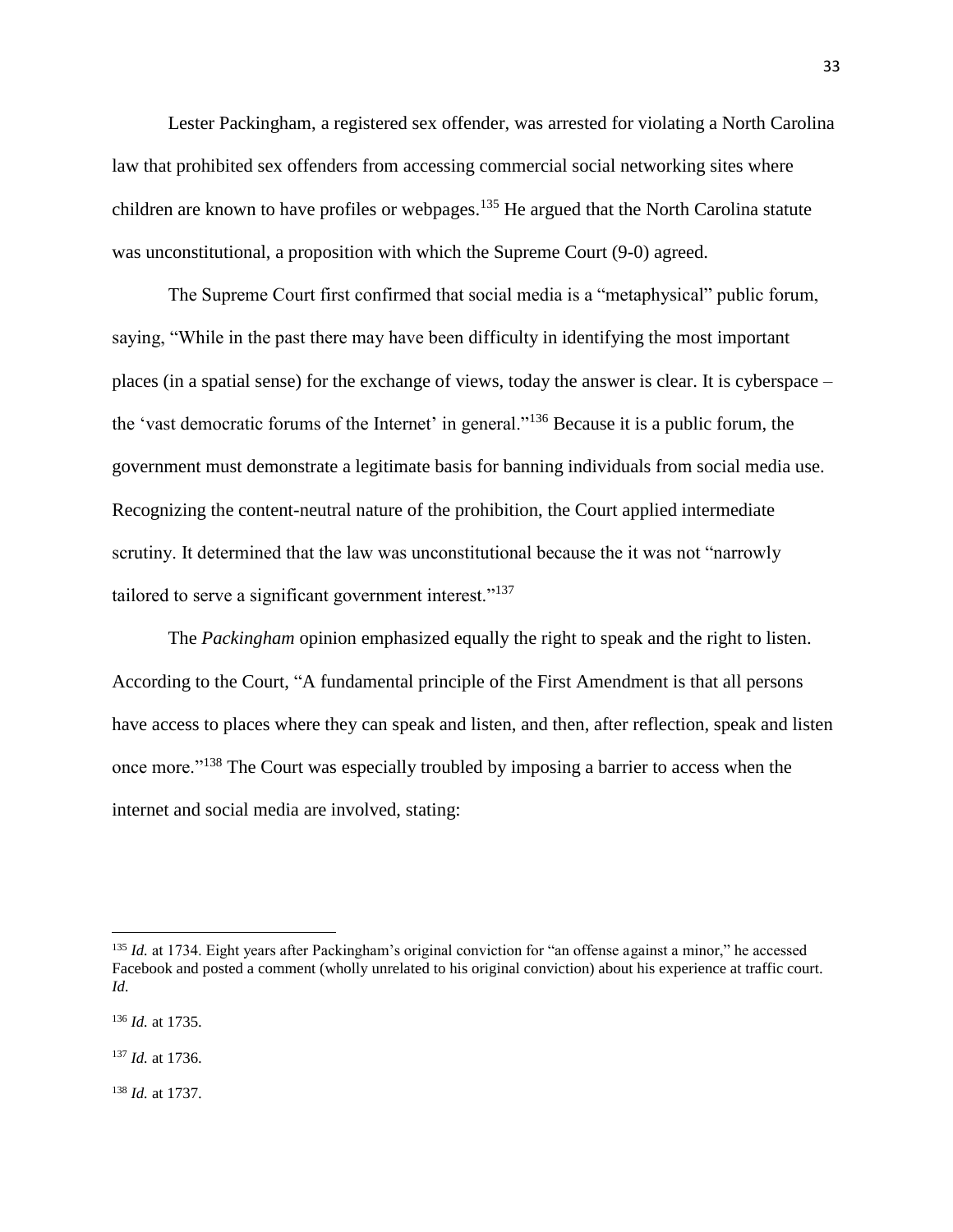North Carolina with one broad stroke bars access to what for many are the principal sources for knowing current events, checking ads for employment, speaking and listening in the modern public square, and otherwise exploring the vast realms of human thought and knowledge. These websites can provide perhaps the most powerful mechanisms available to a private citizen to make his or her voice heard.<sup>139</sup>

The language in the Court's opinion reflects the rationale in the Court's numerous "right to know" opinions.<sup>140</sup> The Court concerns itself not just with Packingham's right to convey information, but from his right to *receive* it on the social media platform.

The opinion also discussed, at length, the democratic promise of social media, a concern central to the right to know cases addressed in this manuscript.<sup>141</sup> Specifically, the Court recognized the unique potential of the internet for facilitating political participation:

> On Facebook, for example, users can debate religion and politics with their friends and neighbors. … And on Twitter, users can petition their elected representatives and otherwise engage with them in a direct manner. Indeed, Governors in all 50 States and almost every Member of Congress have set up accounts for this purpose. … In short, social media users employ these websites to engage in a wide array of protected First Amendment activity on topics 'as diverse as human thought.<sup>'142</sup>

<sup>139</sup> *Id.*

<sup>140</sup> *See* discussion *supra* Section I.

<sup>141</sup> *See* discussion *supra* Section I.A.1.

<sup>&</sup>lt;sup>142</sup> Packingham v. North Carolina, 137 S. Ct. 1730, 1735-1736 (2017) (capitalization in original; internal citations omitted).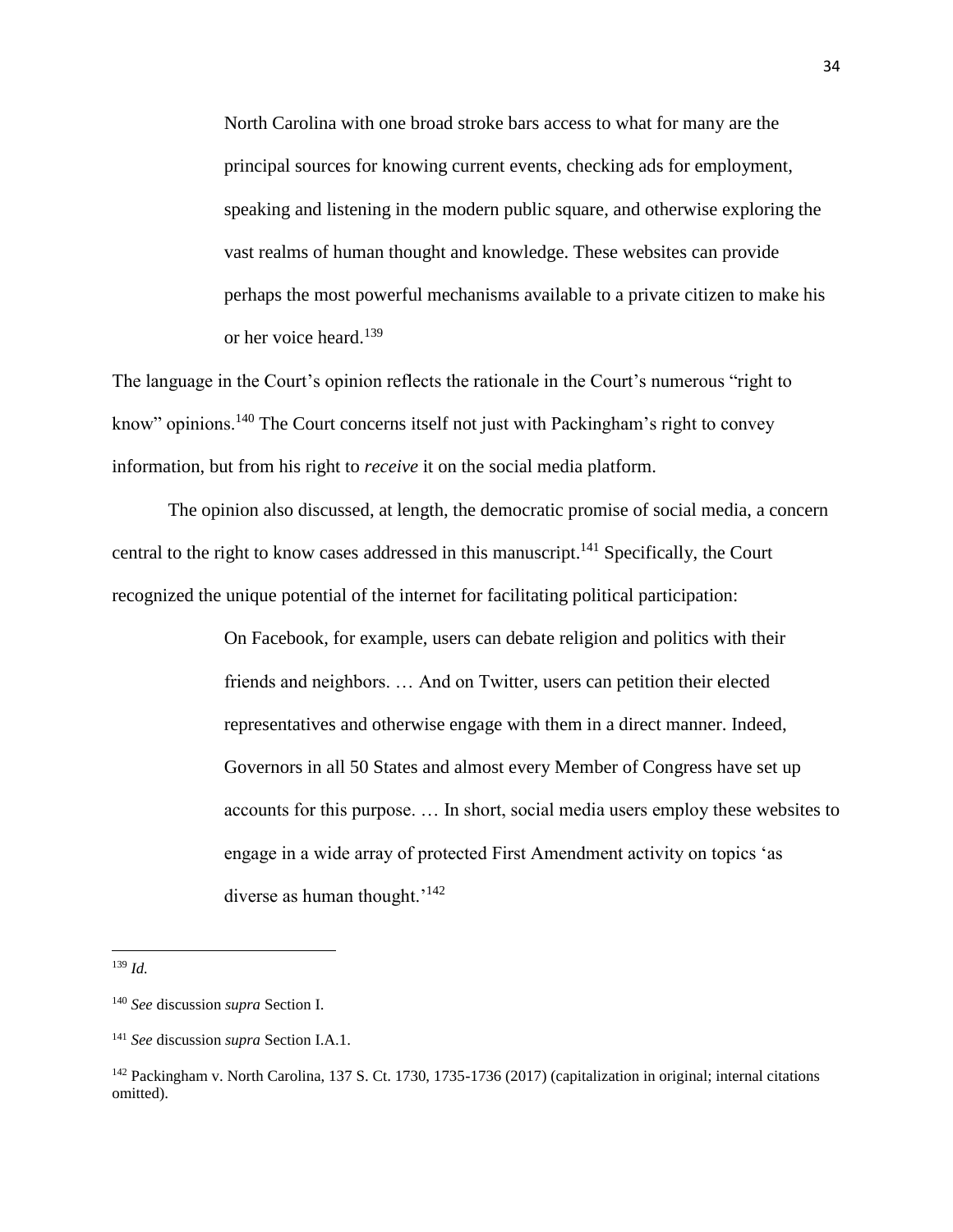This language, recognizing the rights of individuals to be fully informed and participate in the democratic process, arguably supports compelled access to government officials' social media accounts. However, this specific issue has not yet been adjudicated by the Supreme Court. In *Packingham*, the Court even decried the severely limited jurisprudence on First Amendment rights and the internet, particularly social media.<sup>143</sup> The analogous situations addressed thus far support finding that the Court would view limiting access to these sites as an impermissible restriction on the First Amendment.

#### D. **The Status of Public vs. Private Social Media Accounts**

The parameters of *Packingham v. North Carolina* guide whether an account qualifies as a public forum. However, while the *Packingham* majority concluded that social media is a public forum, three justices in concurrence said the majority's position reflected "undisciplined dicta."<sup>144</sup>

This question – whether social media accounts are, in fact, public fora – has been taken up in a few cases, and discussed by very few scholars and practitioners. Unsurprisingly, given that this question is relatively novel, the conversation is sparse. Overall, there seems to be a consensus about *what* factors courts should consider, although there is disagreement regarding whether the factors are determinative or even what result should entail. This section of the manuscript addresses the factors that courts should consider when assessing whether an account is a public forum.

<sup>&</sup>lt;sup>143</sup> The Court recognized that this is one of the first cases involving the First Amendment protection of access to social media. It said, "As a result, the Court must exercise extreme caution before suggesting that the First Amendment provides scant protection for access to vast networks in that medium." *Id.* at 1736.

<sup>144</sup> *Id.* at 1738 (Alito, J., concurring).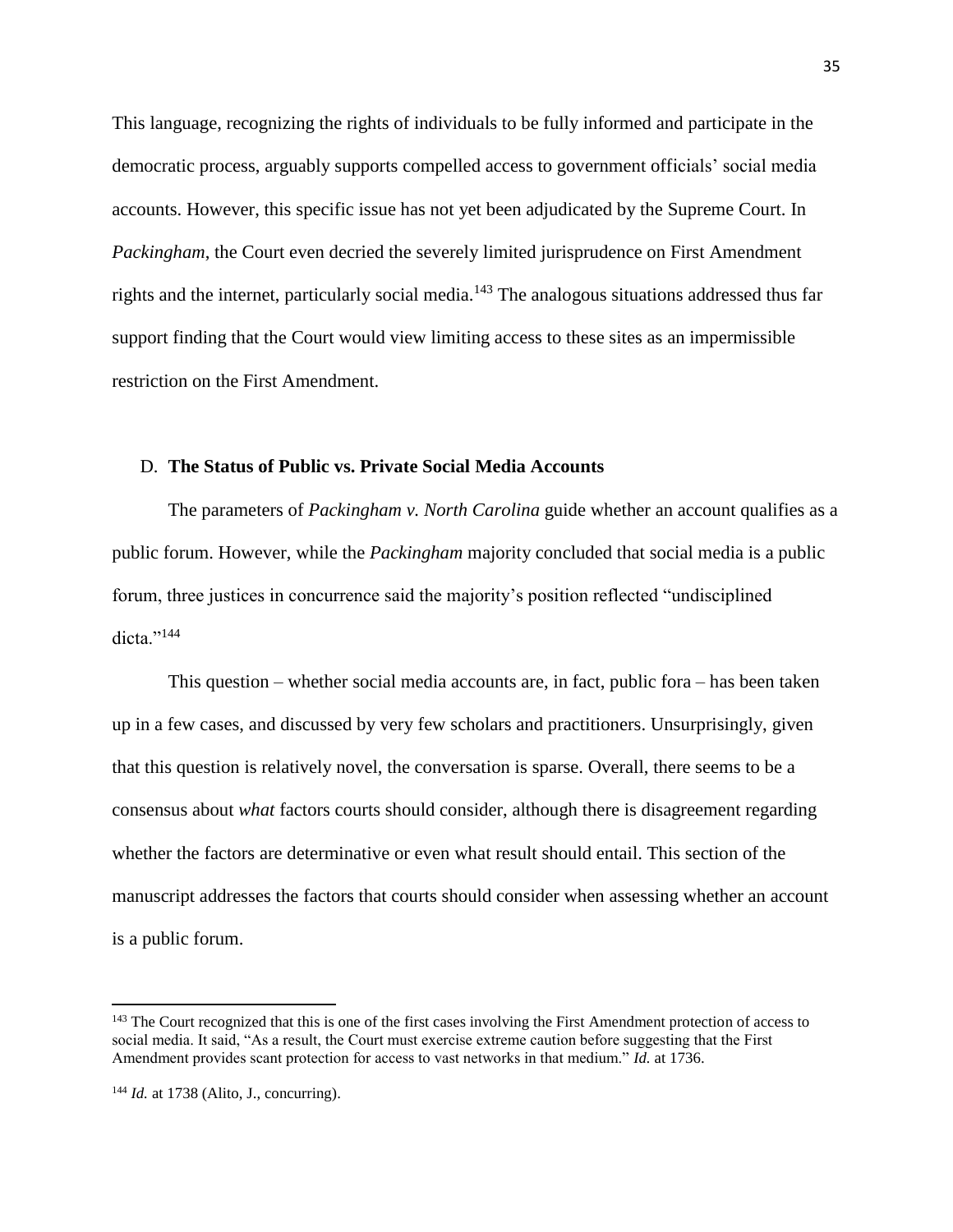# **1. Courts should consider whether the government official's account is "personal" or "official."**

By safeguarding Packingham's access to social media, and by extension recognizing the high-value discourse facilitated by preserving social media discourse, the Court broadly proclaimed that social media accounts are public fora. This distinction becomes muddied when considering the fact that the internet, like the physical world, consists of both public and private spaces.

<span id="page-35-0"></span>Scholar Rodney Smolla cautioned against reading the language of *Packingham* too broadly and deeming the internet a "modern digital 'public square'" without caveat.<sup>145</sup> Although some spaces are public spaces that naturally warrant robust First Amendment protection, other spaces are private. Smolla suggested that *Packingham* failed to distinguish between the two spaces and incorrectly determined that social media accounts inherently constitute public fora.

<span id="page-35-1"></span>According to Smolla, some spaces on the internet, such as official government websites soliciting constituents' feedback, could be designated public fora.<sup>146</sup> These spaces are designed specifically to encourage the exchange of information between public officials and constituents. Similarly, an official's social media account on Facebook or Twitter could "very well become designated public for[a] if there are places on the sites for comments posted by citizens."<sup>147</sup>

l

<sup>145</sup> Rodney A. Smolla, *The First Amendment and Public Officials' Social-Media Accounts*, 36-SPG DEL. LAW. 22 (Spring 2018).

<sup>146</sup>*Id.* at 23. Most, if not all, scholars would concur with this position. *See, e.g.,* Brian P. Kane, *Social Media Is the New Town Square: The Difficulty in Blocking Access to Public Official Accounts*, 60-OCT Advocate (Idaho) 31 (October 2017).

<sup>&</sup>lt;sup>147</sup> Smolla, *supra* note [145,](#page-35-0) at 23. Smolla also noted that these sites could be "at times classified as organs for the government's own expression, and treated as government speech." *Id.* For a discussion of the "government speech" issue, *see infra* Section II.C.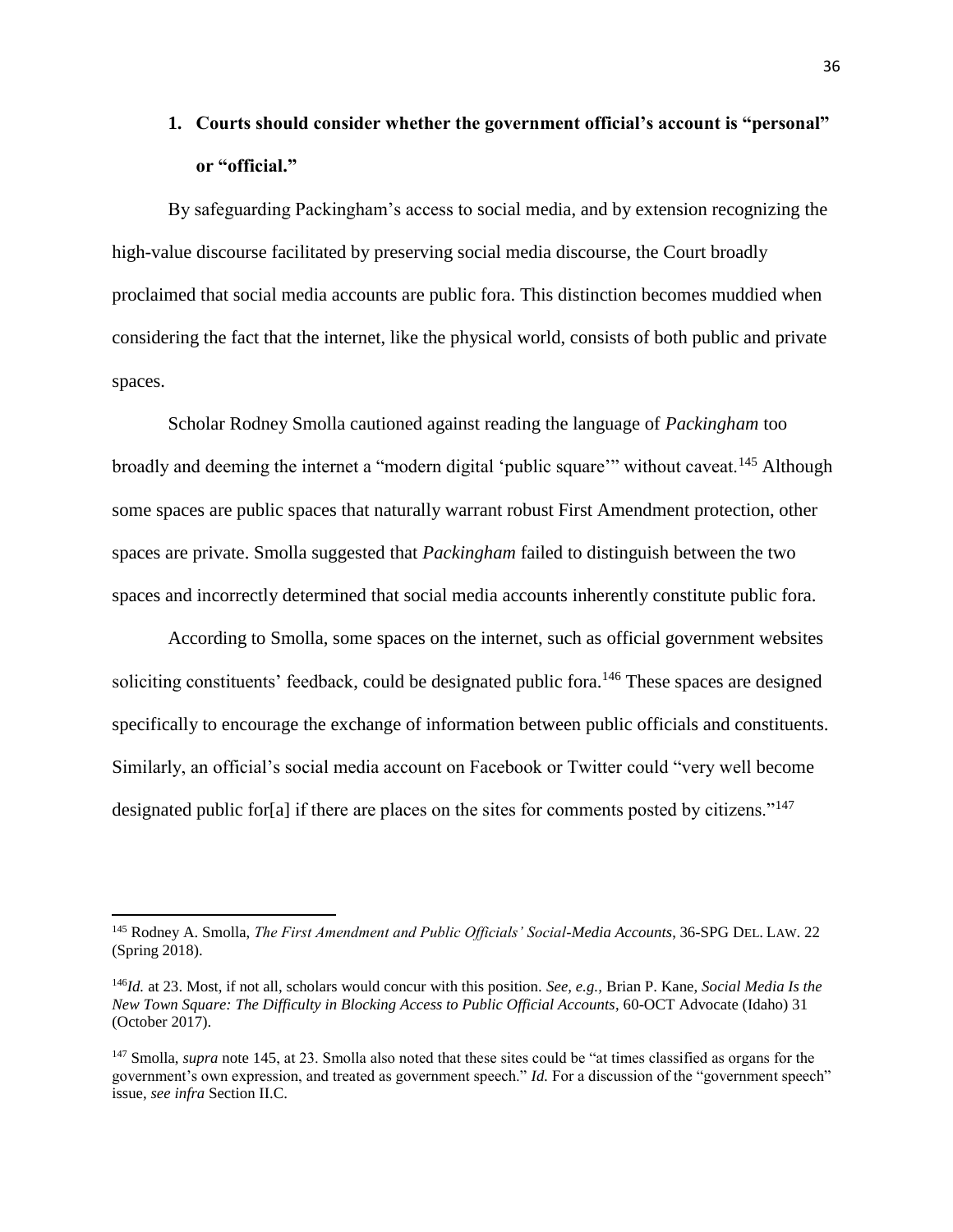In the only Court of Appeals decision evaluating these issues, *Davison v. Randall*, the Fourth Circuit resolved the dispute by considering the government official's actions with respect to her social media account.<sup>148</sup> In that case, Brian Davison brought a 42 U.S.C. §1983 claim against Phyllis Randall, the chair of the Loudon County, Virginia, Board of Supervisors.<sup>149</sup> Randall had blocked Davison from her "Chair Phyllis Randall" Facebook page after he criticized her official actions regarding the school budget and farm inspections.<sup>150</sup> The court found that this ban was improper because not only did Randall use the page to communicate with the public, she had designated the page as belonging to a "government official."<sup>151</sup> Her account became a public forum:

> A private citizen could not have created and used the Chair's Facebook Page in such a manner… Put simply, Randall clothed the Chair's Facebook Page in the 'power and prestige of h[er] state office,' … and created and administered the page to 'perform actual or apparent dut[ies] of h[er] office.<sup>'152</sup>

The analysis becomes cloudier when considering private social media accounts. The designation that an account is "official" signifies that it, much like a dedicated website, is intended to support the back-and-forth exchange of information between the public official and

<sup>&</sup>lt;sup>148</sup> Davison v. Randall, No. 17-2002, at \*4 (4<sup>th</sup> Cir. Jan. 7, 2019), at [https://knightcolumbia.org/sites/default/files/content/Cases/Davison/2019.01.07\\_Davison\\_Opinion.pdf.](https://knightcolumbia.org/sites/default/files/content/Cases/Davison/2019.01.07_Davison_Opinion.pdf)

<sup>149</sup> *Id.* at \*4, \*6. For a discussion of claims under 42 U.S.C. §1983, *see infra* Section II.C.2.

<sup>&</sup>lt;sup>150</sup> Davison v. Randall, No. 17-2002, at  $*6$  (4<sup>th</sup> Cir. Jan. 7, 2019), at [https://knightcolumbia.org/sites/default/files/content/Cases/Davison/2019.01.07\\_Davison\\_Opinion.pdf.](https://knightcolumbia.org/sites/default/files/content/Cases/Davison/2019.01.07_Davison_Opinion.pdf)

<sup>151</sup> *Id.* at \*4-6, \*19.

<sup>&</sup>lt;sup>152</sup> *Id.* at \*20 (internal citations omitted).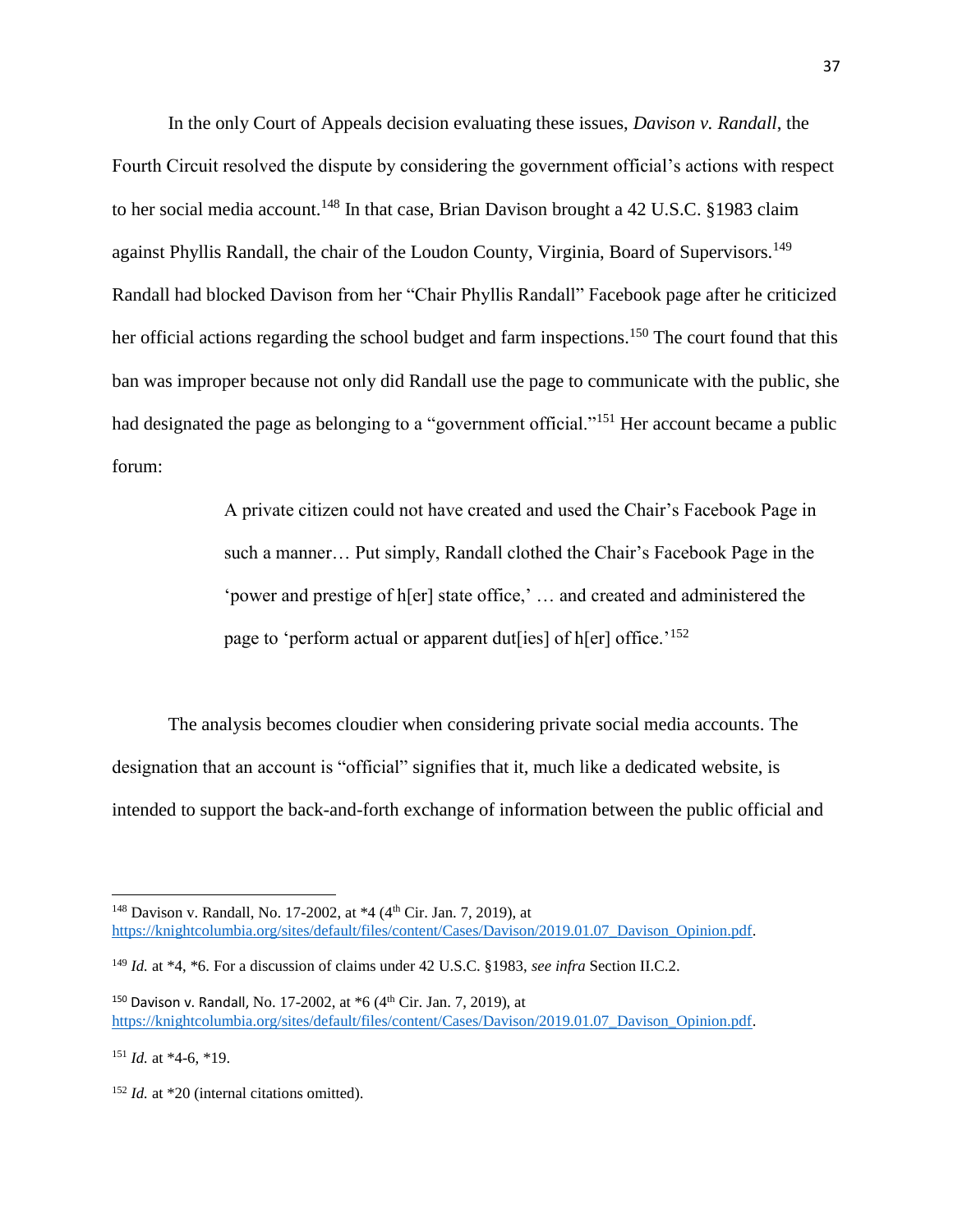her constituents. The question becomes whether a public official's *private* social media account can ever qualify as a public forum.

Smolla suggests the adoption of a "bright-line rule" stating two things. First, governmentheld social media platforms and official accounts could be deemed public fora.<sup>153</sup> And second, private social media accounts held by public officials cannot, by definition, qualify as public fora.<sup>154</sup> Public fora are created through specific, intentional governmental action. Private social media accounts, on the other hand, are the property of private social media platforms – not the government. They also reflect the "private choices of political officeholders," and they are governed by different First Amendment principles.<sup>155</sup>

Smolla expressed concern that treating officials' social media accounts as public fora would have deleterious effects. While public fora are neutral by design, officials' private accounts are inherently partisan. Smolla said:

> If a public officeholder is forced to treat his or her social-media page as a public forum, the page will lose its character as the officeholder's own unique, individual, candid and authentic expression, and instead become a bowdlerized platform collecting the random messages of any and all, stripped of any distinctive personality or direction.<sup>156</sup>

Smolla's argument is troubling for a duo of reasons.

<sup>154</sup> *Id.*

 $\overline{a}$ 

<sup>155</sup> *Id.*

<sup>156</sup> *Id.*

<sup>153</sup> Smolla, *supra* note [145,](#page-35-0) at 23.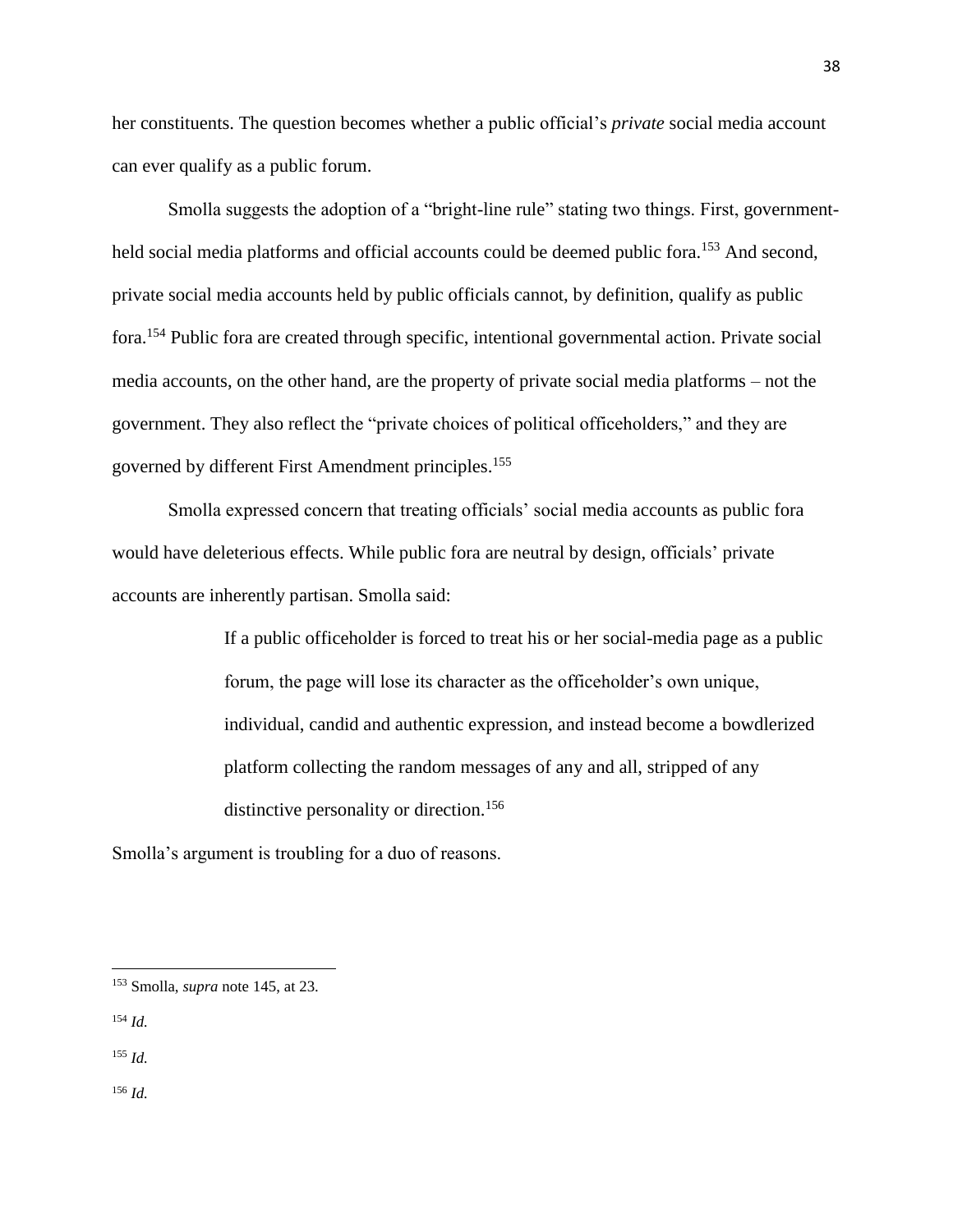First, it is unclear how prohibiting government officials from banning constituents would necessarily result in depriving an account of its "distinctive personality or direction." To illustrate, President Trump's Twitter account – which Smolla concedes "may be the single most notorious use of social media by a public officeholder in American society today"<sup>157</sup> – teems with personality. The tenor of Trump's tweets does not appear to be mediated by the composition of his audience. Even though courts have held that his account his a "public forum" and that he must refrain from banning individual access, the fundamental nature of his tweets remains unchanged. Even a cursory glance at President Trump's Twitter account at any time of the day supports this claim. He still targets former Senator John McCain seven months after his passing.<sup>158</sup> He still attacks the "Radical Left Democrats" and "Fake News Media."<sup>159</sup> And he still suggests that *Saturday Night Live* is colluding with Democrats to present one-sided coverage of his presidency.<sup>160</sup> What's perhaps more astonishing is that these three tweets reflect a mere **onehour-and-five-minute** snapshot of Trump's Twitter account, during which he made numerous other tweets. Smolla's concerns seem speculative.

And second, Smolla's asserted concerns are relatively inconsequential when weighed against protecting the constituents' interests in participatory government. Smolla suggests that

<sup>158</sup> Donald Trump (@realDonaldTrump), TWITTER (Mar. 17, 2019, 8:41 a.m.), <https://twitter.com/realDonaldTrump/status/1107260609974943745> (claiming that John McCain transmitted a dossier to the FBI intending to derail the presidential election). *See* Michael Tackett, *Trump Renews Attacks on John McCain, Months After Senator's Death*, N.Y. Times, Mar. 17, 2019, [https://www.nytimes.com/2019/03/17/us/politics/trump-mccain-twitter.html.](https://www.nytimes.com/2019/03/17/us/politics/trump-mccain-twitter.html)

<sup>159</sup> Donald Trump (@realDonaldTrump), TWITTER (Mar. 17, 2019, 9:18 AM), <https://twitter.com/realDonaldTrump/status/1107269978678611969> (capitalization in original) (asserting that the media targeted Judge Jeanine Pirro, which ultimately led to her suspension from Fox News).

<sup>160</sup> Donald Trump (@realDonaldTrump), TWITTER (Mar. 17, 2019, 8:13 AM), [https://twitter.com/realDonaldTrump/status/1107253742271901696.](https://twitter.com/realDonaldTrump/status/1107253742271901696)

 $\overline{\phantom{a}}$ <sup>157</sup> *Id.*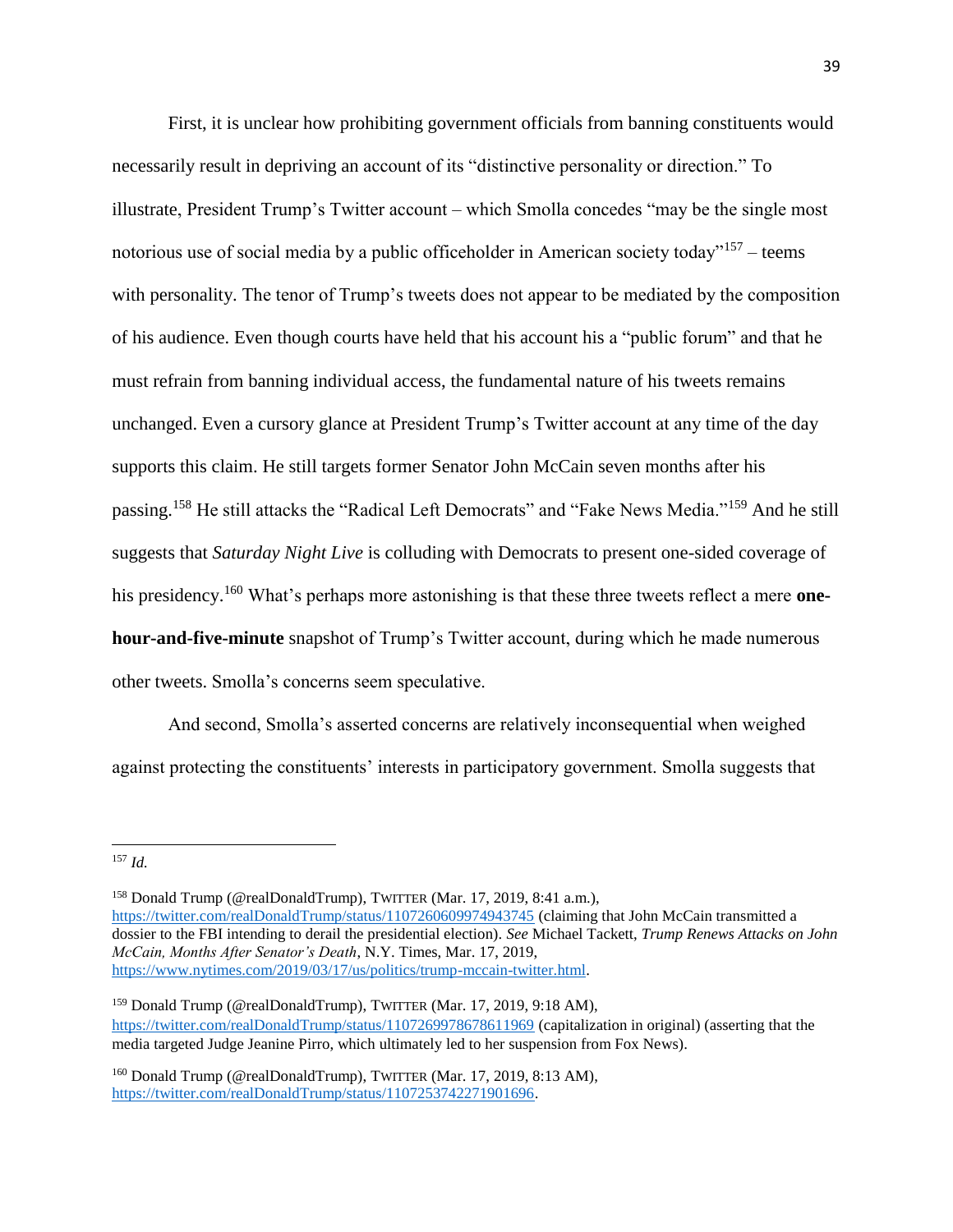constituents have "almost infinite channels and platforms" to voice their opinions, but adopting Smolla's "bright-line test" would encourage government officials to communicate with constituents via private social media accounts in lieu of government-owned or designated "official" accounts. Perversely, the more an official seeks to shape the narrative, the more inclined that official would be to use private social media accounts to share critical information. On private platforms, the officials could ban constituents with relative impunity, silencing their contributions to critical political discourse and controlling the story. The result would be severely skewed dialogue and an uninformed populace, the opposite of the "marketplace of ideas" Smolla seeks to perpetuate. Furthermore, Pew Research Internet data noted a 15% increase (to 75%) in users obtaining their news from Twitter, which may be related to President Trump's use of Twitter to convey information.<sup>161</sup>

Indeed, the @realDonaldTrump was held to be a designated public forum by the Southern District of New York.<sup>162</sup> In its holding, the court considered the issue of to whom the account is registered. Because the account is registered to "Donald J. Trump, 45<sup>th</sup> President of the United States of America, Washington, D.C." it suggests that the account is used to communicate official government business.<sup>163</sup>

#### **2. Courts should analyze the content posted by the account.**

 $\overline{a}$ 

<sup>161</sup> *See* LoPiano, *supra* not[e 9,](#page-2-0) at 547 (discussing Pew Research data in 2017, and stating that "the President's Twitter account, if not a growing news source itself, may actually be responsible for Twitter's increased audience for news").

<sup>&</sup>lt;sup>162</sup> Knight First Amendment Inst. at Columbia Univ. v. Trump, 302 F. Supp. 3d 541, 552 (S.D.N.Y. 2018).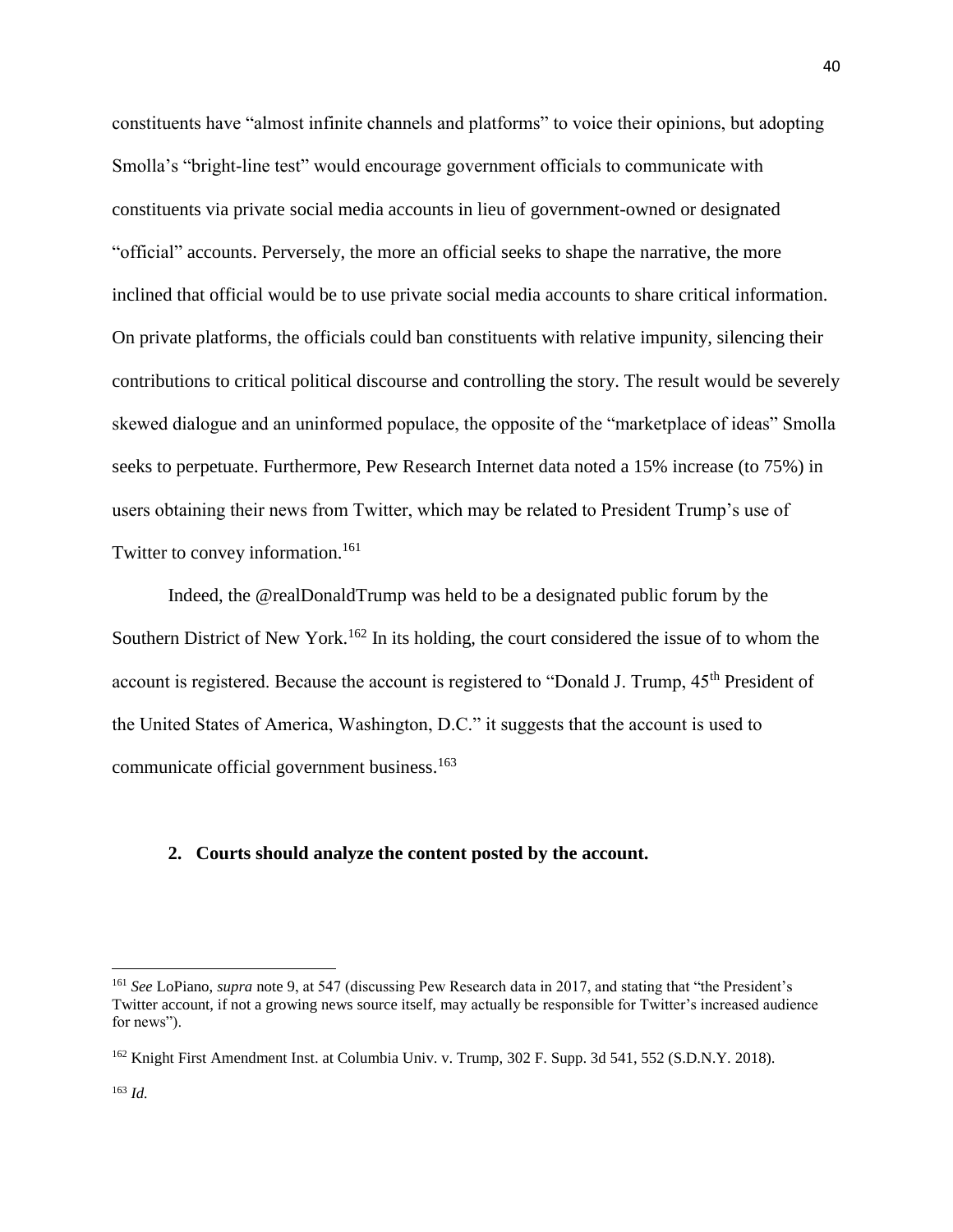Individual access to public officials' social media accounts arguably turns on the purpose of their use. Some scholars suggest that, in line with *Packingham*, social media is a public forum. Government officials' social media accounts should be deemed public fora when they are used to convey government information to – and receive it from – constituents. Others suggest that this position is unsound because it relies too heavily on *Packingham's dicta*.

Brian Kane, the Deputy Attorney General for the State of Idaho, suggested that an account's public forum status should turn on the extent to which it facilitates the exchange of information between public officials and constituents.<sup>164</sup> Thus, President Trump's private @realDonaldTrump Twitter account is a designated public forum because he uses this account to engaged in dialogue about important government information with his constituents. An individual blocked from accessing that social media account would be able to bring a 42 U.S.C. §1983 claim.<sup>165</sup> The aggrieved individual would be required to demonstrate that the ban (1) was imposed under "color of law," and  $(2)$  deprived the constituent of his constitutional rights.<sup>166</sup> If the individual can make this showing, then the ban would be held unconstitutional.

Rodney Smolla, on the other hand, disputes the propriety of analyzing public officials' purpose in this way. He asserts that this is "not a sound way to frame or analyze the issue."<sup>167</sup> According to Smolla, "The question of whether an official is acting under 'color of law' or

<sup>165</sup> *Id.*

 $\overline{\phantom{a}}$ 

<sup>166</sup> *Id.*

<sup>164</sup> Kane, *supra* note [146,](#page-35-1) at 32 (noting that an account that "both distributes information to constituents and receives information from constituents" would likely be deemed a public forum). Kane proposed six factors to consider here, including the reason for the account's creation, the owner's identity, whether public resources are used to maintain the account, the purpose of the account, whether the account is "swathed in the trappings of office," and what content is posted. *Id.*

<sup>167</sup> Smolla, *supra* note [145,](#page-35-0) at 24.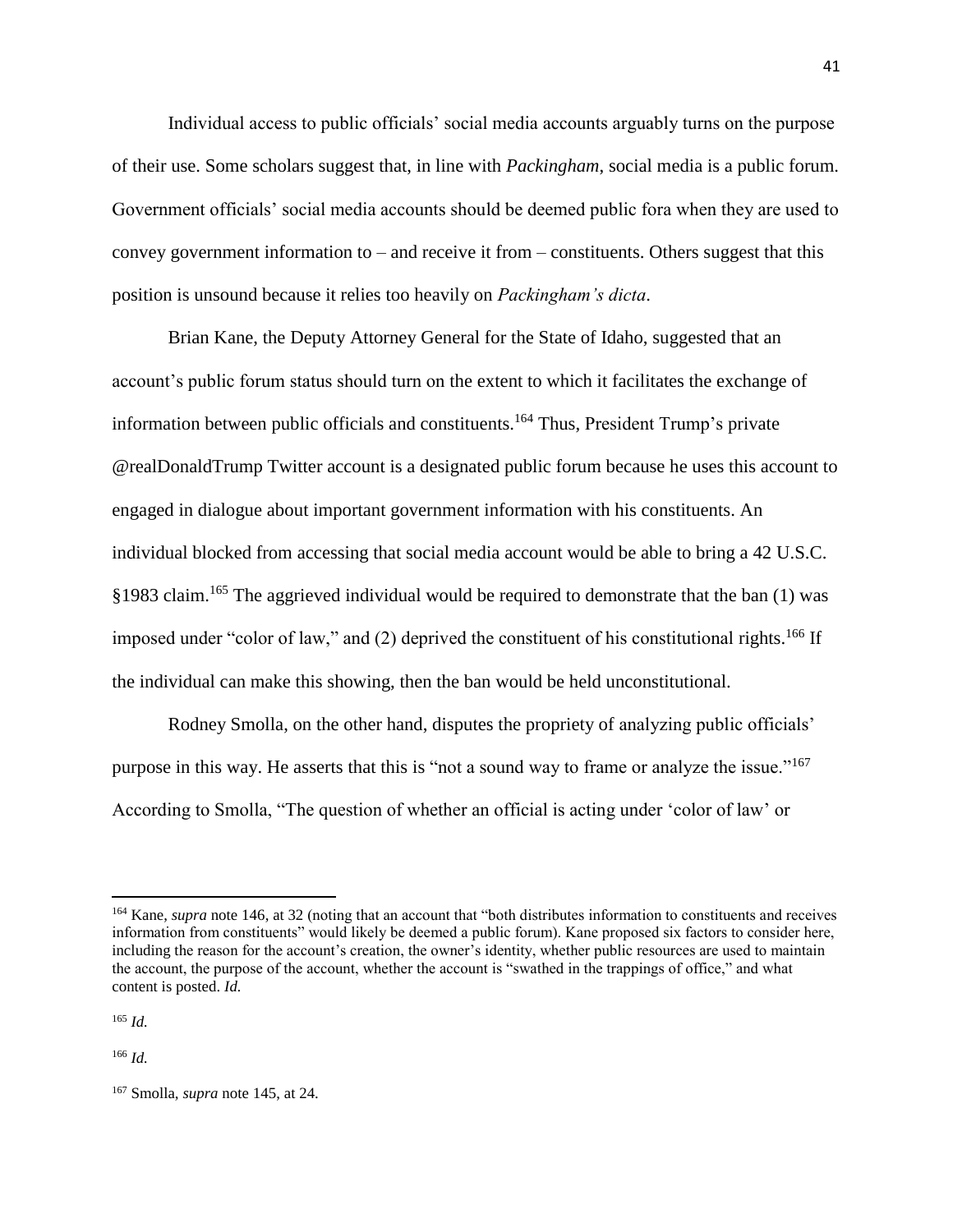engaged in 'state action' should not be conflated with the separate First Amendment question of how and when a public forum comes into existence."<sup>168</sup>

The few courts analyzing this question have repudiated Smolla's position. In *Davison v. Randall*, the Fourth Circuit evaluated a 42 U.S.C. §1983 claim brought by a constituent who was banned by an elected public official, Phyllis Randall, from her "Chair Phyllis Randall" Facebook page.<sup>169</sup> The court reviewed *de novo* the question of whether Randall used her page in such a way that it became a public forum.<sup>170</sup> This determination hinged on Randall's activities with respect to the Facebook page. The court said that in creating and administering the Facebook account, and banning a constituent, Randall acted under color of state law.<sup>171</sup>

Randall used her page as a "tool of governance," not only by designating the page as belonging to a "government official,"<sup>172</sup> but sharing information with the public, and inviting constituent feedback.<sup>173</sup> These latter two concerns, specifically the encouragement of public comment, were deemed determinative.<sup>174</sup> The court also explicitly rejected Randall's argument that Facebook is private and thus cannot be a public forum.<sup>175</sup> The court raised several examples

 $\overline{a}$ 

<sup>170</sup> *Id.*

<sup>171</sup> *Id.* at \*17.

<sup>174</sup> *Id.* at \*22-23.

<sup>175</sup> *Id.* at \*23.

<sup>168</sup> *Id.*

<sup>&</sup>lt;sup>169</sup> Davison v. Randall, No. 17-2002, at \*20 (4<sup>th</sup> Cir. Jan. 7, 2019), at

[https://knightcolumbia.org/sites/default/files/content/Cases/Davison/2019.01.07\\_Davison\\_Opinion.pdf.](https://knightcolumbia.org/sites/default/files/content/Cases/Davison/2019.01.07_Davison_Opinion.pdf) Although the court ultimately discussed *Packingham*, it correctly noted that no courts had previously considered the specific issue of whether a governmental social media page constituted a public forum. *Id.* at \*22.

<sup>172</sup> *See* discussion *supra* Section III.D.1. (addressing the impact of Randall designating this account as an "official" account).

<sup>&</sup>lt;sup>173</sup> Davison v. Randall, No. 17-2002, at \*4-6, \*19 (4<sup>th</sup> Cir. Jan. 7, 2019), at [https://knightcolumbia.org/sites/default/files/content/Cases/Davison/2019.01.07\\_Davison\\_Opinion.pdf.](https://knightcolumbia.org/sites/default/files/content/Cases/Davison/2019.01.07_Davison_Opinion.pdf)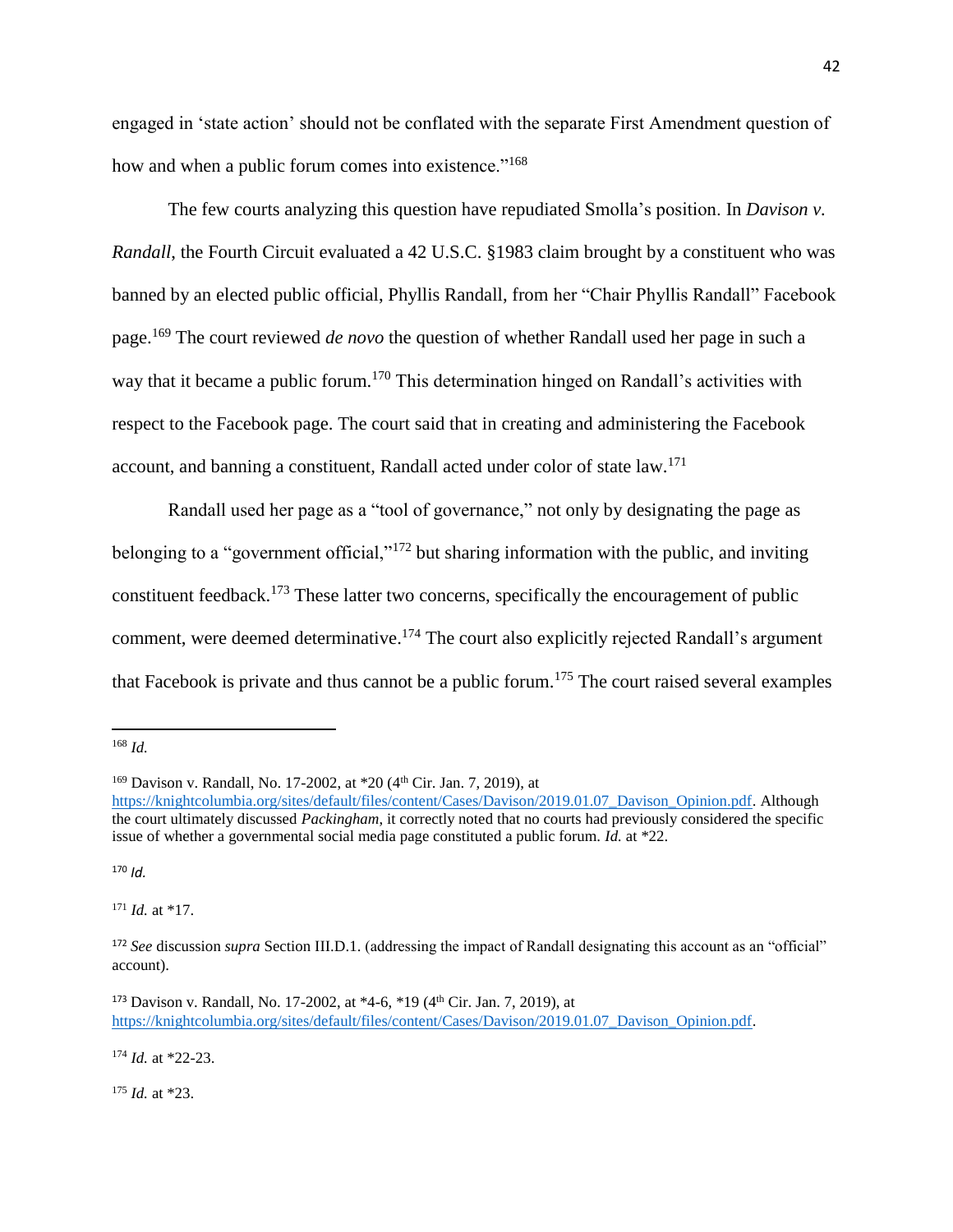in which forum analysis had previously extended to private property that was designated for public use or which was controlled by the government.<sup>176</sup>

The *Davison* opinion recognizes that a government official cannot disavow the official capacity of her actions by conveying information via a private social media account. The opinion also refuses to enable government officials to use these accounts to obfuscate criticism of their official actions.

A similar rationale was used by the Southern District of New York in holding that President Donald Trump's private social media account, @realDonaldTrump, was a designated public forum.<sup>177</sup> This decision hinged in part on Trump's use of the account to communicate with and solicit feedback from constituents regarding a vast array of government policies.<sup>178</sup> Trump unsuccessfully argued that blocking constituents could not constitute a 42 U.S.C. §1983 state action "under color of state law" because *every* Twitter user, not just the government, has the ability to block.<sup>179</sup> By definition, then, blocking could not be "a power possessed by virtue of state law."<sup>180</sup> The court declined to adopt Trump's position, holding instead that blocking constituents violated their First Amendment rights, as they were barred from communicating not only with Trump but with his entire Twitter audience.<sup>181</sup>

 $\overline{\phantom{a}}$ 

<sup>181</sup> *Id.* at 577.

<sup>&</sup>lt;sup>176</sup> *Id.* at \*24-25 (citations omitted).

<sup>177</sup> Knight First Amendment Inst. at Columbia Univ. v. Trump, 302 F. Supp. 3d 541, 552 (S.D.N.Y. 2018).

<sup>178</sup> *Id.* at 552-553.

<sup>179</sup> *Id.* at 567-568.

<sup>180</sup> *Id.*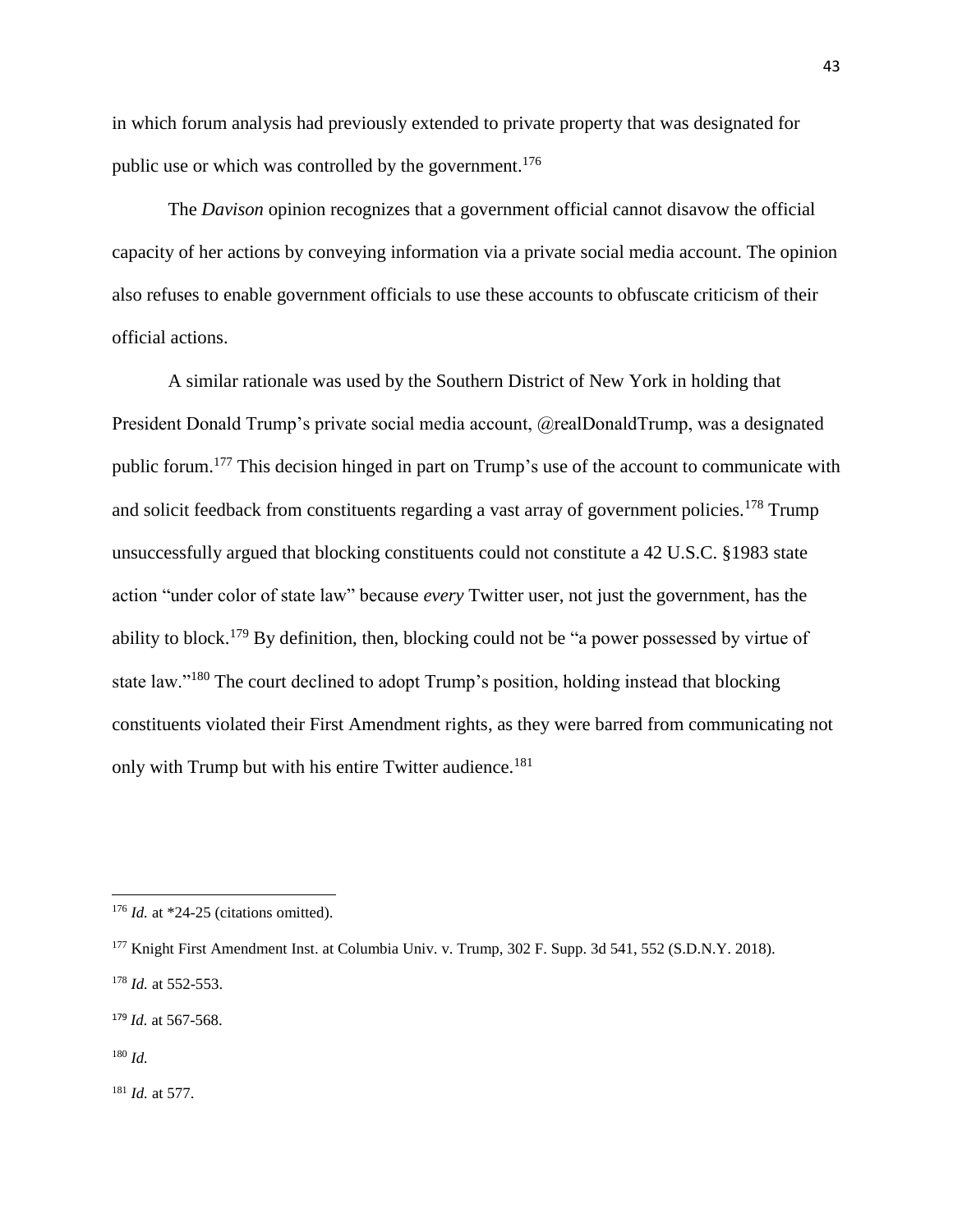The general trend suggests that public officials' social media accounts are public fora. By extension, government officials, therefore, cannot engage in viewpoint discrimination to ban or block users. However, the case law and jurisprudence regarding this specific question are sparse. The concerns of scholars such as Rodney Smolla may persuade a court to carve out and define "private" social media spaces based on the characteristics of social media use. Furthermore, the assertion that private social media accounts are not government property, but the property of private social media platforms, should be given special consideration.

#### **IV. Conclusion**

The Supreme Court has established that the Constitution includes a penumbral "right to know," which recognizes an individual's interest in securing information about government operations. The relevant case law centered around two themes. The first theme is access to publicly available information. The Court protects an individual's right to access this information, especially where access furthers the goals of a participatory democracy. The Court also has stated that absent a compelling reason, the government is prohibited from contracting available information or propounding any undue burden in obtaining that information. The second theme is access to compelled information. The Court has typically declined to force the government to reveal information that is not already known to the public.

Various mechanisms have been put in place to protect and further the right of individuals to access publicly available information. The most obvious of these is the statutory protections afforded by FOIA. Although FOIA includes many important protections for safeguarding access, it comes with a duo of problems that renders it ineffective in safeguarding an individual's right of access here. First, statutes involving access yield inconsistent results, especially in the face of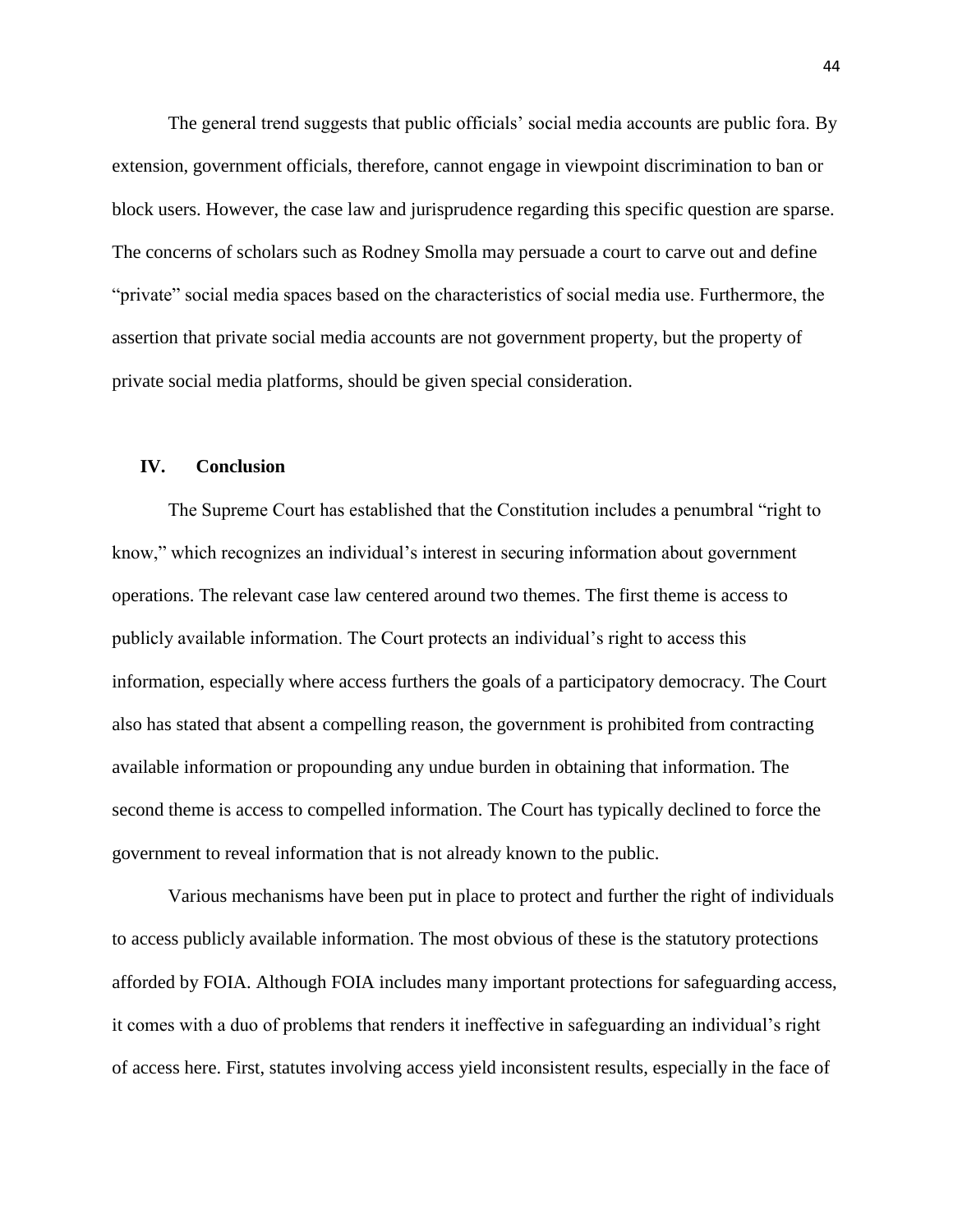government inertia. And second, the statutes' reach is limited, leaving individuals unable to use the statutory mechanisms to secure certain important documents.

This background information raises the question of how courts would evaluate the public's right to access the social media accounts of public officials, particularly their *private* social media accounts. To address this question, the manuscript first discussed forum analysis, determining that certain of the officials' social media accounts would likely be deemed a metaphysical public forum. This determination would limit public officials' ability to curb speech on their accounts.

The manuscript next turned to, and rejected, the government speech doctrine as applied to social media accounts. The doctrine enables government officials to silence certain discourse if it would impede or distort the government speaker's messaging. Had it applied, it could empower officials to silence speech on their social media accounts. However, the rationale behind the government speech doctrine simply does not extend to public officials' social media accounts.

Then, the manuscript considered the most directly relevant Supreme Court case, *Packingham v. North Carolina*, which established the principle that social media accounts are public fora.<sup>182</sup> The Court's position was clear; however, there are reasonable arguments for determining that *Packingham's* reading may be overbroad. Instead, social media consists of various private and public spaces. Public officials' social media accounts may fall in one or the other of these categories, depending on context.

And finally, the manuscript addressed the account characteristics a court may consider when determining whether individuals can claim a right to access a public official's social media account. The court may consider whether the account is designated as "official" or "private." The

<sup>182</sup> 137 S. Ct. 1730 (2017).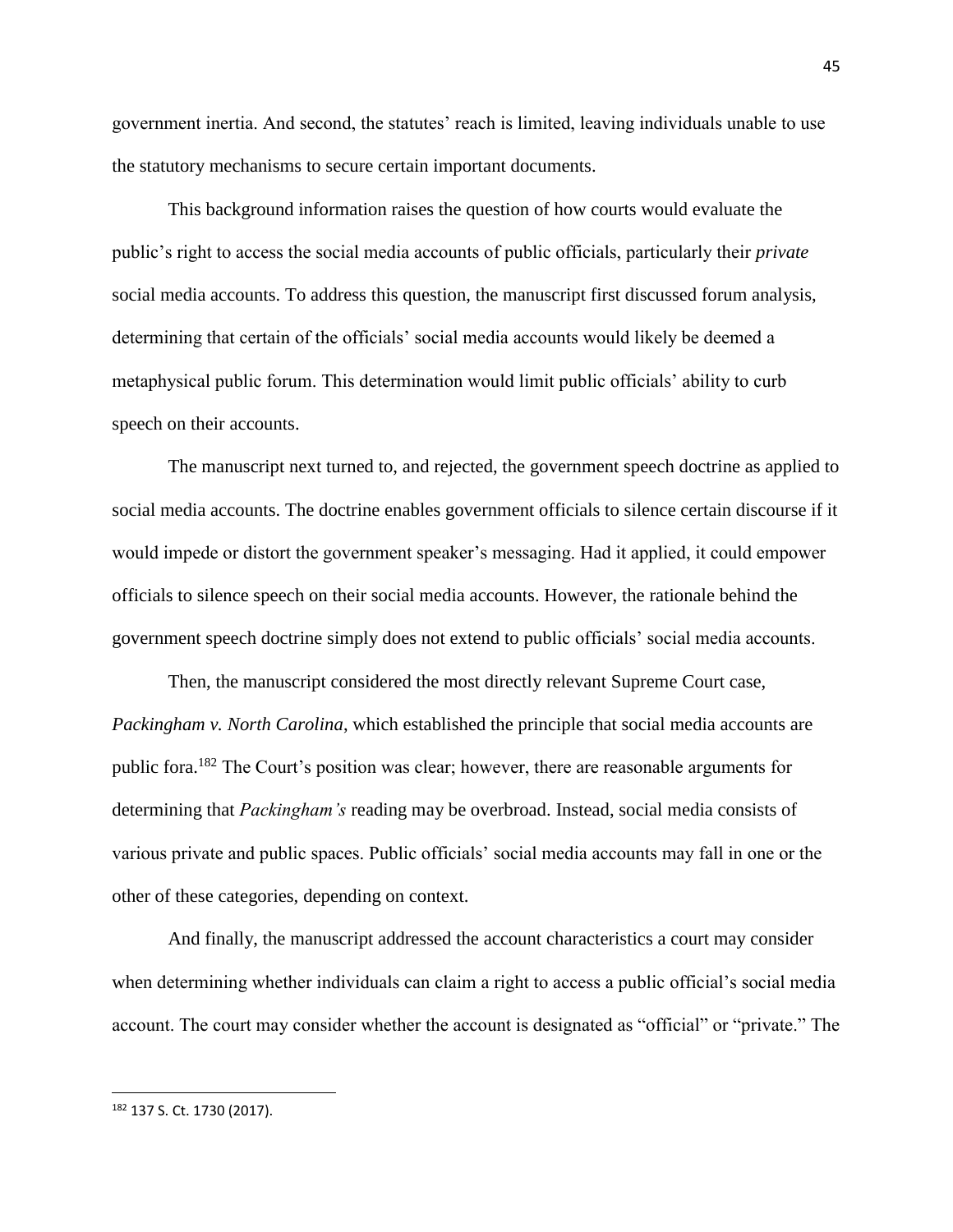former accounts are more likely to be deemed public because their designation suggests that the information includes official government business intended for the public to view and respond to. Scholars differ, however, regarding whether individuals can assert a legitimate right to access the private social media accounts of public officials. On one hand, the "private" designation suggests that the account is not intended for public consumption. This, plus the fact that the accounts are owned by private companies, not the government, weighs against access. On the other hand, the "private" designation shouldn't be used to shield accounts from the public eye, especially if critical government business is being conducted through the private account. This indicates that the court should consider the *content* posted to the social media account. If the account is used to share important government information, and solicit feedback from constituents, then there would be a strong argument for access.

More robust protections for access must be secured. The *Packingham* court did much of the heavy lifting when it comes to paving the way for individual access to public officials' social media accounts. And certainly, the (few) courts that have considered access to these social media accounts have held in line with *Packingham*, supporting broad access. But even with *Packingham's* broad, protective language, there is still room to suggest that public officials are empowered to wield excessive control on social media accounts designated as "private." This result would be a perverse misreading of the law, creating a technicality that furthered the goals of disinformation, misinformation, and censorship. Thus, there should be clear guidelines regarding when social media accounts are public fora. These guidelines would instruct courts not only to consider the account designation, but to engage in a substantive analysis of the nature of the account. If a "private" account is being used to engage in back-and-forth discourse with